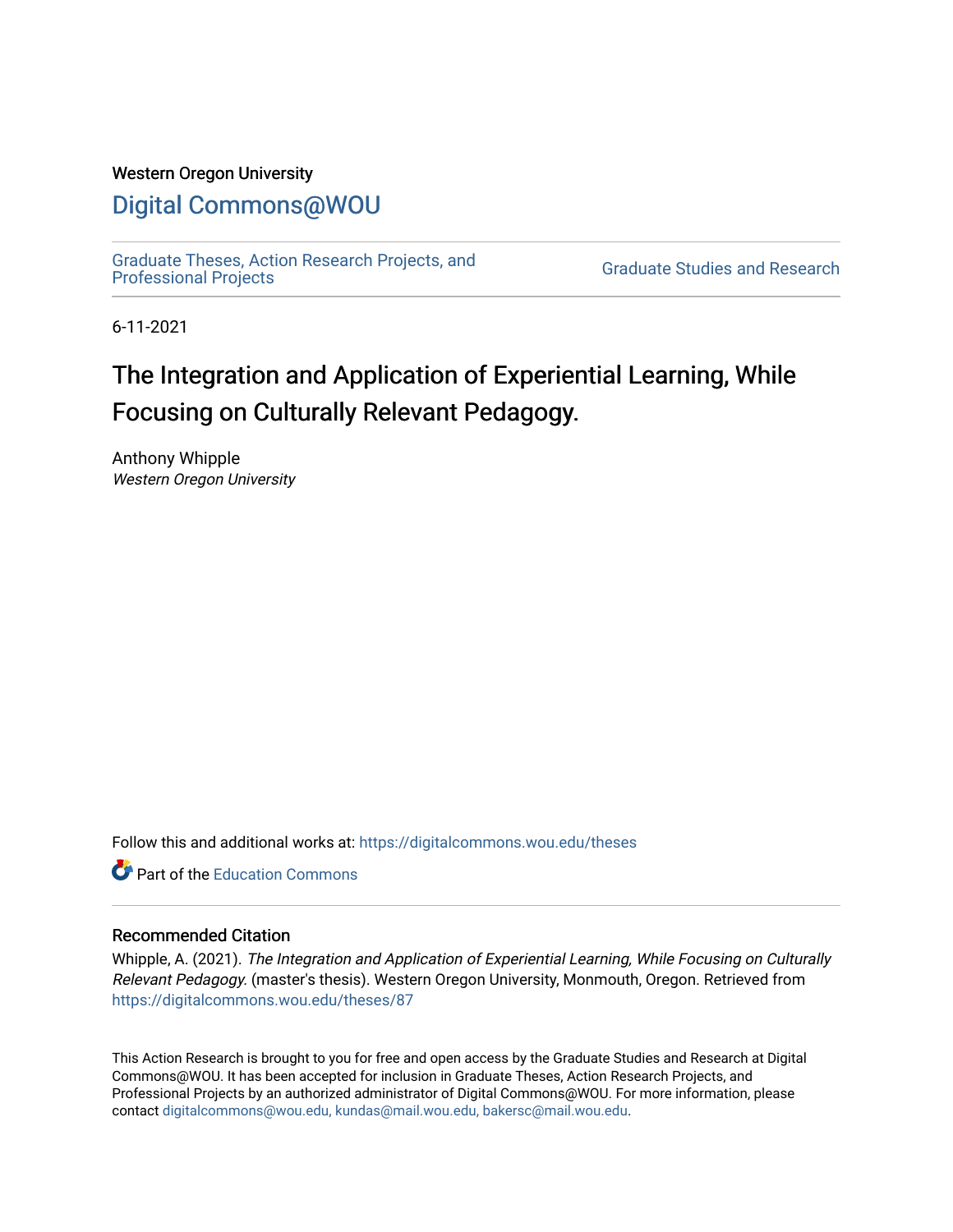# **The Integration and Application of Experiential Learning, While Focusing on Culturally Relevant Pedagogy.**

By Anthony Whipple

An Action Research Project submitted to Western Oregon University

In partial fulfillment of the requirements for the degree of:

Masters of Arts, in Teaching

June 2021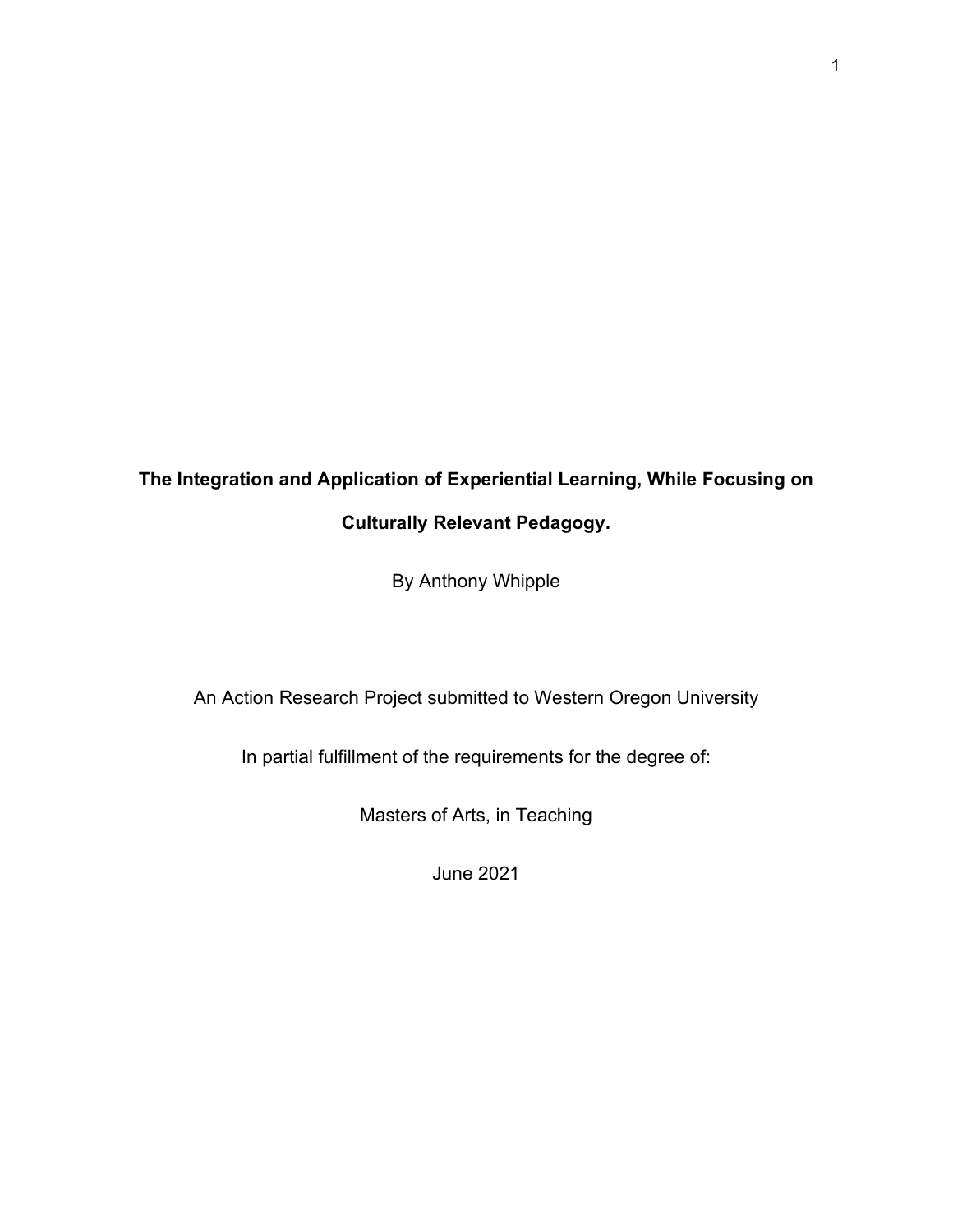

# **WE, THE UNDERSIGNED MEMBERS OF THE GRADUATE FACULTY OF WESTERN OREGON UNIVERSITY HAVE EXAMINED THE ENCLOSED**

Action Research Project Title:

The integration and application of experiential learning, while focusing on Culturally Relevant Pedagogy Anthony Whipple Student: Anthony Whipple

Graduate Student: Anthony Whipple

Candidate for the degree of : Master of Arts in Teaching: Initial Licensure

*and hereby certify that in our opinion it is worthy of acceptance as partial fulfillment of the requirements of this master's degree.*

\_\_\_\_\_\_\_\_\_\_\_\_\_\_\_\_\_\_\_\_\_\_\_\_\_\_\_\_\_\_\_\_\_\_\_\_\_\_\_\_\_\_\_\_\_\_\_\_\_\_\_\_\_\_\_\_\_\_\_\_\_\_\_\_\_\_\_\_\_ \_\_\_\_\_\_\_\_\_\_\_\_\_\_\_\_\_\_\_\_\_\_\_\_\_\_\_\_\_\_\_\_\_\_\_\_\_\_\_\_\_\_\_\_\_\_\_\_\_\_\_\_\_\_\_\_\_\_\_\_\_\_\_\_\_\_\_\_\_

## **Committee Chair:**

| Name: Dr. Jaclyn Caires-Hurley | Signature. |
|--------------------------------|------------|
| Date: 6/8/21                   |            |

### **Committee Member:**

Name:\_\_\_\_\_\_\_\_\_\_\_\_\_\_\_\_\_\_\_\_\_\_\_\_\_\_\_\_\_\_\_\_ Signature:\_\_\_\_\_\_\_\_\_\_\_\_\_\_\_\_\_\_\_\_\_\_\_\_\_\_\_\_ Date: 6/7/21 Name: Geoffrey Thomas

### **Dean of Graduate Studies and Research:**

| Name: | $\tilde{\phantom{a}}$<br>$\sim$ |
|-------|---------------------------------|
| Date: |                                 |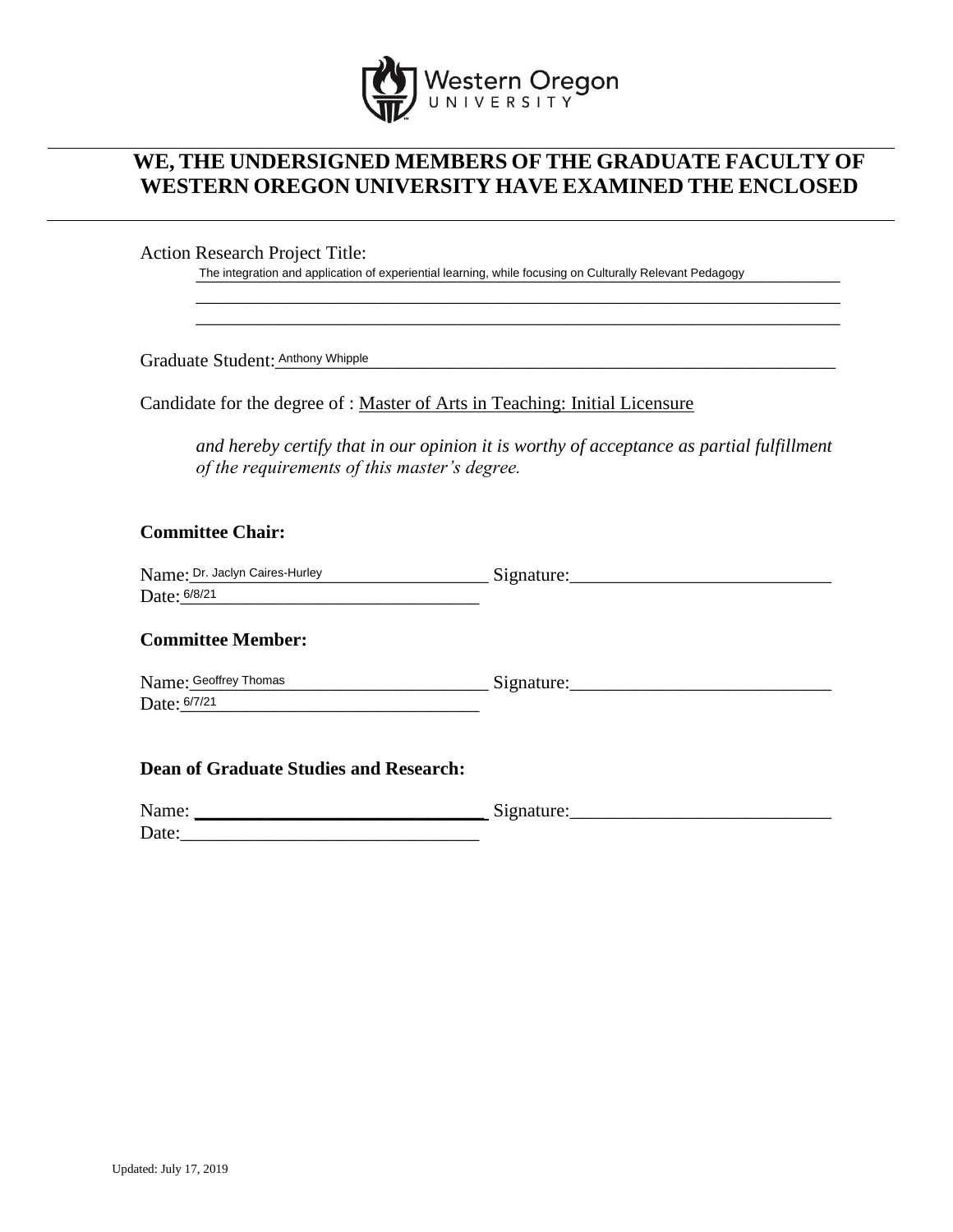### **Abstract**

# **The Integration and Application of Experiential Learning, While Focusing on Culturally Relevant Pedagogy.**

## By Anthony Whipple

Over the last year of my graduate studies, I have identified three research questions to use to improve my teaching. These are: How am I developing tools to teach inquirybased learning? How am I incorporating student culture to build a safe and respectful learning environment? How Is my use of technology integration facilitating experientialbased learning?

To examine my growth I have collected and analyzed artifacts that are reflections of my teaching in these areas. This process is guided by the principles of action research and my analysis used a 6 step data-analysis procedure as described by Braun & Clarks, "Using thematic analysis in psychology. Qualitative research in psychology".

This project determined areas where I have identified significant growth and areas I can still improve. This project is based around self reflection and as such is a delve into my own practices.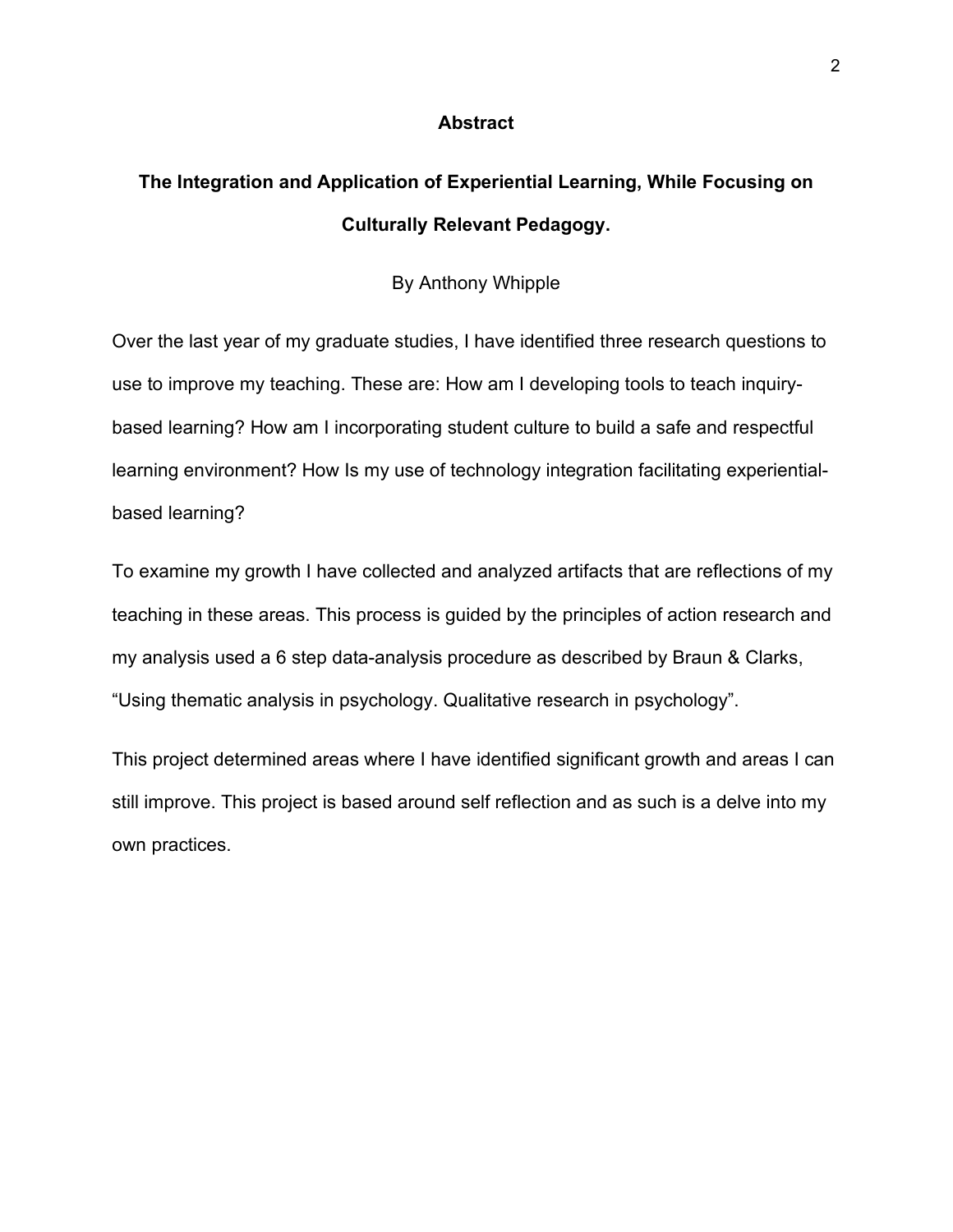Table of Contents

# **Chapter 1 INTRODUCTION**

To understand where my teaching philosophy comes from I need to start by analyzing my educational past and the experiences that come from it. I grew up in a heavily agricultural town where education was seen as a means to an end. Where people went because they had to. This was just a hurdle slowing them down from joining their family farms full time or to seek employment supporting such farms. It was not unusual then to hear answers to the question "What do you want to be when you grow up?" include professions like farmer or welder instead of the "usual" doctor or astronaut. There were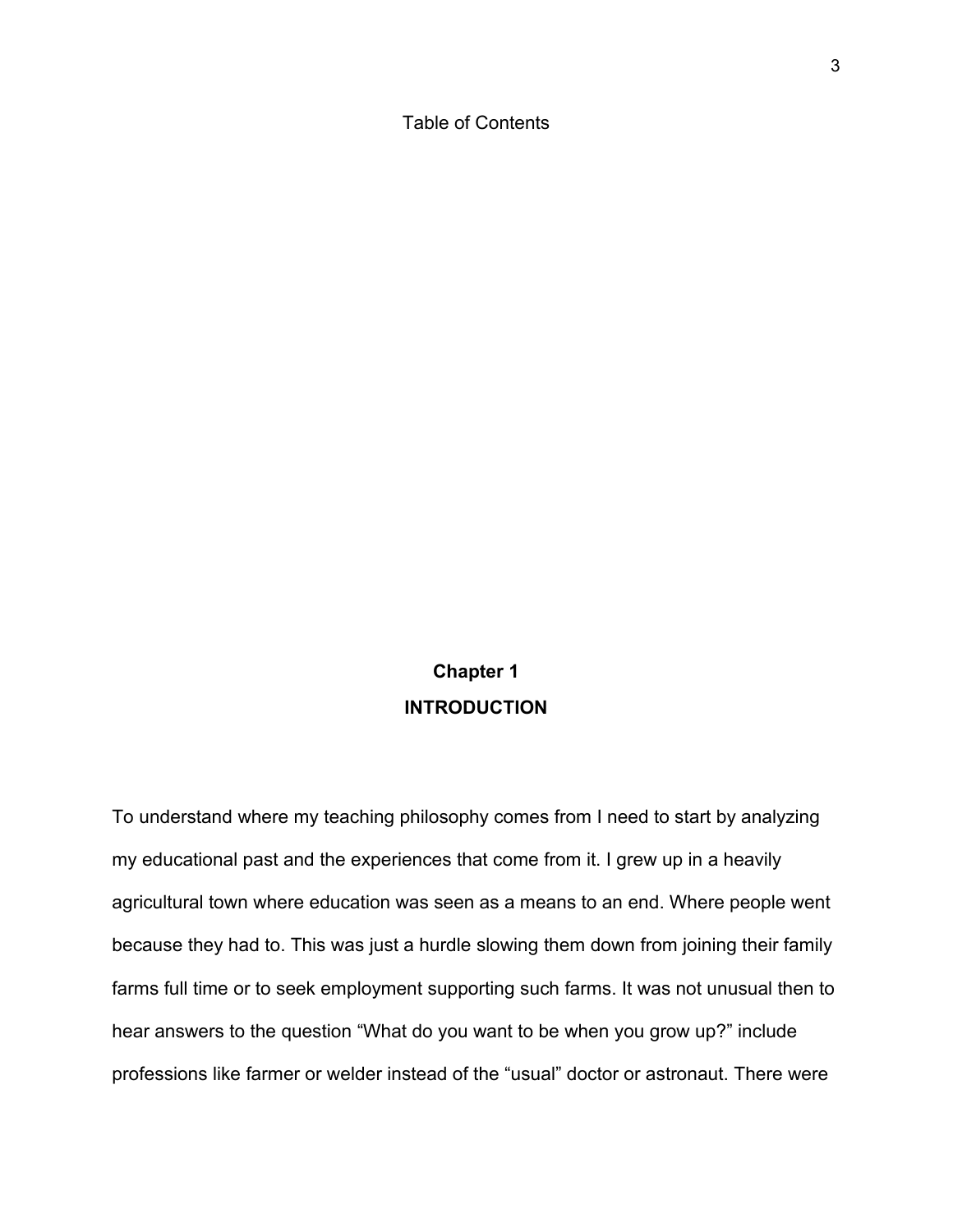definitely families that pushed their students. These students worked diligently to pursue avenues that would lead to success and careers, however when the electives mostly consisted of agricultural business, forestry, and advanced auto body it tells you something about the overarching view of the school.

My family was one of the few that pushed towards "A better future", at least at first. From a young age I was seen as "exceptional". I was reading above the standards, and understood math easier than my classmates. This early success led to high praise from my family. I remember some members of my family giving me college sweatshirts from prestigious universities for Christmas gifts. I was routinely "shown off" as the smart one of the family and expected to be the smart, mature one at all times. This high praise hurt me. I just wanted to ride dirt bikes, and swim and enjoy being a kid like my sister did, instead of having these expectations put on me. I always felt like if I did not act the way they wanted, then I was letting them and myself down.

For the first years of my schooling this was fine. I loved school and especially reading. I went all the way through 5th grade never having to try. I learned everything easily and completed my homework in a timely manner. Once I started middle school was when I fell off the pedestal. I needed help and did not know how to ask for it. When you go through your schooling never struggling, knowing everything asked, how do you do it? I decided that instead of turning in work that was not 100% correct I'd rather just not turn it in at all. I had been conditioned that only perfection would lead to success. I would literally finish my homework, and throw it away on my way to class. The stress of not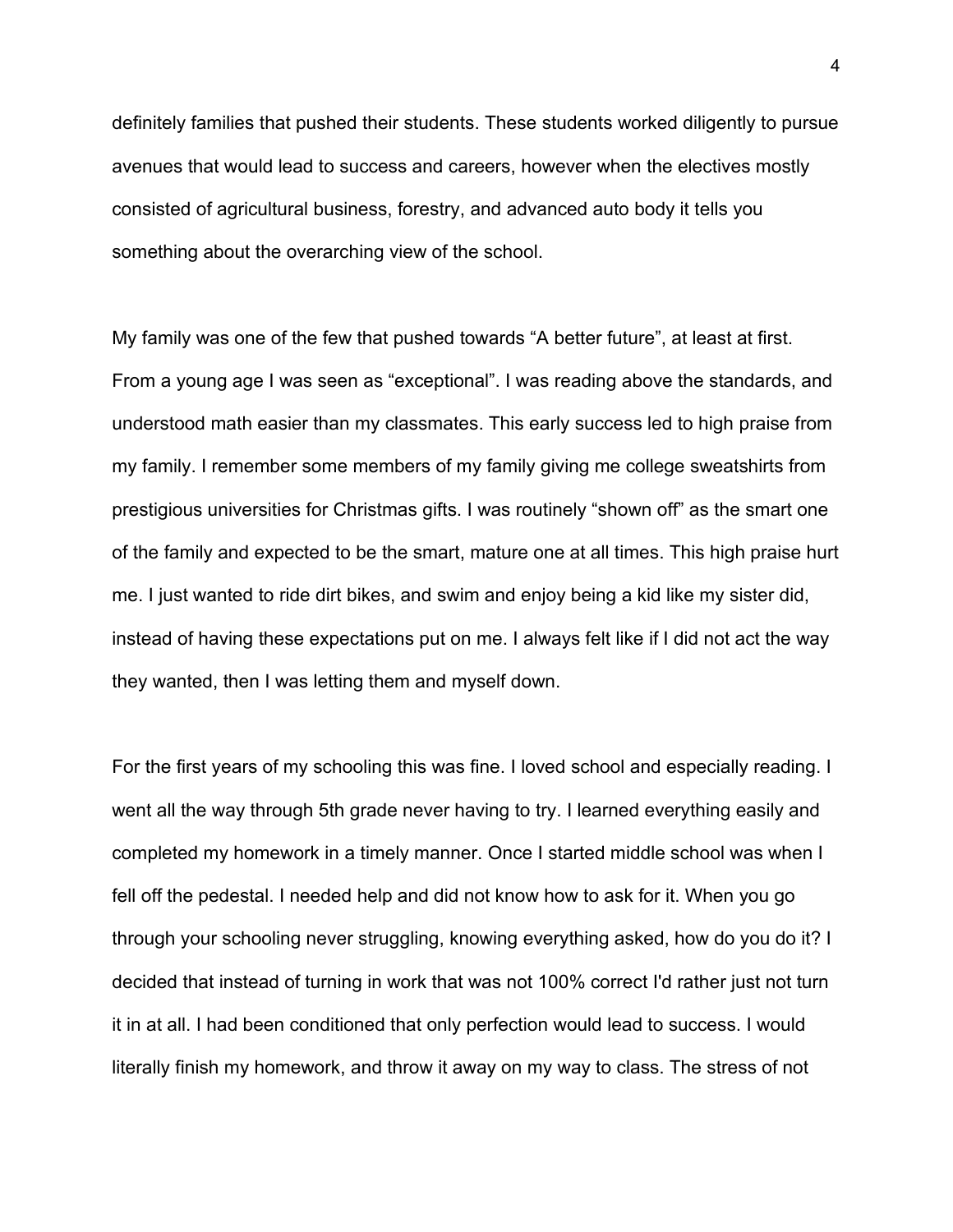being perfect made me a failure. I never learned how to ask for help, something I still struggle with today. If I know I am going to turn something in late, I just don't do it. I know that people love to help and fundamentally if I am trying it should be fine, but the conditioning I received from my family and prior educators make it difficult for me to do.

Now how does my background affect my answers to questions about my teaching philosophy? I will try to connect my experiences to the answers I give, some through anecdotal views and some with references to outside sources. I know everyone has different experiences, so any personal opinions are derived from my own experiences.

#### *Who are you as a teacher: what is your mission statement?*

My mission as a teacher is to provide high quality instruction congruent with prominent and researched educational philosophies. To provide this instruction in a culturally relevant manner, where differences are respected, in a classroom where students have a community and are respected. Teaching is not just the transmission of knowledge. It's an art form that balances so many positions in one title.

My philosophy is driven entirely by my experiences as a student. I feel like I was a student who slipped through the cracks. I had the ability to be successful but not the knowledge. I want to ensure that my classroom is a place that reaches every student. I want to give every student the skills and knowledge to be successful. I want to be able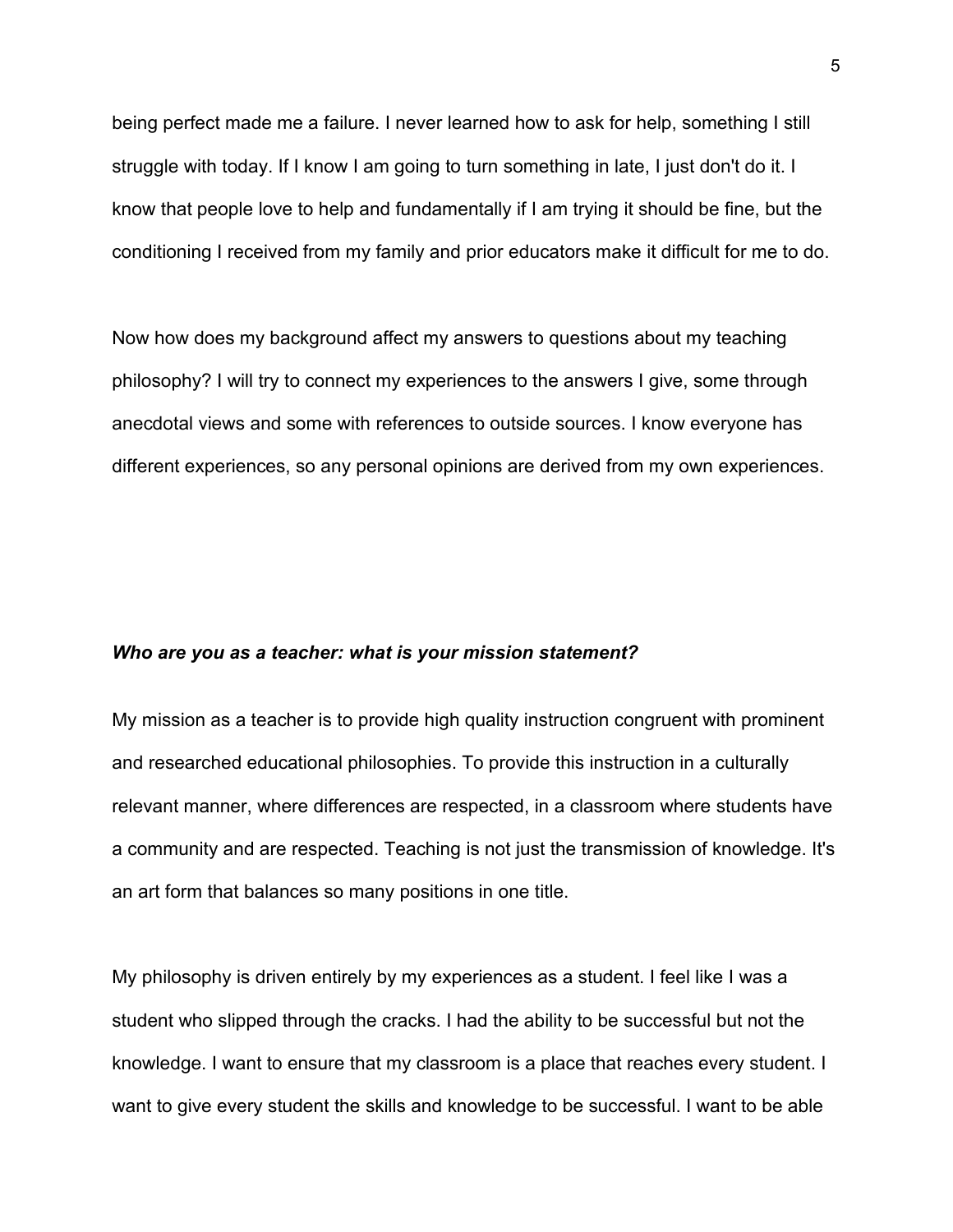to see my students as people and know that they have their own differences. I want to celebrate these differences and ensure that they feel comfortable in my classes. I never want to alienate any of my students.

# *Where do you stand on the various influences, issues and ideologies that shape our educational system?*

I feel like answering this question means I need to identify what influences our system, the issues that arise with this and how as a nation we look at education. I want to start with influences on the system. Economic pressure, general public opinion, politics, and corporate lobbying can all affect how the system of education is created and changed. (National Research Council 2002). We tend to look to our economic competitors to compare our educational success. This begs the question however of how we measure success. Looking at the National Center for Educational Statistics, we see that they use a tool called the NAEP, The National Assessment of Educational Progress. In other words, a standardized test. Inherently standardized tests are not bad. They can produce excellent data when used in specific ways. W. James Popham describes how standardized testing works wonderfully when utilized correctly. He continues to describe that when designing tests, the use of the data should be at the forefront while it is being built. (Popham 2016). I agree that standardized testing can be useful, but it can also create situations that poorly reflect student ability. When these scores are used as the only measure to decide a students fate, there is a problem. When these schools allocate funding based off of scores, I see this as a problem. Standardized scores have been put above all else, due to their quick and easy comparative nature. Society puts too much stock into this system and ignores other evidence. My opinion is that students'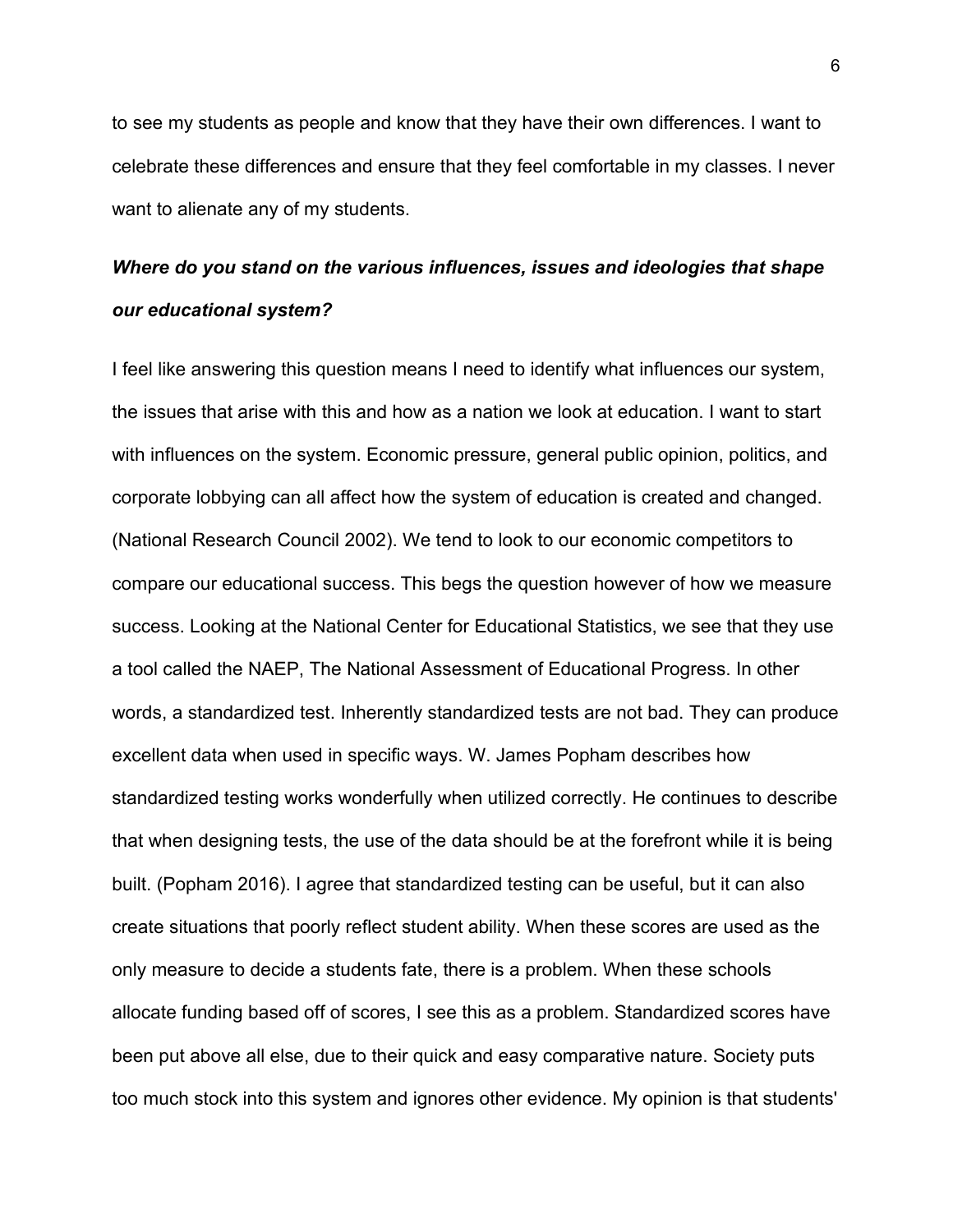ability be examined as a whole. Whether this is a portfolio of work, better communication between teachers, or a new system entirely I do not know. I know there are challenges regardless of what is decided but they cannot be as problematic as using one test to decide a students path.

The next influence and issue is what the general public input is on education and how it affects education. I want to start by talking about science denialism and how it makes its way into the classroom. Currently there are numerous points which can fall under this category, anti-vaxers, flat earth movement, pandemic deniers, climate change, and as always evolution. Evolution denial is the easiest to look at. Challenges on teaching evolution in school have been around since the introduction of the topic. In the article "An evolving controversy: the struggle to teach science in science classes" the authors describe that "Federal courts have consistently held that states and school boards cannot ban the teaching of evolution or introduce creationism, creation-science, or intelligent design into the public school curriculum. But significant segments of the public do not care. Many do not accept the science, do not want it taught, or prefer approaches that courts have repeatedly rejected as unconstitutional." They continue on to talk about how a not insignificant number of teachers try to balance teaching evolution with some addition of creationism.

How do I fit into this? Well I truly believe that people should have freedoms to practice their religion in however way they see fit. However these freedoms do not enable their practices to guide public teaching. Pushing the narrative of one specific religion goes against others' freedom of religion. This is an infringement of their rights, and is unacceptable. This has been defended in federal court time and time again. As far as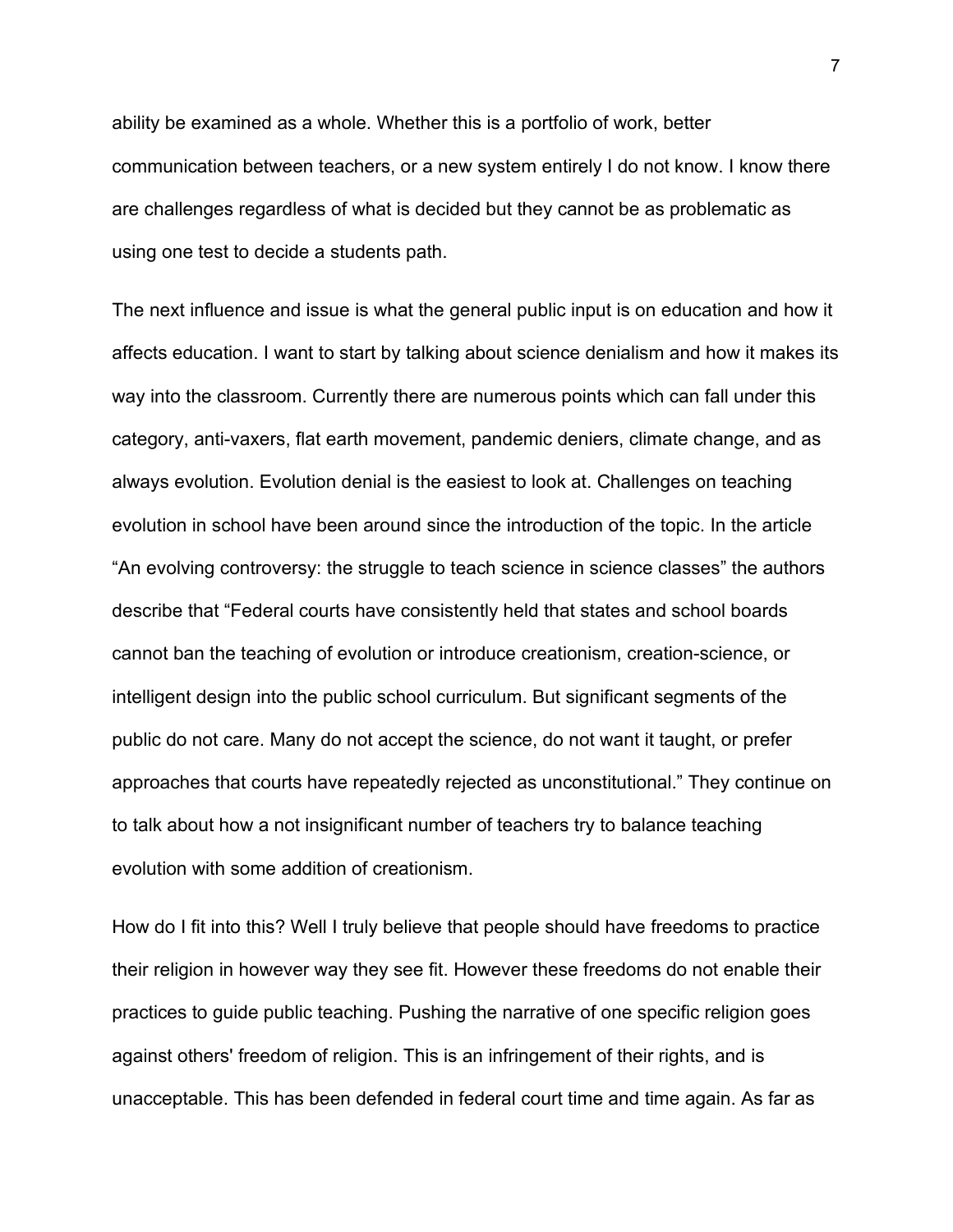content goes, basic scientific literacy is an important skill in today's society. One that I feel is lacking. Through the argument that evolution is "Just a theory" we can see how this term is used to try to discredit science fundamentals by misconstruing what a theory actually means. I feel that as a science teacher I should strive to teach the skills that allow students to develop critical thinking which will allow them to have conversations to discuss ideas and movements in correct terminology. To better our planet, public health, society, and other complex public issues, the conversations need to be rooted in scientific fundamentals. Without this common ground to start with, there will be more misunderstandings, whether intentional or not.

How do these connect to my experiences? Looking back at my education, especially high school, I can see the connections science made with the local economy. Agriculture is an increasingly complex industry that needs the most updated technology and information to produce supplies at its maximum capability. The people around me knew this, but had disconnects between other science related topics. I could not and still cannot see how individuals can be so dependent on science, yet reject parts of it, developed under the same guiding principles.

# *Where do you stand in relation to the various prominent philosophies of education?*

My view is that education, especially science education, draws heavily on experiential learning as discussed by Piaget, Steiner, and Dewey. This hands-on approach to student driven learning is how students build skills necessary to critical thinking and content competency.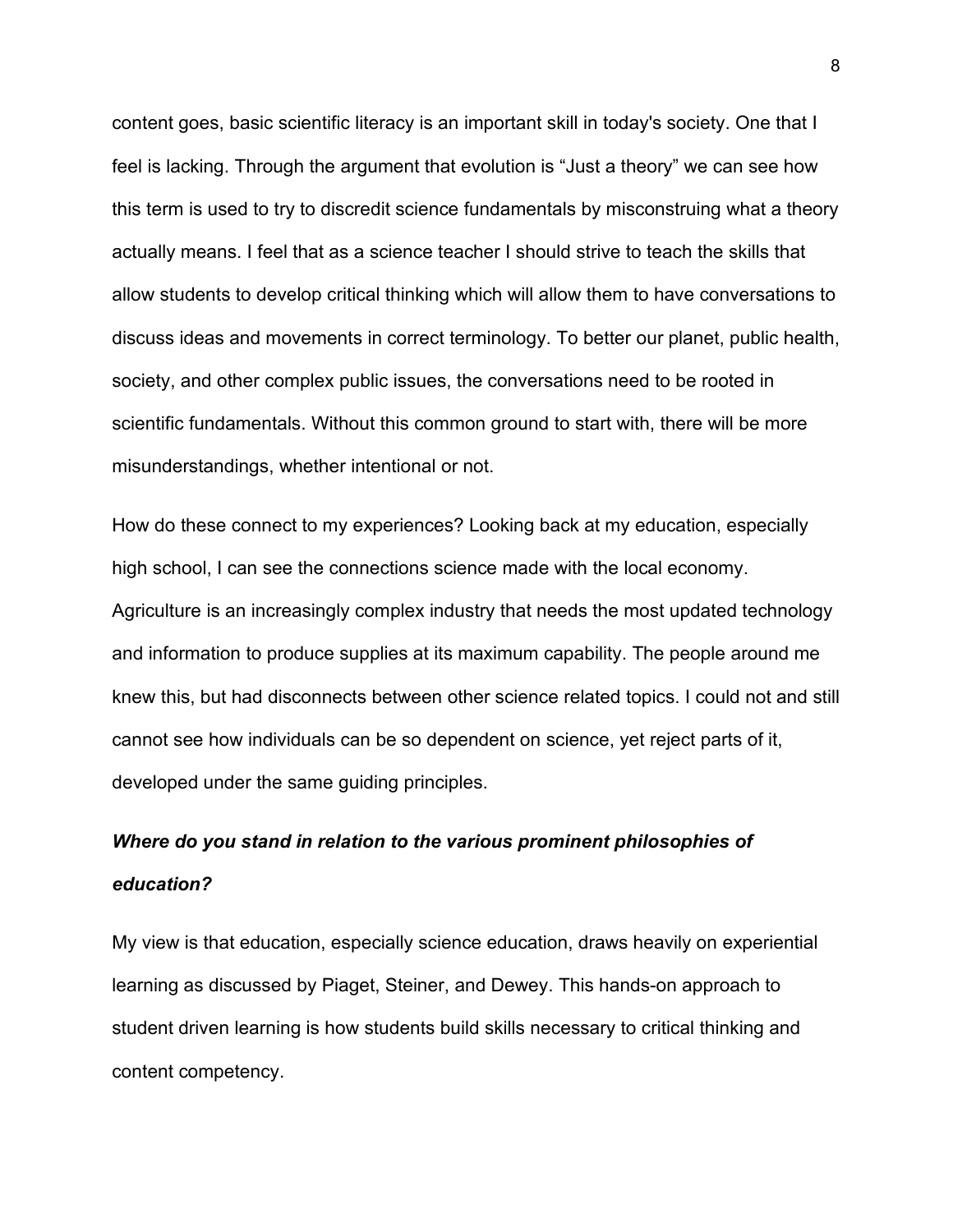My K-12 environment was heavily based on "traditional" learning where teachers lecture and students regurgitate information on written exams. This lends itself well to making students ready for standardized testing but not much else. My issues with standardized testing are mentioned above. From my experience after high school I learned much more efficiently with what I called "Hands on learning". I have now learned that this can be understood as experiential learning. This was a method that allowed me to explore a topic with guidance and learn it better than I have before. I am fully behind this philosophy of teaching, especially in a scientific content area.

# *Where do you stand in regard to teaching with social justice—creating an environment that challenges all students at all times, regardless of their ethnicity, socio-economic status, legal status, etc.….?*

I firmly believe that all students are entitled to an education that not only teaches them the subject but also prepares them to enter a world with a perspective that everyone is equal, valued, and respected. This starts in the classroom. Through the perspective of culturally relevant pedagogy, I will include other cultures' values and languages to not only teach students in a method that resonates with them, but to also teach other students about these cultures to foster respect and understanding. I feel that it is my duty as an educator to ensure that students are challenged in a fair method so that they can grow and learn in an environment that celebrates differences. This is something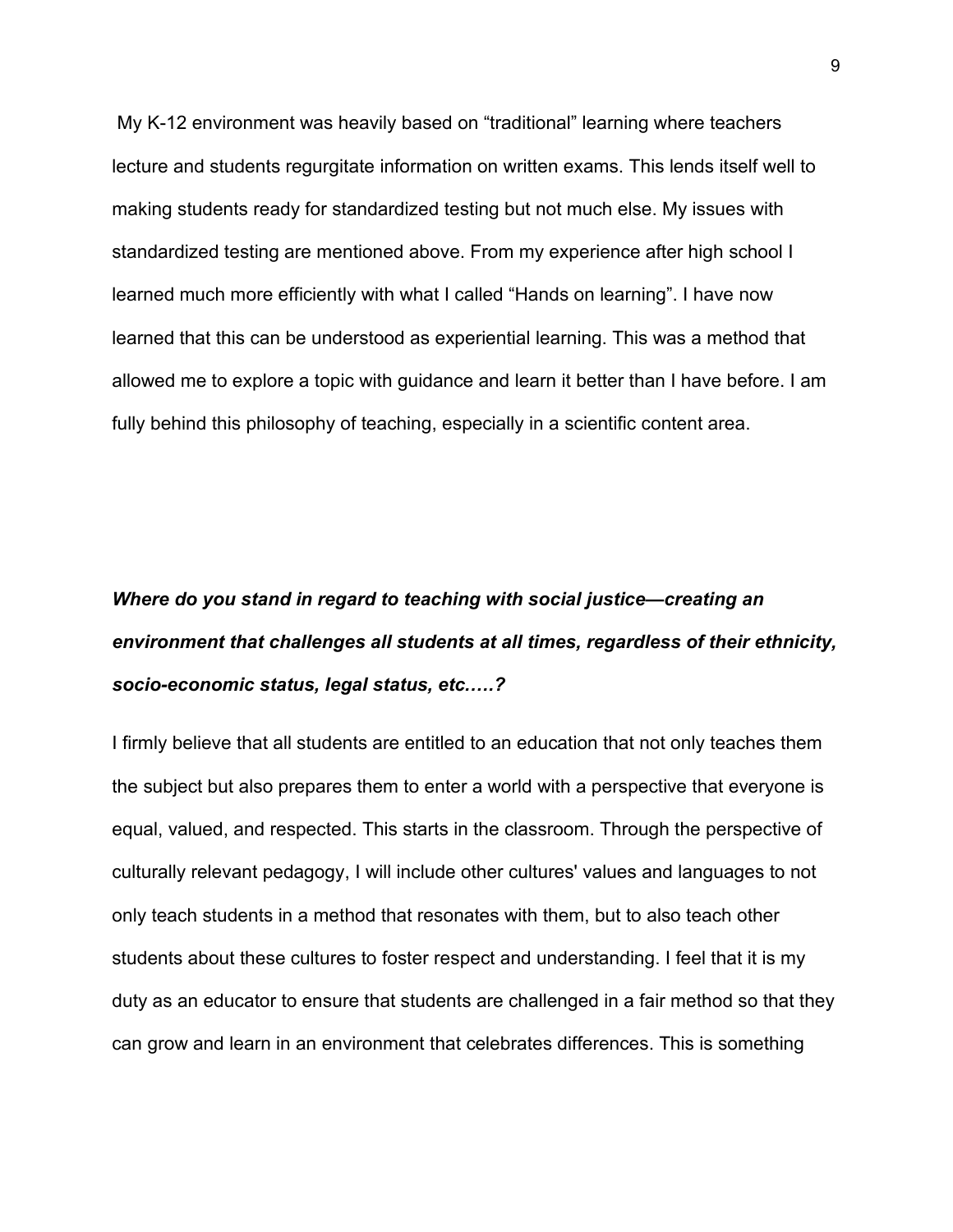that I wish my small town had done. I did not receive exposure to many cultures and I feel that this is a part of my education that I could have used more of.

### *What kind of a classroom environment do you feel is conducive to learning?*

I feel that a classroom that is conducive to learning is a place where students feel safe. This does not just mean physical security, but a place where students can fail and feel like that is a normal part of the learning process. A place where they feel that their differences are valued and respected. I think that students should feel like their academic successes are the successes of everyone in the class and that learning is a team effort. A classroom should not be a place where students dread going.

# **Chapter 2**

## **LITERATURE REVIEW**

## **Purposes and Objectives for the Literature Review**

My purpose in this review of the research was to examine who I wanted to be as a teacher and look for the research others had done in these areas. I searched for research on inquiry based learning because my teaching philosophy is in the field of experiential learning. Inquiry based, and specifically the 5E model of instruction are heavily influenced by this philosophy and I want to incorporate these teaching styles into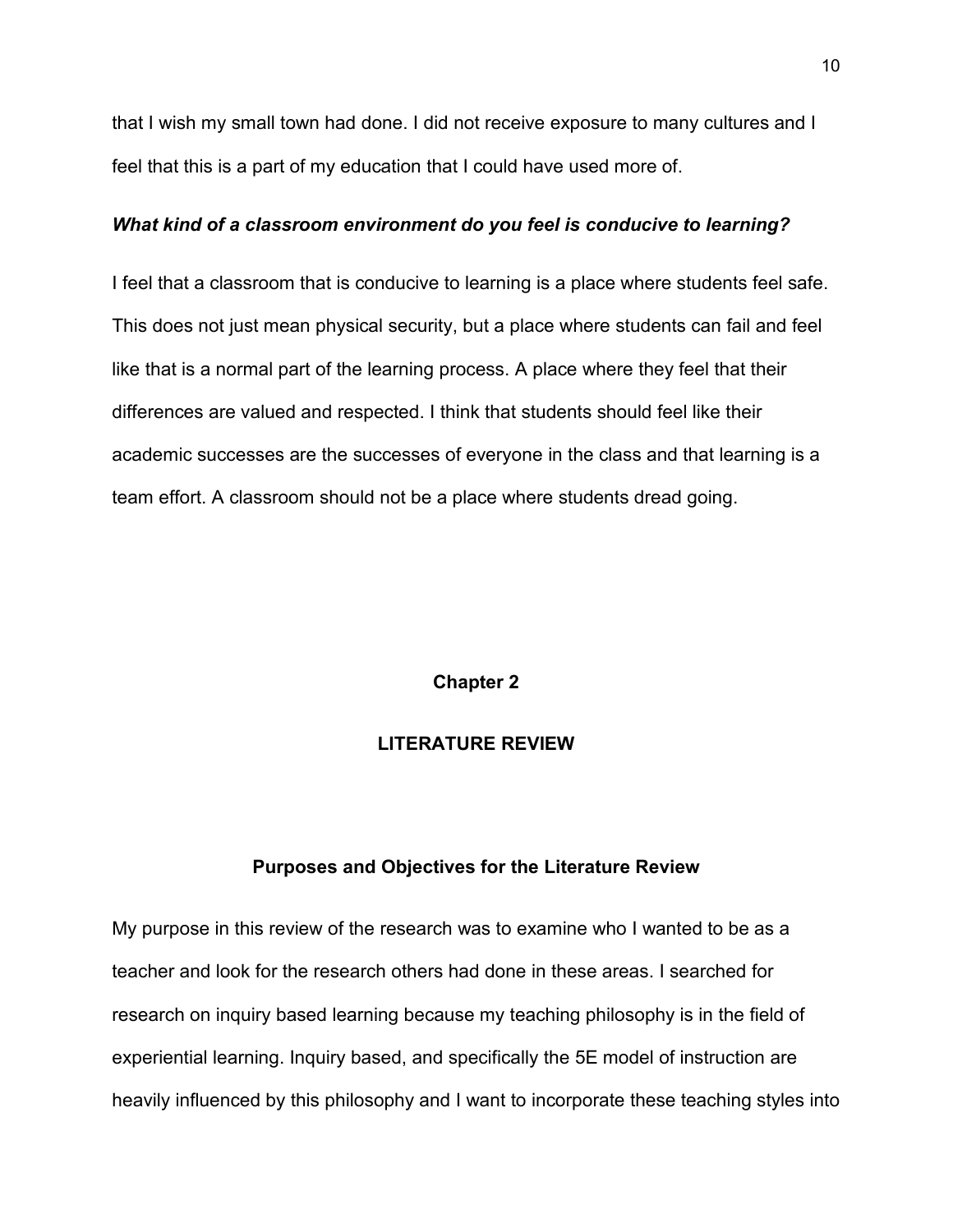my classroom. I also searched for studies on culturally relevant pedagogy because I feel that curriculum based around students and their cultures fosters a classroom of acceptance and respect. Additionally, because I would be studying my own practice and focusing on my readiness to use inquiry based learning, I looked for studies that indicated the kinds of instruction that are effective for integrating inquiry based learning over distance learning and to see if there was any research on this interaction.

## **Procedures for the Literature Review**

For my literature review I wanted to explore the use of inquiry based learning. Specifically my research was focused on three sub-themes. These sub-themes are: 1) How inquiry based learning is beneficial (or not) 2) The integration of culturally relevant pedagogy into science education, and 3) how technology is integrated into science education, specifically experiential learning. For these sub-sections, I initially searched the EBSCO database and google scholar for articles that met the keyword criteria listed above. I was fairly abstract with my searches at first to try to form a well rounded approach to finding more specifics. After finding these articles, I read each article to determine how it fits within these broad thematic categories. My intent was to start with a broad treatment of each theme and then to systematically reduce broad understandings down to specific understanding of how these themes are present in research about inquiry based learning.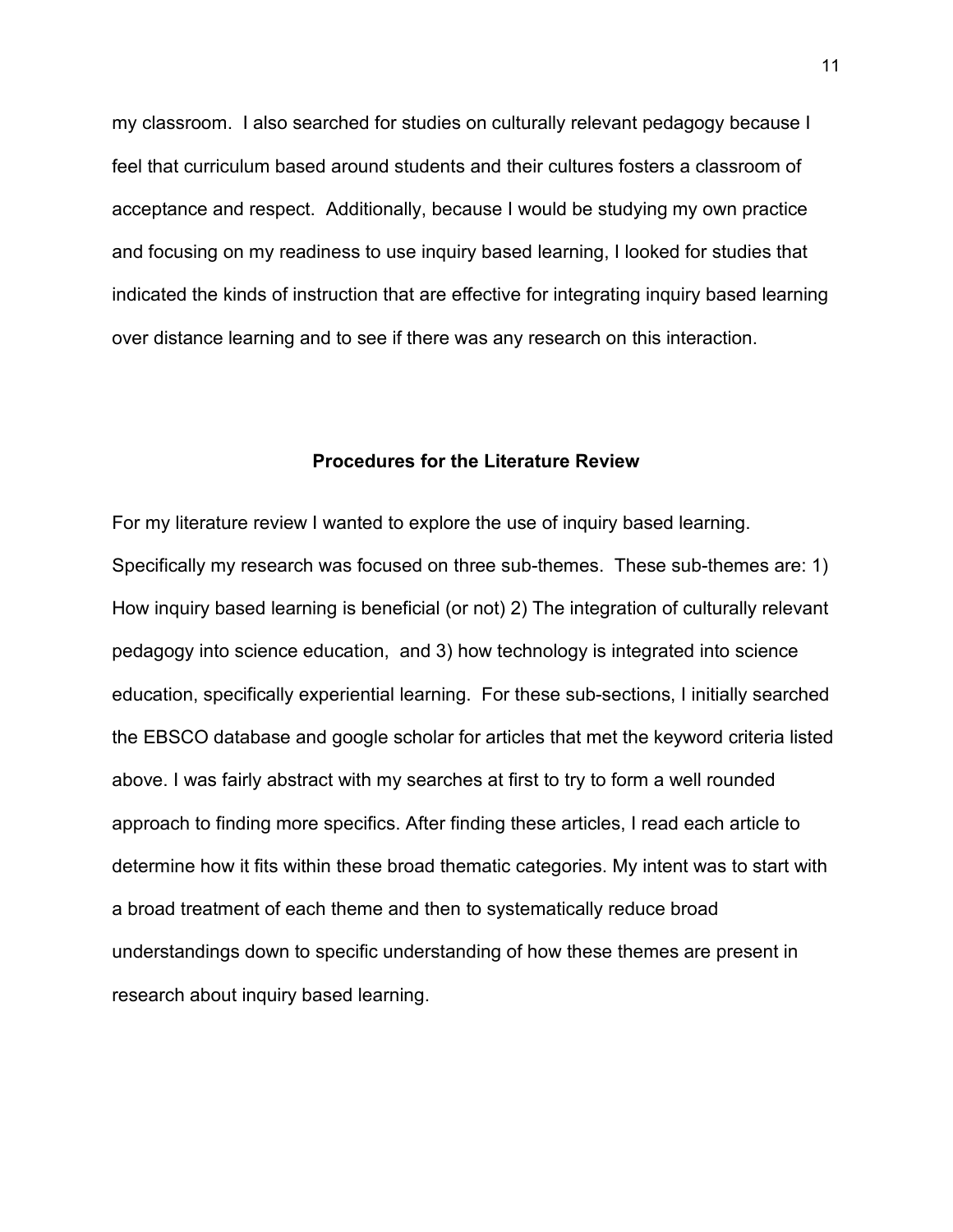### **Inquiry based learning is effective for many students.**

Through my research into these topics I have found that inquiry based learning is an effective method for teaching students science. In a 2015 article based on a study of 275 science teachers, it was found that "More than 90 percent of the teachers surveyed agreed that inquiry was an (1) effective teaching tool, (2) important instructional strategy to use in the classroom, and (3) effective method for developing problem solving skills among students." (DiBiase 2015) This study also found that "Many of the teachers (75%) feel that inquiry is a good method of reaching all students in their classroom. They believe that inquiry is a good tool to use to reach both high ability and minority students." (DiBiase 2015) While this is less than the 90% who believe that inquiry is a good method, it is still significant. These teachers did have some reservations however with the biggest concern about inquiry based learning being that "84 percent of the teachers questioned whether inquiry was an effective teaching method in preparing students for the end-of-course testing. Only 40 percent of the teachers surveyed believe that their students are prepared for the content knowledge assessed through the end-ofcourse tests if they implement inquiry regularly in their classroom." (DiBiase 2015)

The next study I looked at measured the effectiveness of inquiry-based learning in scientific achievement in a qualitative manner. This study took data from the Program for International Student Assessment that was captured in 2015 and indexed it through a hierarchical linear model. They found that "Some inquiry practices demonstrated a significant, linear, positive relationship to science achievement (particularly items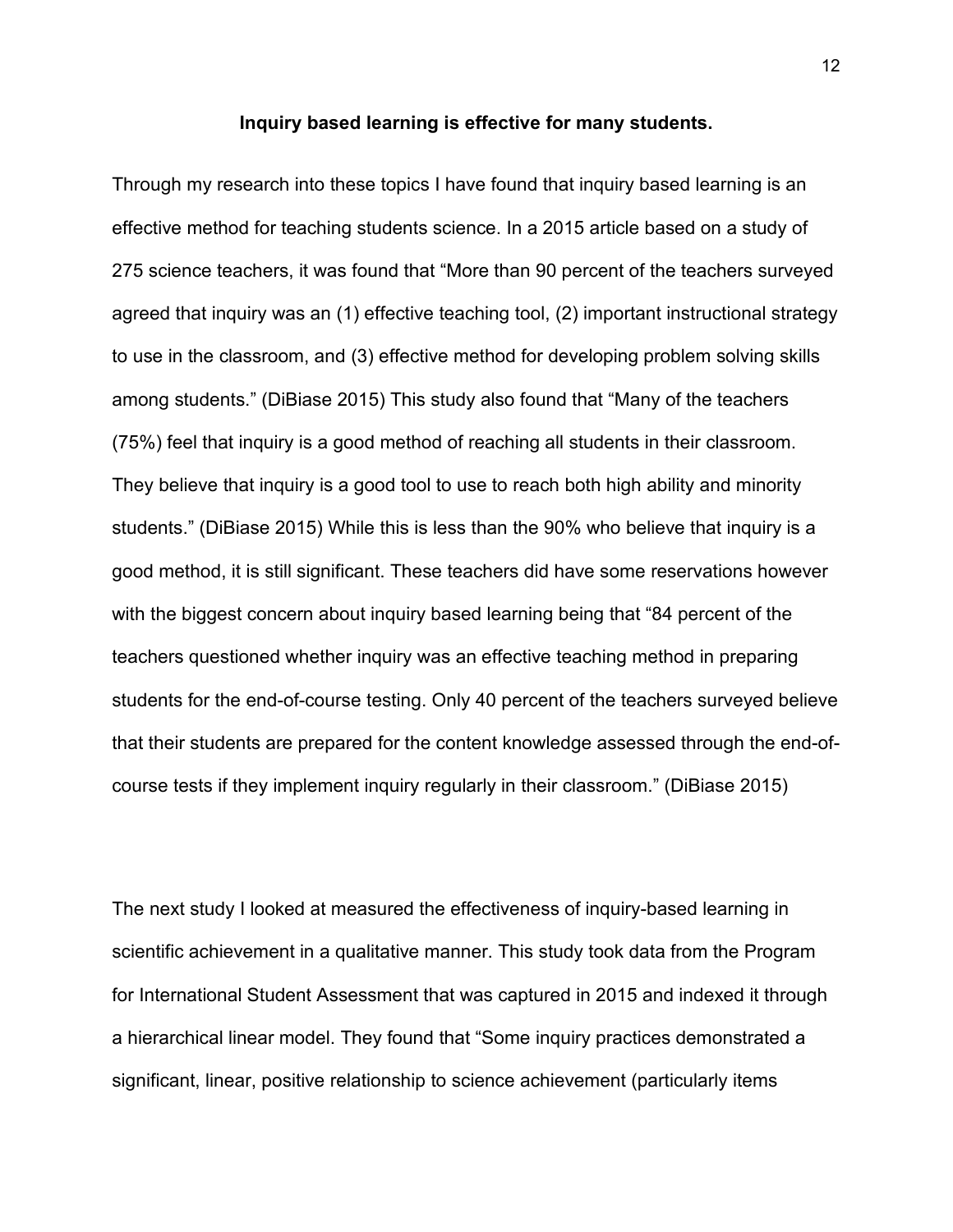involving contextualizing science learning)". (Cairns 2019) This is followed however by their findings of "Another group of activities in this analysis generally demonstrated a negative relationship with science achievement. These included the following: students are allowed to design their own experiments, there is a class debate about investigations, and students are asked to do an investigation to test ideas. The relationship with science achievement for these strategies was significant and negative at all levels of reported exposure". (Cairns 2019) These findings were also consistent with a study conducted in 2006 which found that "For science achievement, Level 2 inquiry had the highest score with respect to the US data. In all the 56 participating countries, this result was held in 22 countries. In addition, Level 2 inquiry had the second highest score in 18 countries. More specifically, Level 2 inquiry had a higher score than Level 0 in 37 countries, higher than Level 1 in 39 countries, higher than Level 3 inquiry in 41 countries, and higher than Level 4 inquiry in 47 countries. As for Level 4 inquiry, it had the lowest science achievement score in the US data. This result appears in other 26 countries. In addition, Level 4 inquiry had the second lowest science achievement in 14 countries".(Jiang 2015) The table below describes what each of the four levels are based on.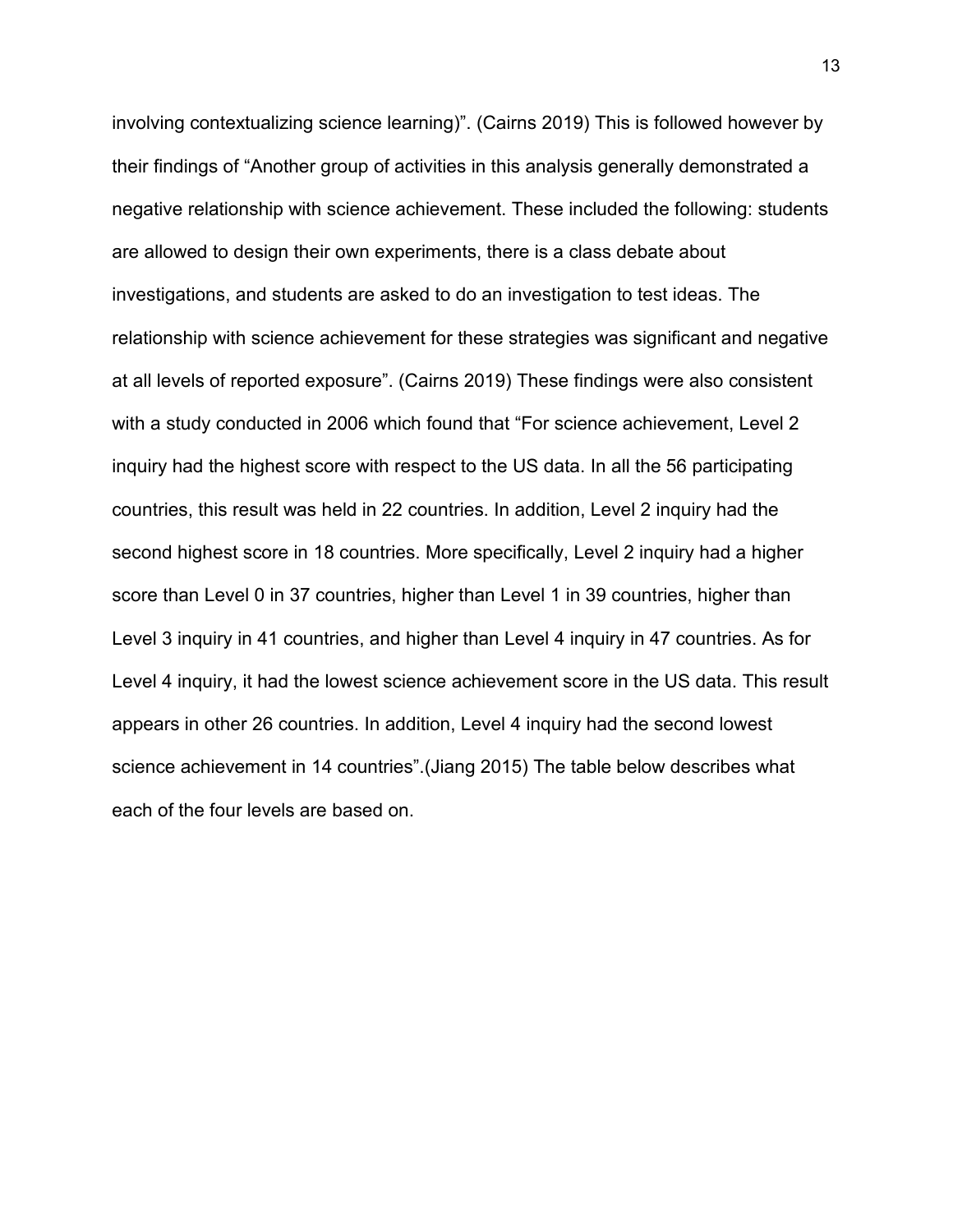|         | Conducting<br>activities | Drawing<br>conclusions | Designing<br>investigations | Asking<br>questions |
|---------|--------------------------|------------------------|-----------------------------|---------------------|
|         |                          |                        |                             |                     |
| Level 0 |                          |                        |                             |                     |
| Level 1 |                          |                        |                             |                     |
| Level 2 |                          | s                      |                             |                     |
| Level 3 |                          | s                      | s                           |                     |
| Level 4 |                          | S                      | S                           |                     |

Table 1. Levels of openness in inquiry teaching

Note: S, given/conducted by student and  $T$ , given/conducted by teacher.

# **Table 1**

### *Table from Jiang 2015*

The findings from the last two papers are important because they describe a beneficial environment for students when using inquiry-based learning. They also describe a drop in student achievement above level two. This is an extremely important note because too much student driven learning can lead to worse learning than no student driven learning at all.

From here I have seen how inquiry-based learning has been shown to help general students but I wanted to examine if this teaching style can help students with learning disabilities. One study that I examined showed that inquiry-based learning did not benefit students with a learning disability. This study showed that out of the six participants, only one was able to identify the main idea from the unit. This study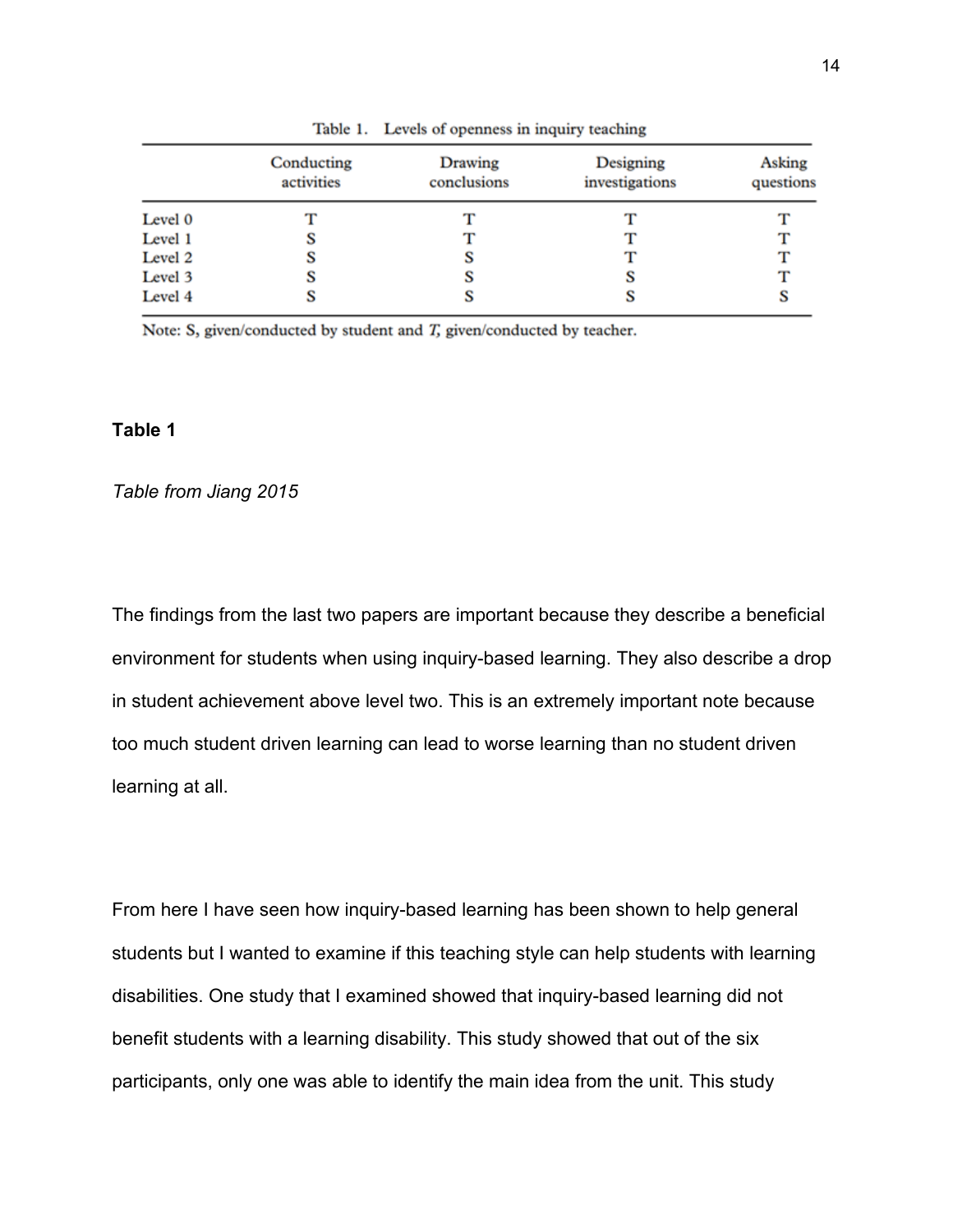described their findings as "Results indicated that most of the students with LD had difficulty acquiring science process knowledge and that students relied on peer supports to facilitate their learning". (McGrath 2018) This study showed that inquiry-based learning was ineffective for students with a learning disability. It did however suggest that vocabulary was a major sticking point. "Students reported being confused about vocabulary words, having difficulty even pronouncing words, and being unable to remember key words at all." (McGrath 2018)

### **Culturally Relevant Science Education**

To discuss the intricacies of bringing culturally relevant teaching into science we need to look at why it is beneficial for students across education as a whole. I believe that the best method of doing this is examining the article that first describes the rationale and reasoning behind it. If we look into the relationships between students, their culture and their home life, the term "culturally responsive", is used to describe the complex interactions of these three aspects. "Not only must teachers encourage academic success and cultural competence, they must help students to recognize, understand, and critique current social inequities" (Ladson-Billings 1995) With this in mind I wanted to explore how I could include culturally relevant education into my own classroom. I can see many possibilities when examining other subjects and I can see opportunities in science to a lesser degree. What I will look for in my literature review for this question is where others have identified opportunities and what benefits have been found.

The second piece I examined fit the categories that I looked for. This was a direct, planned inclusion of culturally relevant information that was intended to create a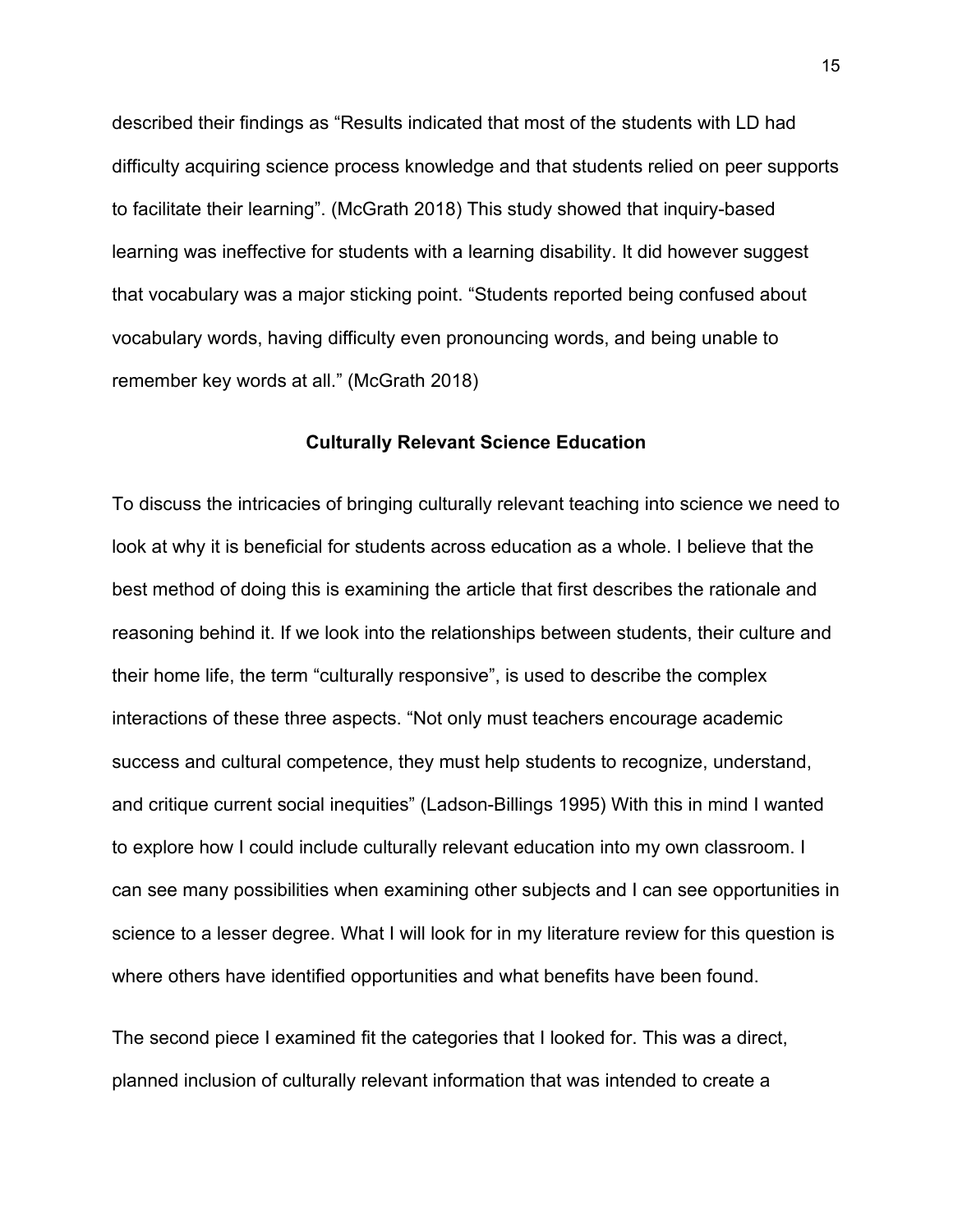response from students. The study introduced a short story to drive a conversation based around immigration in the form of science fiction. This lesson plan wanted to bring in real world problems and frame them in an analogous way to allow student ideas and thoughts to drive the conversation. According to the author "In analyzing the data, we identified several patterns as the students wrestled with the implications in their own lives of a situation like that presented in The Space Traders. In organizing these patterns according to Ladson-Billings's tenets of CRP, we found several indications that Adams's lesson embodied culturally relevant science teaching." (Laughter 2012) This was also supported further by inclusion of the questions that students asked. This connection between the material and students' lives was crucial to building the ideas that they did.

The third piece I found described the use of culturally relevant pedagogy in a one week summer camp setting. The article described its purpose as "The purpose of this study was to provide culturally relevant experiential education by exposing underrepresented children to science in natural environments." (Djonko-Moore 2018) The activities chosen were designed to bring in examples of the students' culture as a way to bridge experiences and knowledge. An example of this was given by describing the rationale of an activity that included growing and observing Lima Beans. "This study had direct implications to our focus on plants and growing lima beans, which are easily accessible and a staple in the African American community." (Djonko-Moore 2018) This study specifically looked at the question "How did culturally relevant experiential learning influence student participants' science content knowledge?" and found "The results of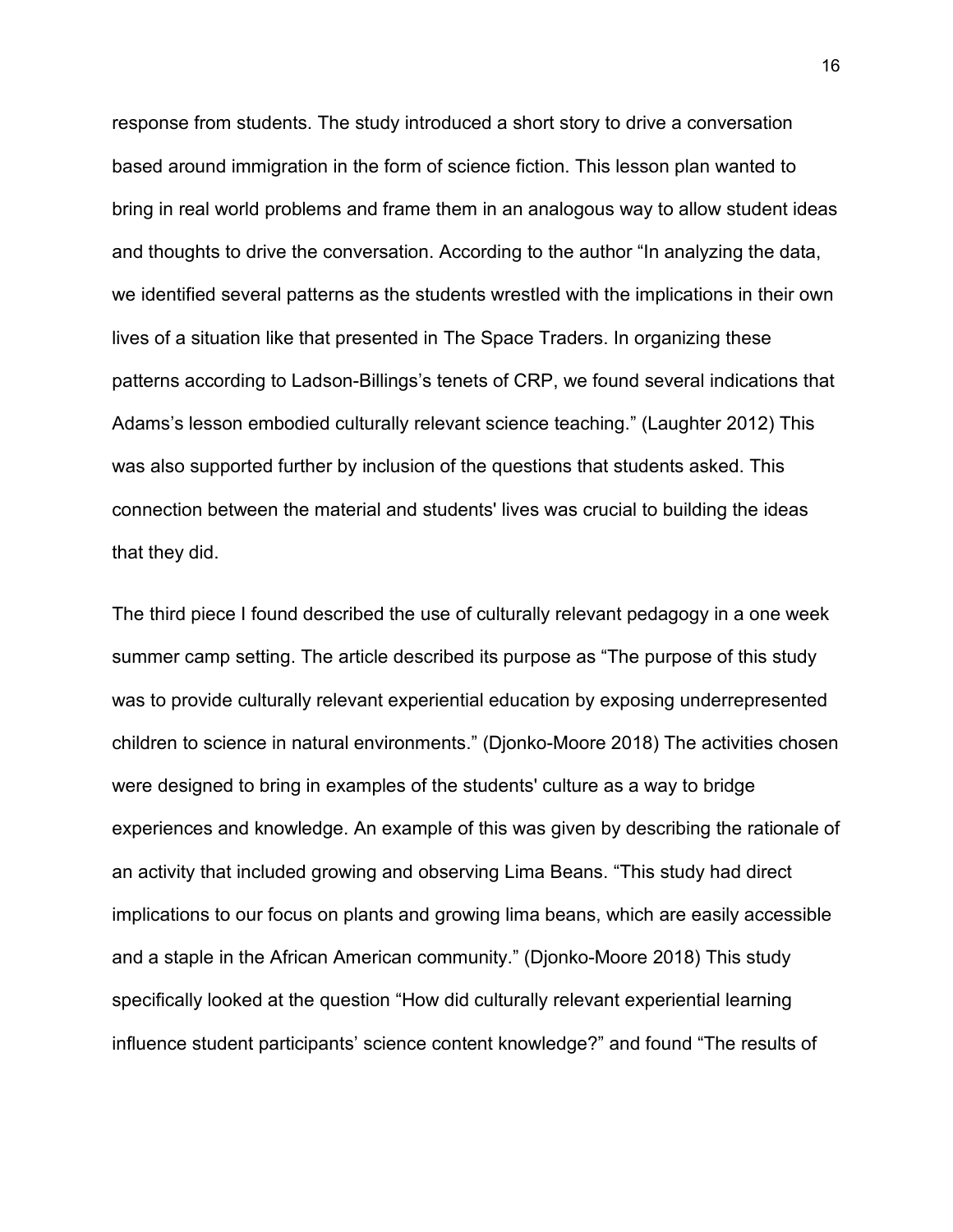this study suggest that it had a positive impact on children's learning, engagement, and interest in science." (Djonko-Moore 2018)

The fourth piece of literature I looked at specifically examined preservice teachers in Australia. This study specifically examined teacher readiness in being able to meet two new standards introduced by the Australian government. "The Australian Curriculum seeks to prioritise Aboriginal and Torres Strait Islander content through two curricular strategies: (1) a focus on Aboriginal cultures and identities embedded in each of eight learning areas and (2) a cross-curriculum priority that requires students to "engage in reconciliation, respect and recognition of the world's oldest continuous living cultures". (O'Keeffe 2019) This study used self-scored readiness to track teachers' growth in using culturally relevant pedagogy to meet these standards. Over the study it was found that teachers increased their self scoring. This was reflected by an increase as experience was gained. The study concludes that "The two key themes which emerge from this data are (1) acknowledging that PSTs need more teaching experience, particularly in culturally diverse contexts, and (2) PSTs in this study are tentative around culturally responsive pedagogies because they are fearful/ nervous of inadvertently causing offence." (O'Keeffe 2019)

## **Technology and Its Use In The Classroom**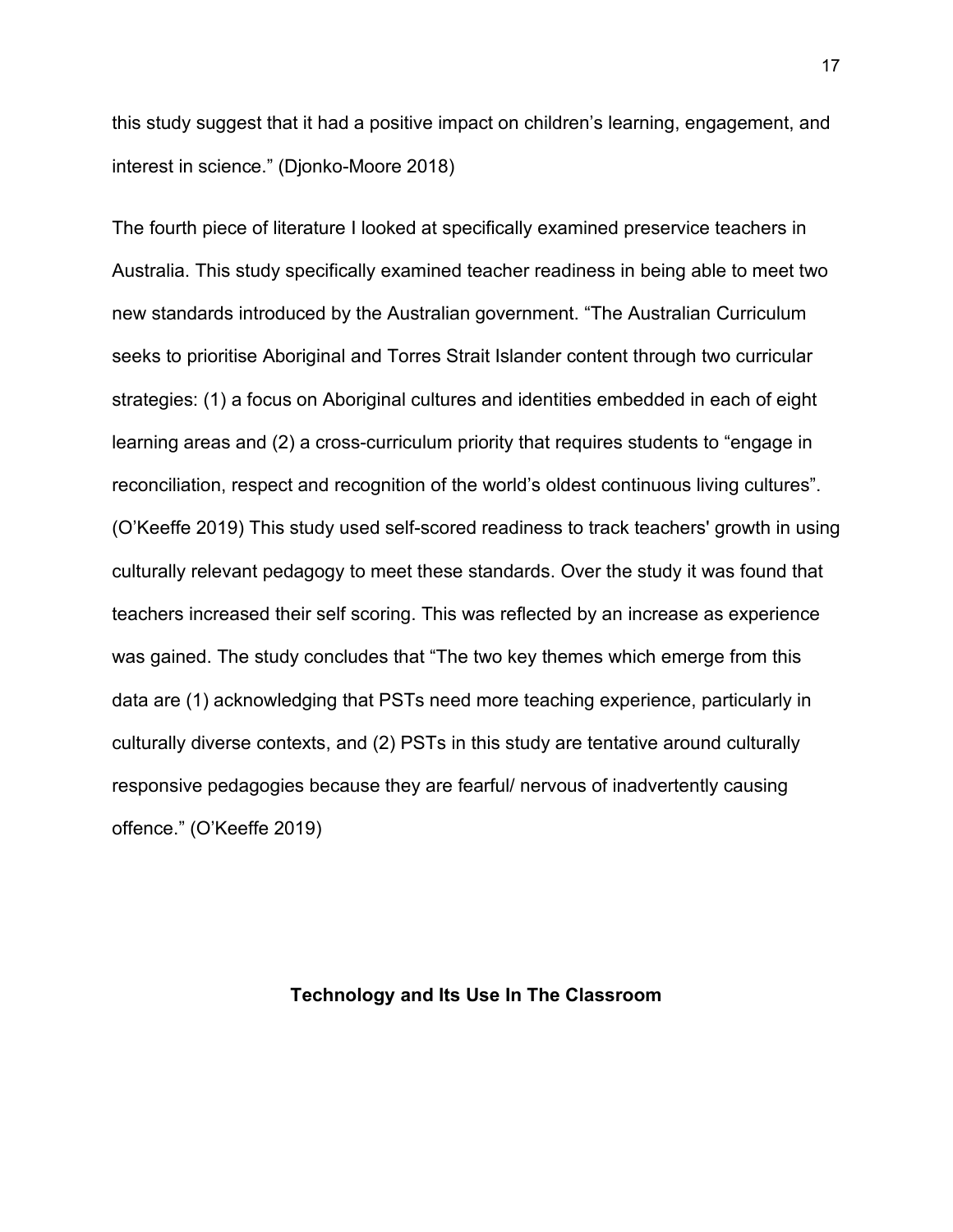In this year of the pandemic we have had the opportunity to work with new tools and simulations to augment student learning. This has allowed educators to integrate technology into daily life and view how these tools can be used in normal teaching. One of these technologies that can enhance learning is simulations. Lab simulations allow teachers to incorporate more examples of real world situations while not using chemicals, equipment or classroom materials. This is especially important in 2021 where lab time is not possible. The first piece of literature I examined looked into the use of lab simulations. This study focused on teaching 7th grade students about linear motion. This study examined growth by using pretests and posttests before and after the simulation. This found that " it was concluded that the use of multimedia computer in linear motion concept for junior high school students is able to increase science process skills with moderate normalized gain score in each sub-concept learnt." (Siahaan 2017)

This was also shown in my second piece of literature chosen. This study used a lab simulation to prepare students for an in person lab. This used a program designed specifically for lab preparation. They found that "The results indicate that students had significantly increased confidence when conducting laboratory experiments and felt significantly more comfortable operating the apparatuses in the Labster-using courses compared to other non-Labster-using courses. This suggests that although the students did not feel better prepared overall, they felt more confident and, thus, were in fact better prepared for the practical parts of the laboratory work in course 1 or 2 using the Labster programme than without the programme." One interesting takeaway from this was that students did not feel more prepared, but did feel more confident.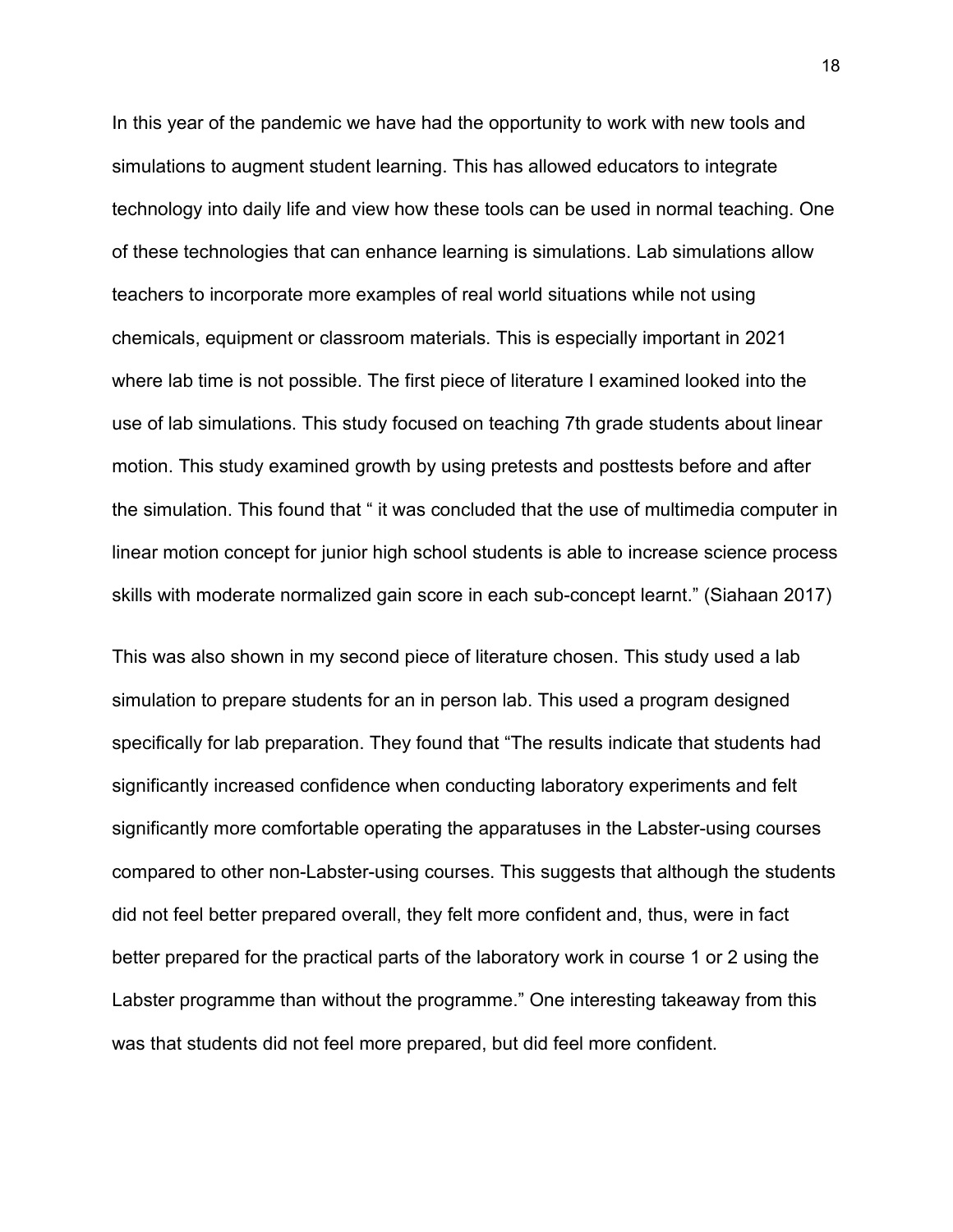For my third piece of literature I found an article that describes the criteria that should be looked at when including simulations into a lesson. These criteria were "It should be appropriate (age, culture, language, etc.) for the students for the target audience. It should cover the targets, contents, and experiments of the subject to be applied. It should also be in compliance with the physical conditions of the environment in which the education shall be provided. The design and the usability characteristics (symbol, button, color, form, etc.) should be appropriate for the education program and the students. It should contain samples and courses (tutorials) that are appropriate for the education program and the students. It should include the mathematical formulas and analyses. Thus, the student could form their own model visually and could come to the same conclusion, but also could analyze the model by seeing the mathematical results. This situation could be useful in correcting conceptual mistakes of the students and for the teachers to assess their students." (Mirçik 2018) Looking at this list it appears to follow some of the ideas that inquiry based learning leans on.

One of the most promising areas of technology integration is the inclusion of previously inaccessible materials to students. The ability to easily take students on virtual field trips to incorporate other cultures in classes supports my second research question as well. In my fourth piece of literature I examined a study that created virtual field trips for students in elementary grades. While this was younger than the students I work with the principles are the same. The study found that "School-based VFTs enable learners to experience distant places and schools without leaving the classroom. VFTs such as these can take learning to a new level as students create them for meaningful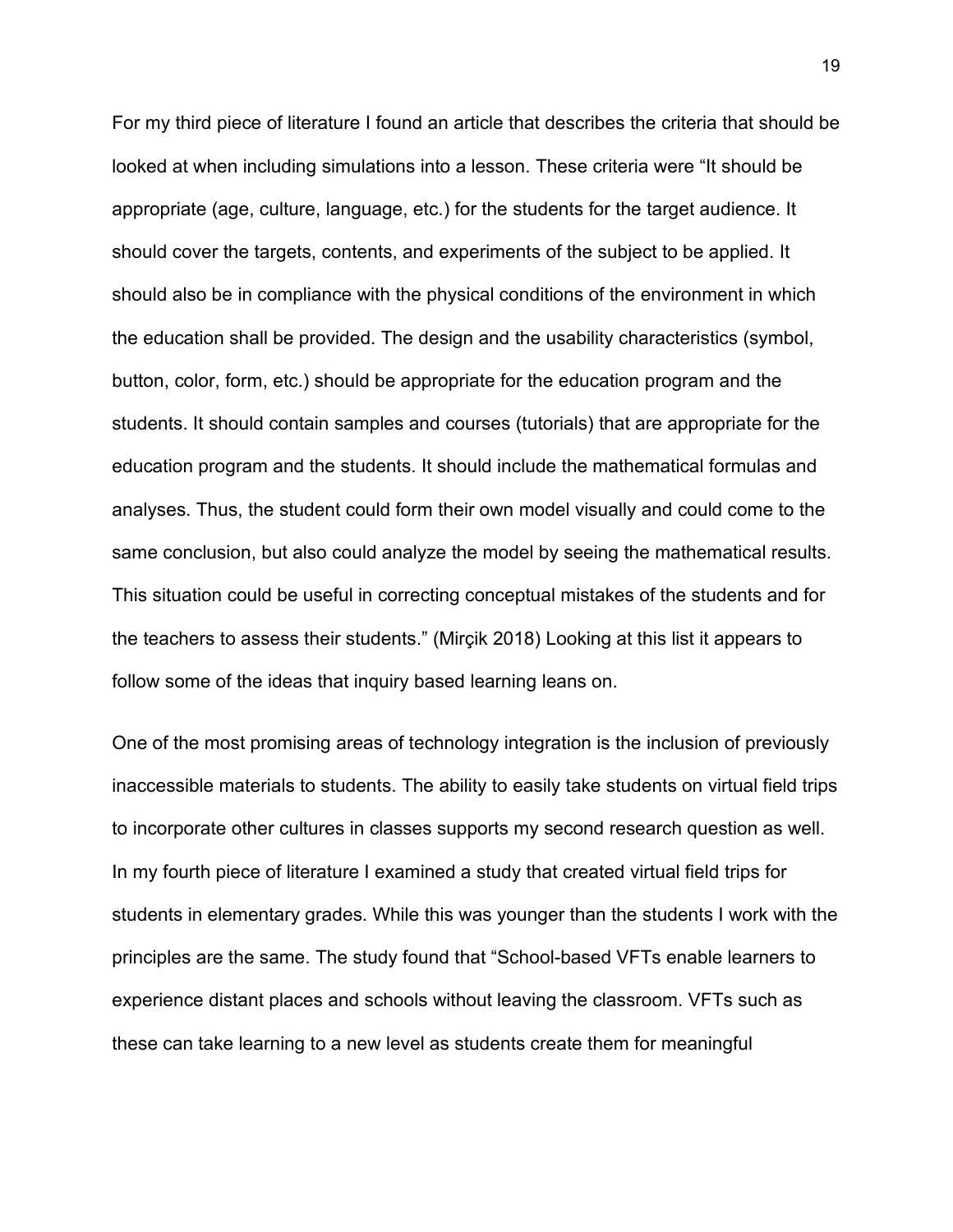purposes." (Delacruz 2019) This could be used to emphasize locations within lessons, or show students new viewpoints in science.

### **Summary**

The articles and studies I have chosen reflect areas in which I wish to improve my skills as an educator. These provide knowledge and guidance to focus upon places that have been identified by others within the field I was looking into. From these pieces of literature I have identified that my research questions have merit and are based on concrete topics that can be improved upon. Experiential learning being the guiding principle to my study has been identified as both a positive and a negative. The biggest drawback to this style of teaching has been identified as letting students drive too much of the learning. With this in mind I can see how balancing this can be the most important aspect of this methodology. Including culturally relevant pedagogy increases student engagement and knowledge retention. Integration of technology into the classroom allows for unique opportunities for students to learn.

 Given the findings of this literature review, the next chapter will explain the methods and procedures that I used to study my ability to teach in an experiential based manner while ensuring student culture and independence is preserved.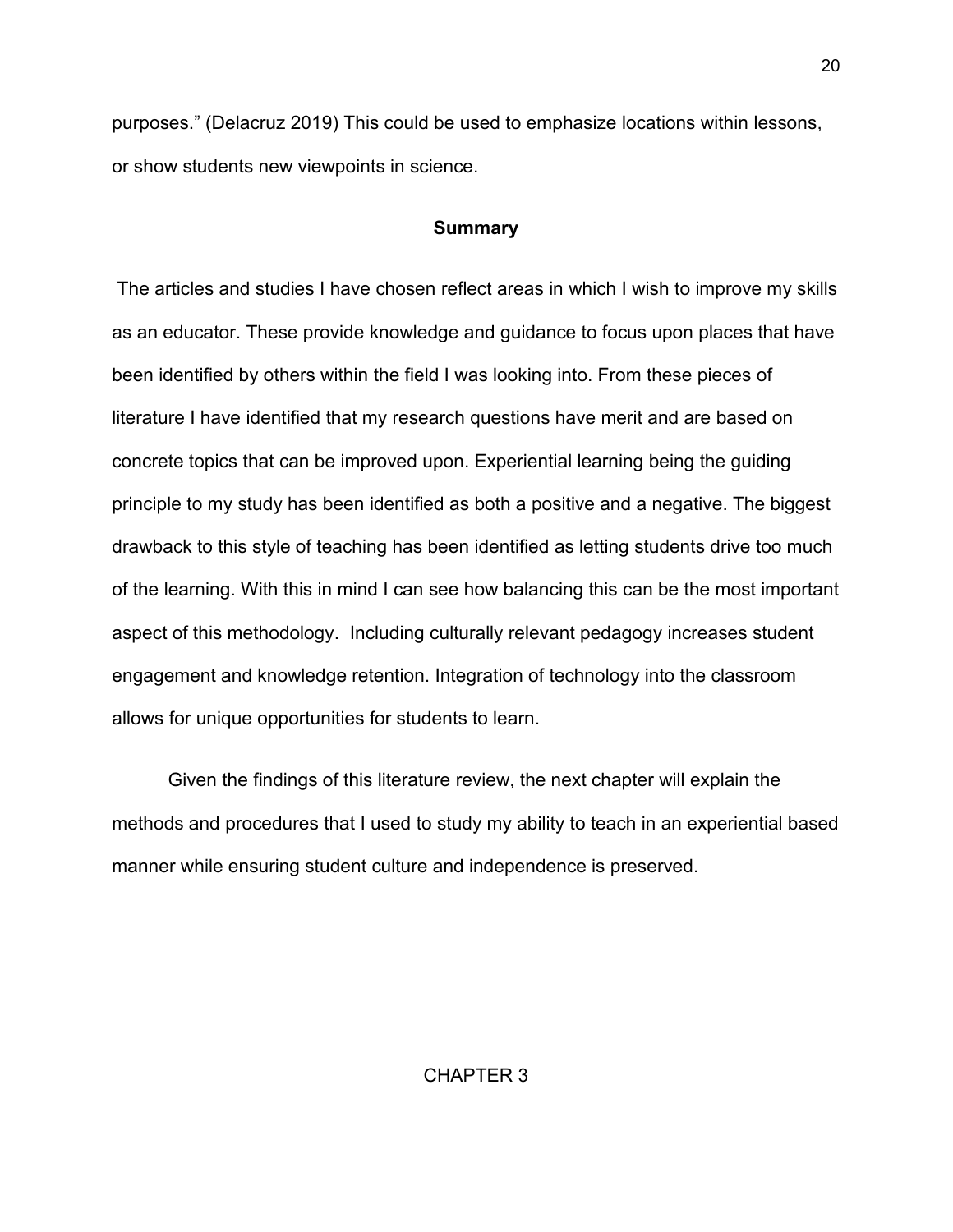### **RESEARCH METHODS**

The methods of inquiry for this study focused on the principles and practices of action research, using self-study aligned with professional teaching standards, teacher artifacts, coordinated observations and self-reflection journaling as a means of data collection. I will begin with a review of action research principles to establish the foundation for this study's method of inquiry. Second, I will review the choices and purposes of data collection that helped to highlight my instruction and means for searching for improvement. Third, I will detail my context for the study, methods of data collection protocols, maintaining credibility and trustworthiness of the data, and acknowledge my limitations as a researcher. Finally, I will present the procedures used for studying my practice, while providing a plan for data collection that speaks to adaptations and adjustments made to my instruction as I implemented this study.

### **Research Questions**

My focus for this research was to examine my growth and effectiveness in implementing experiential learning into a safe and respectful classroom. Specifically, I examined my growth and development in integrating student-driven learning using inquiry-based methodology. I did this in conjunction with implementing culturally responsive pedagogy in order to build a classroom community focused on respect and acknowledging student cultural differences. These focuses aligned with the following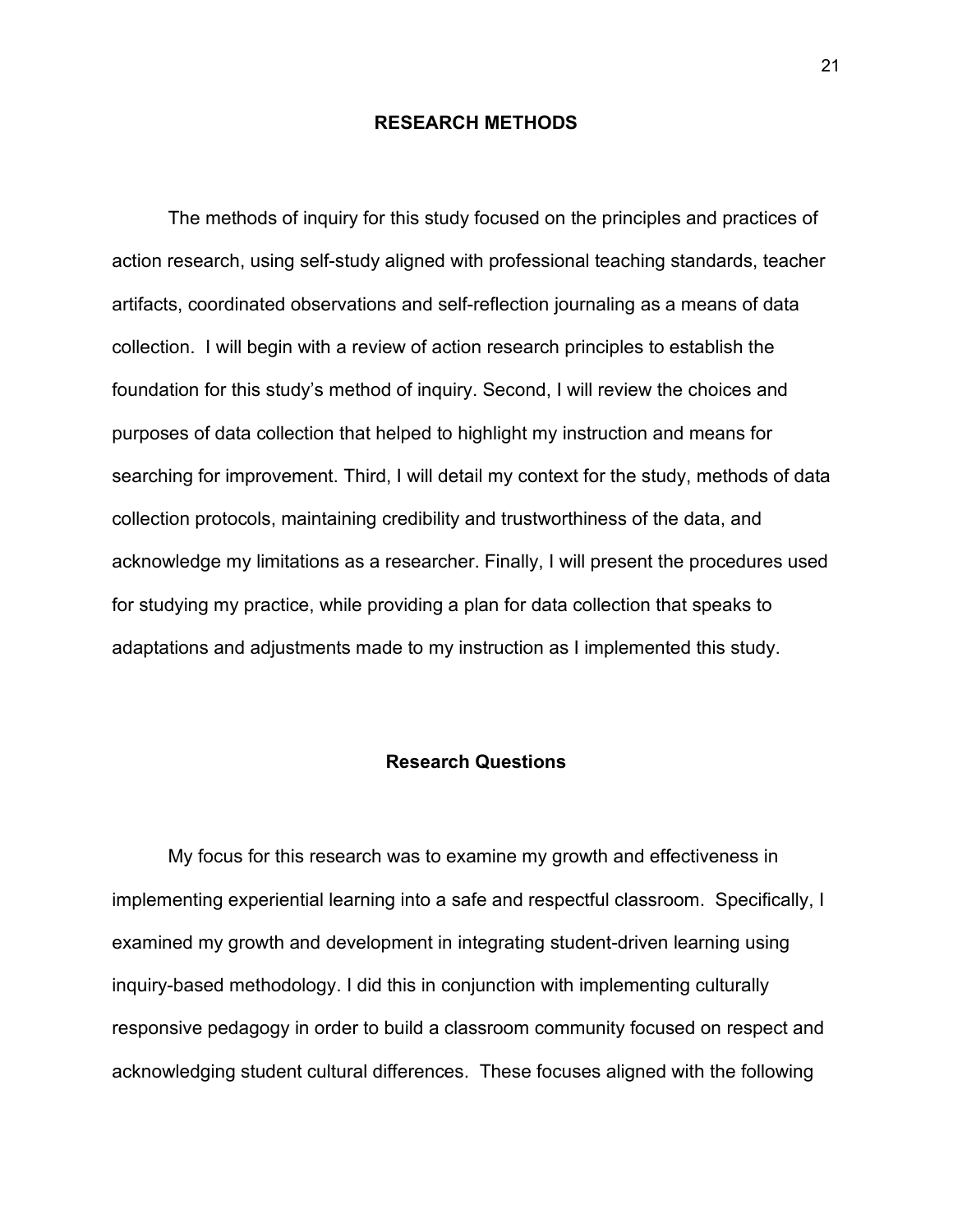INTASC Standards for teacher professional development; Instructional Strategies, Learning Environments, and Planning for Instruction. The research question (s) for this study were:

1. How am I developing tools to teach inquiry-based learning?

With this question I wanted to examine how I am including student-driven, experiential learning into my lessons through the framing of inquiry-based lessons. I am a firm believer in experiential learning and inquiry-based lessons fit both my philosophy and the research examined in chapter two. I wanted to specifically look into my skills and experience in this area and examine my efforts and implementation. Through this, I wanted to monitor my growth over time.

2. How am I incorporating student culture to build a safe and respectful learning environment?

With this question, I wanted to evaluate my readiness and ability to use culturally relevant pedagogy to build a community in the classroom that facilitated learning. I want to design my classroom to be a community based on respect and appreciation. For me to achieve this I need to be able to reach students with backgrounds and experiences different than my own.

3. How Is my use of technology integration facilitating experiential-based learning? With this question I wanted to look at many different technologies and determine how my lesson plans bridge technology and the traditional classroom.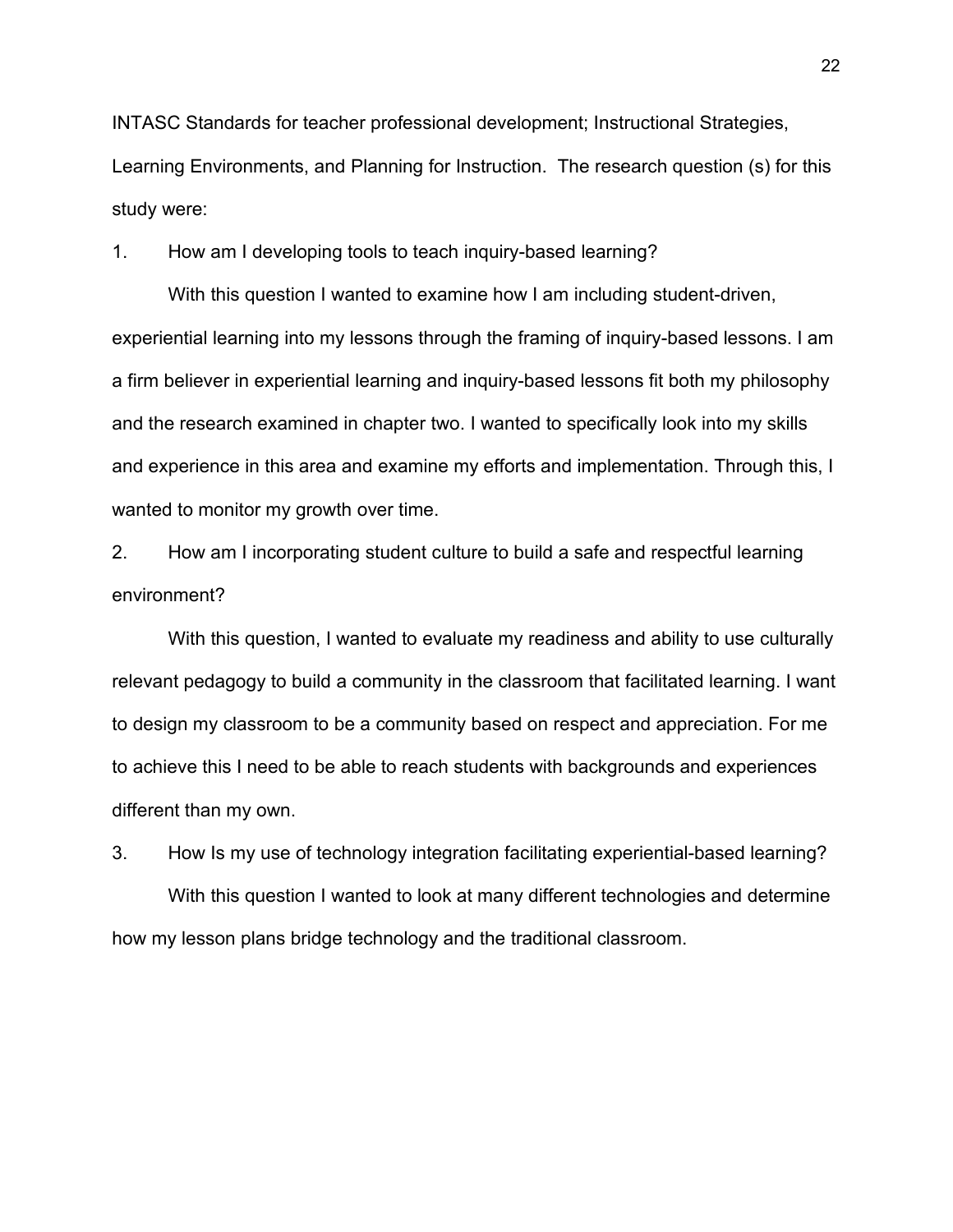#### **INTASC Standards**

The INTASC (Interstate Teacher Assessment and Support Consortium) standards are an outline of what teachers should know and be able to do to prepare students for college and careers. They are set by The Council of Chief State School Officers (CCSSO). These standards are designed to model what ideal learning and teaching would be. Teachers use these standards to evaluate themselves and grow because they are based on four identified key areas. These areas are: The learner and Learning, Content, Instructional Practice, and Professional Responsibility. These four areas are then split into the individual standards that break down exactly what an educator must do to meet the standards. These standards have descriptions to self-evaluate where an individual is on the standard and what steps to take to reach the next progression. This allows individuals to continuously reevaluate to improve or maintain their skills and knowledge.

I will use these standards as a basis and guide to focus my study on. My growth will follow the progressions and give me areas to evaluate myself. Specifically, I will use them to conduct a pre-evaluation and post-evaluation based upon these standards.

The INTASC standards I have chosen to focus on are # 8 Instructional Strategies, #3 Learning Environments, and #7 Planning for instruction. I chose Instructional strategies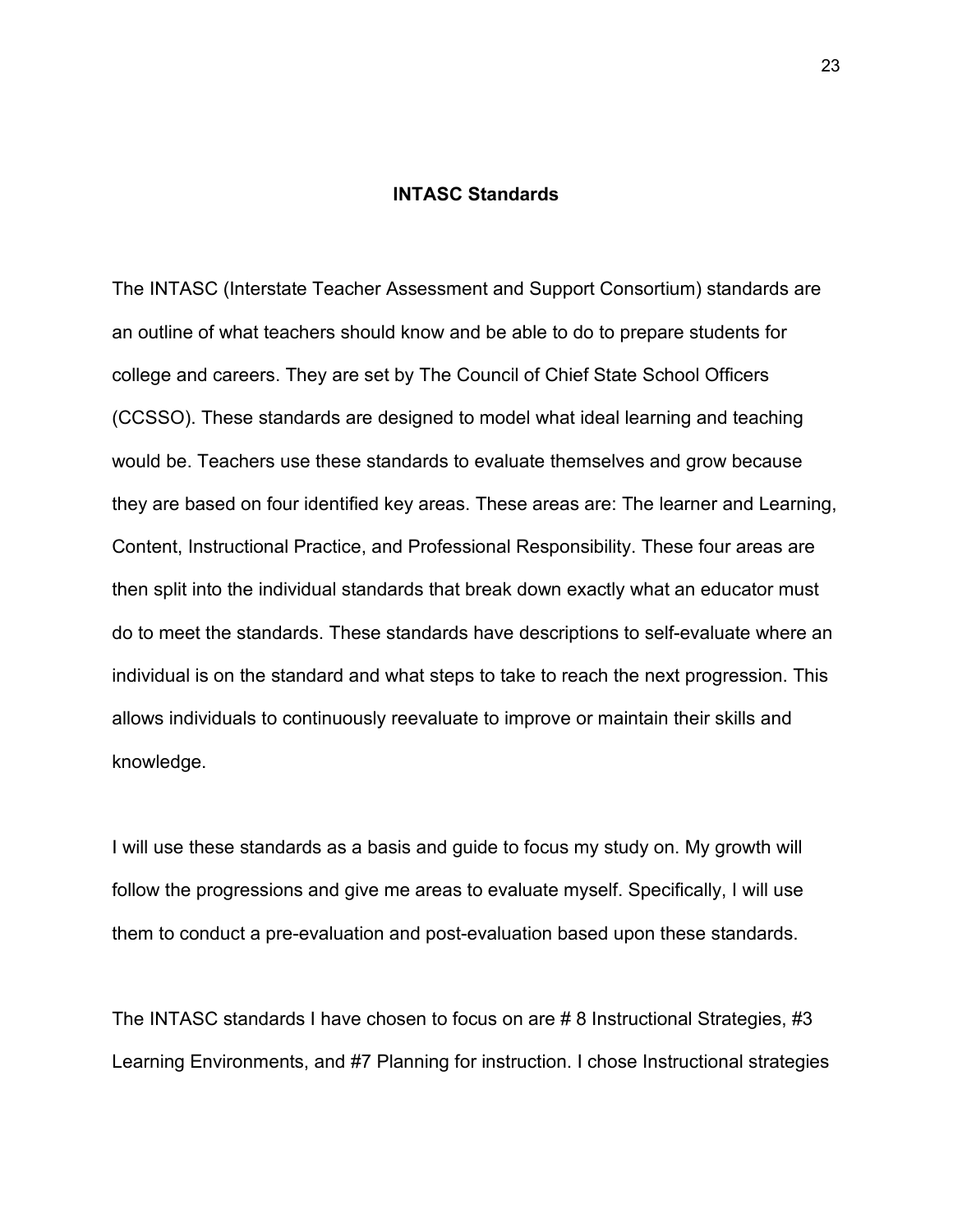standard to guide my exploration in using a variety of methods and ideas to reach my students. This also includes the adjustment of instruction in response to student needs. The learning environment strategy was chosen to reflect the importance that a positive environment has on student success.

Finally, the planning for instruction strategy was chosen because proper planning and preparation can lead to long term successes.

### **Methodology and Research Design.**

Action research is the study of one's own methodology or practices through the lens of conducting research. This style of research allows individuals to use themselves as the topic of research to improve or examine a chosen area. These tools are useful for selfreflection and growth not only through this project but for long term improvement. Action research is essentially a more formal framework of what many teachers already do. This collection of experiences and making decisions and changes is a common trait in educators. Action research gives educators a system to share their data and findings with others. This allows others to use the findings.

Because my purpose was to describe my own teaching practice as well as how I use data to improve my own practice in line with the INTASC professional standards, it was important to choose a method that could account for both what the standards are for teachers and how I was able to take data and apply it to my own practice.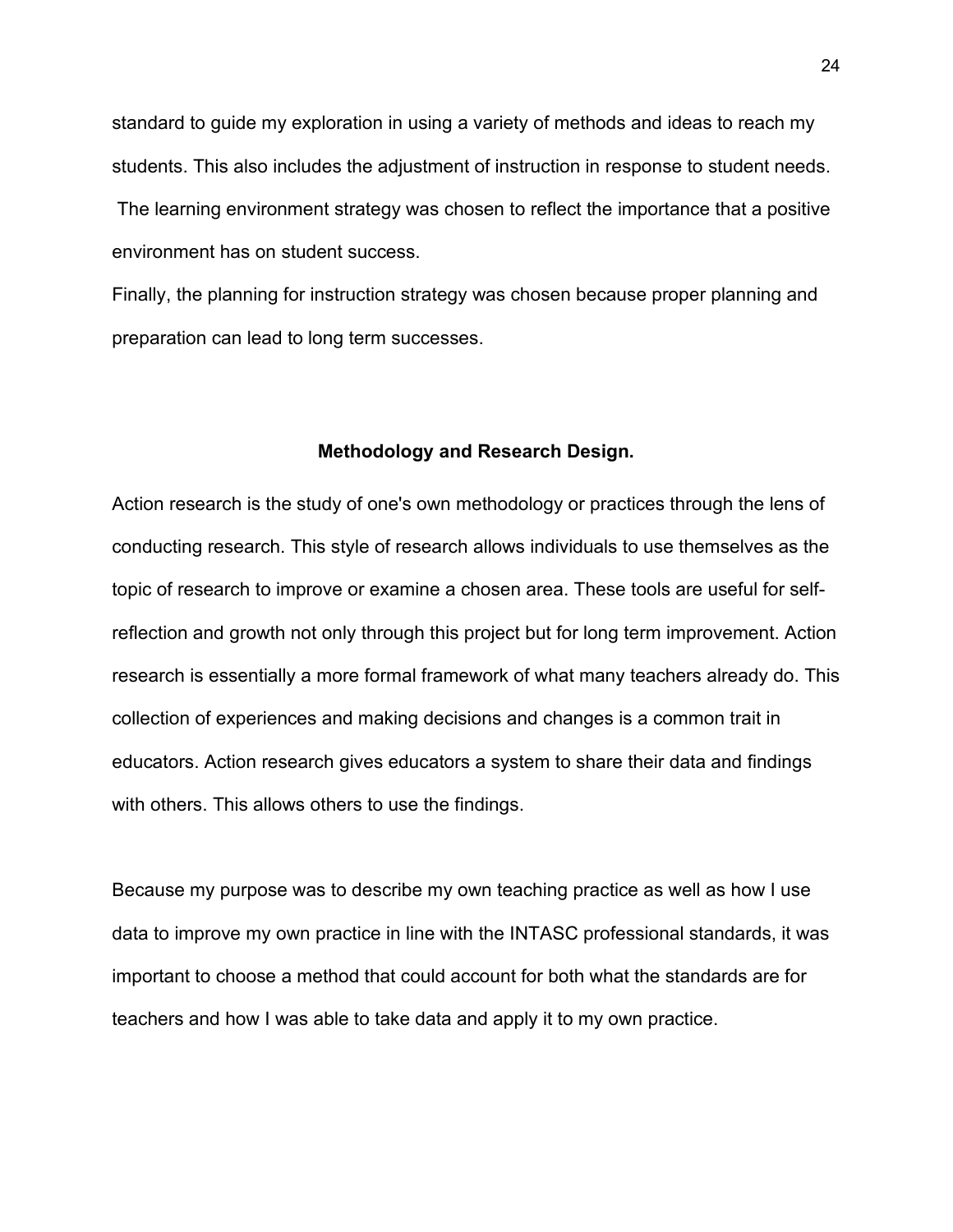# **Table 2**

*Contains the details of my collection and analysis strategies*

| Research           | Data           | Procedures     | Purpose        | Timeline    |
|--------------------|----------------|----------------|----------------|-------------|
| Question           | <b>Sources</b> |                |                |             |
| 1. How am I        | Lesson         | Maintain a     |                | Lesson      |
| developing tools   | plans,         | record of my   | To record      | plans from  |
| to teach inquiry-  | observations   | lesson plans   | changes over   | August 2020 |
| based learning?    |                | from the       | time in my     | to May 2021 |
|                    |                | beginning of   | planning. To   | Observation |
|                    |                | the program to | self reflect   | s from      |
|                    |                | the end. Ask   | and create     | January     |
|                    |                | my observers   | data to use in | 2021 to May |
|                    |                | to watch for   | my analysis    | 2021        |
|                    |                | specific       | at the end of  |             |
|                    |                | instances of   | the project.   |             |
|                    |                | experiential   |                |             |
|                    |                | learning.      |                |             |
| 2. How am I        | Lesson         | Maintain a     | To record      | Lesson      |
| incorporating      | plans, journal | record of my   | changes over   | plans from  |
| student culture to | entries        | lesson plans   | time in my     | August 2020 |
| build a safe and   |                | from the       | planning.To    | to May 2021 |
|                    |                | beginning of   | self reflect   |             |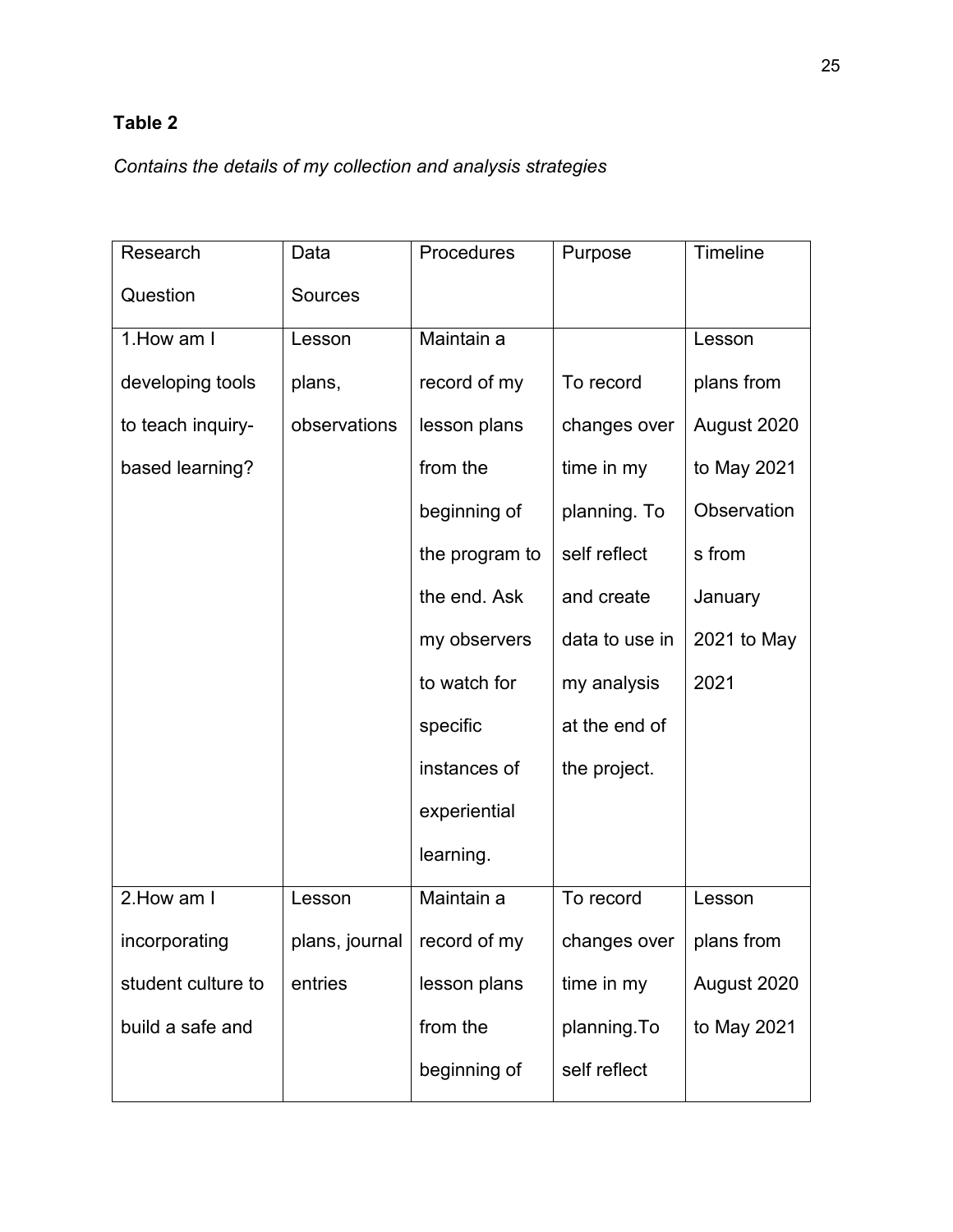| respectful learning |             | the program to | and create      | Journal and |
|---------------------|-------------|----------------|-----------------|-------------|
| environment?        |             | the end.       | data to use in  | self        |
|                     |             | Reflect weekly | my analysis     | reflection  |
|                     |             | on             | at the end of   | from        |
|                     |             | opportunities, | the project.    | January     |
|                     |             | successes and  |                 | 2021 to May |
|                     |             | misses in the  |                 | 2021        |
|                     |             | classroom.     |                 |             |
| 3. How Is my use    | Lesson      | Reflect weekly | To self reflect | Journal and |
| of technology       | Plans, self | on             | and create      | self        |
| integration         | reflection  | opportunities, | data to use in  | reflection  |
| facilitating        | questions   | successes and  | my analysis     | from        |
| experiential-based  |             | misses in the  | at the end of   | January     |
| learning?           |             | classroom.     | the project.    | 2021 to May |
|                     |             |                |                 | 2021        |

## **Data sources**

My plan for this project is to use three main sources of data to examine. The first is lesson plan artifacts. With these I have a record of my planning from summer of 2020 to the end of data collection. Within my lesson plans I will be looking for the inclusion of experiential learning lessons. I will count the opportunities I presented students with the chance to drive learning. I will also examine my lesson plans for planned opportunities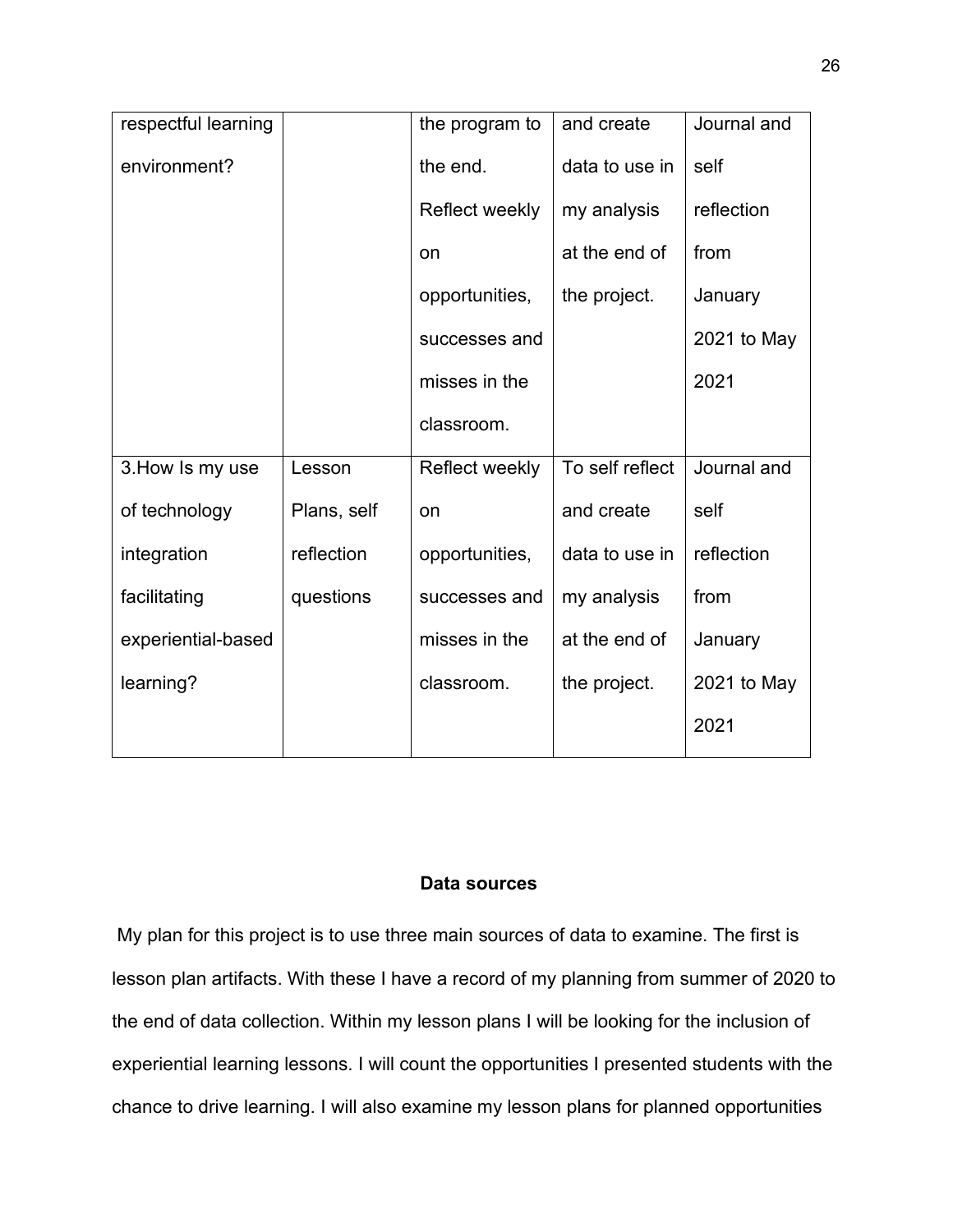for cultural inclusion. The last piece I will look for in my lesson plans will be if I used any technology based learning tools. The reflection portion of these plans will also be examined for instances of the mentioned pieces.

The second piece of data I will use will be teacher observations. I will utilize others' observations by looking through the observations taken and examining places where inquiry is mentioned and looking for growth opportunities. My observers take notes that I will include in my research. These observations will occur throughout the winter and spring semesters.

The third piece of data I will use is a self reflection journal. I will prompt myself with five questions to answer. 1. Did I integrate student culture in my lessons this week? 2. Did I see opportunities to bring student experiences into my lessons? 3. Were there opportunities I missed or did not capitalize on that I noticed? 4. How did I use technology in the classroom this week? 5. Were there opportunities I feel like I could have used more technology this week? I will answer these questions every Friday during my prep period and keep these in a collection.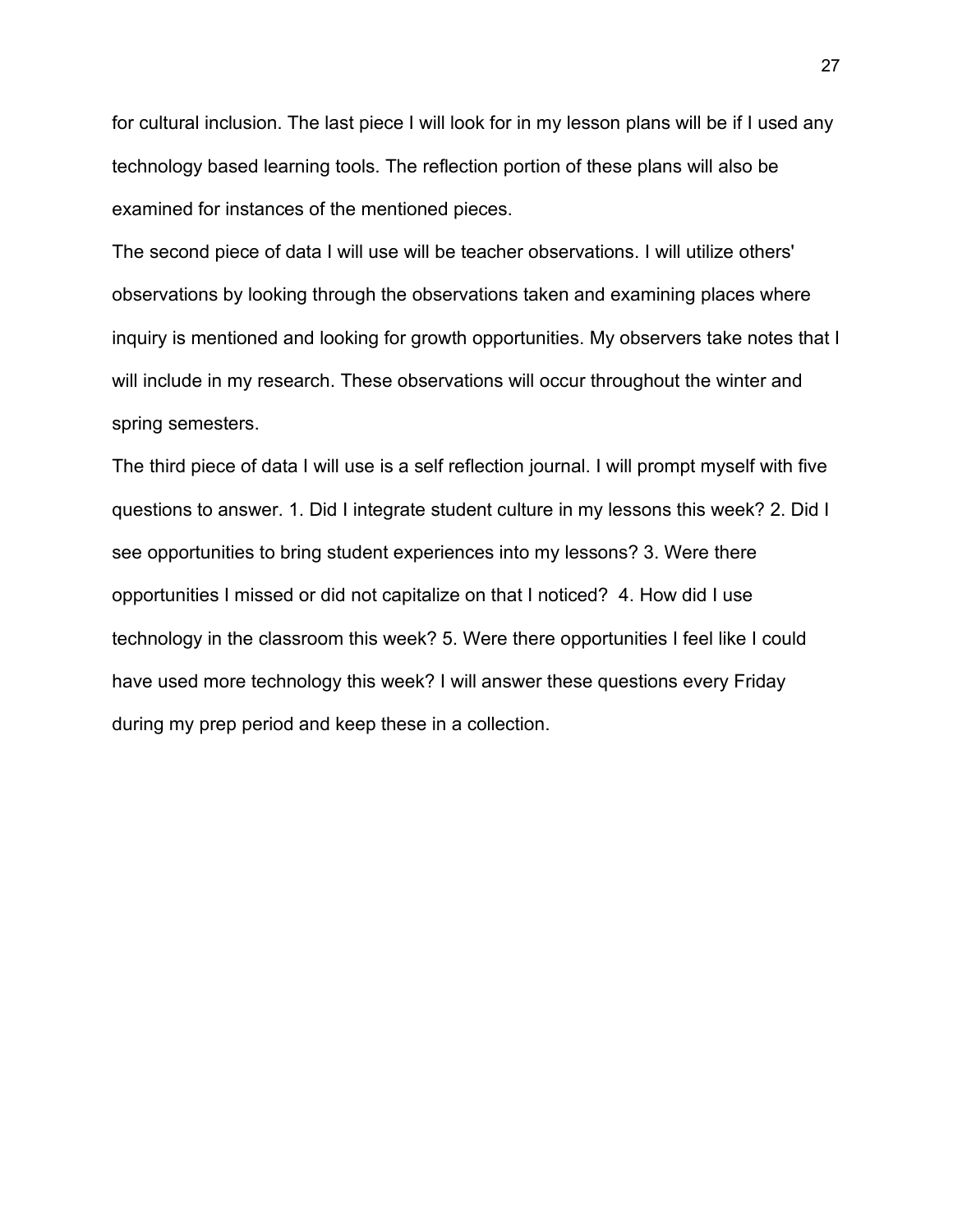# **Data Analysis**

I will analyze the data from this study using a 6 step data-analysis procedure as described in table 3, (Brawn & Clark, 2006).

# **Table 3**

*Data Analysis Steps* 

| Phase 1     | Organize my lesson plans in ascending order based on the date of            |
|-------------|-----------------------------------------------------------------------------|
| Familiarize | creation.                                                                   |
| myself with |                                                                             |
| data        | Move my journal entries into digital formatting for ease of searching later |
|             | on.                                                                         |
|             |                                                                             |
|             | Ensure my observers have sent all the information I have asked for.         |
|             |                                                                             |
| Phase 2     | Organize date into meaningful groups with research questions in mind        |
| Generate    |                                                                             |
| initial     | Manually code with notes in transcribed text                                |
| codes       |                                                                             |
|             | Begin digital code book, collating data within groups                       |
|             |                                                                             |
|             |                                                                             |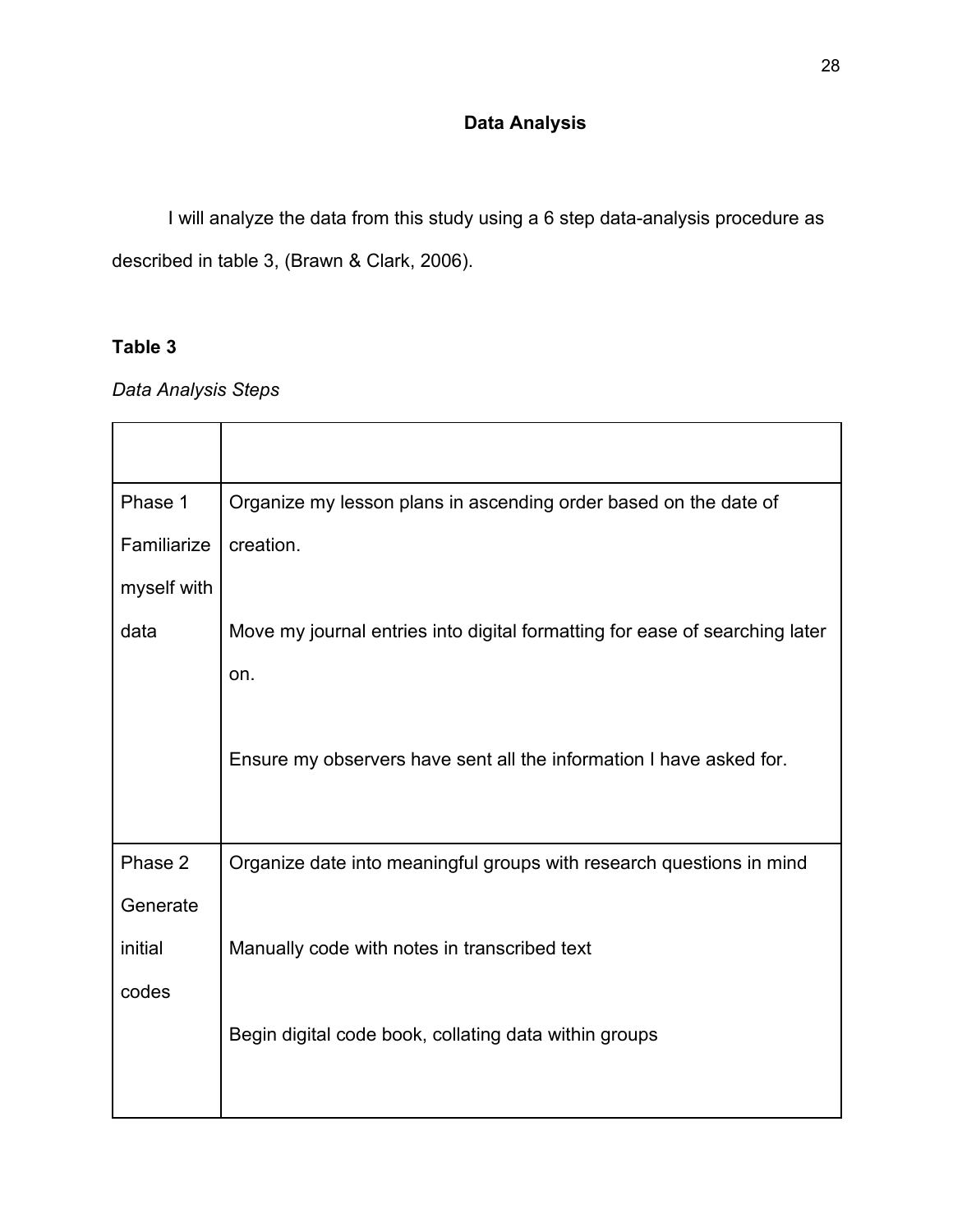|               | Code for all potential themes                                          |
|---------------|------------------------------------------------------------------------|
|               | Begin MAXQDA software coding of data                                   |
|               | Note tensions & inconsistencies of codes in digital diary              |
| Phase 3       | Organize codes into potential themes using digital table               |
| Search for    |                                                                        |
| themes        | Note thoughts on relationships between the emerging themes in digital  |
|               | diary                                                                  |
|               |                                                                        |
|               | Note any potential sub-themes in digital diary                         |
|               |                                                                        |
|               | Add a miscellaneous section in digital code diary for any seemingly    |
|               | unrelated code                                                         |
| Phase 4       | Revise table of potential themes, considering internal homogeneity and |
| <b>Review</b> | external heterogeneity                                                 |
| themes        |                                                                        |
|               | Read collated data extracts for each theme, checking for coherent      |
|               | pattern                                                                |
|               |                                                                        |
|               | For extracts with no coherent pattern, re-examine theme and related    |
|               | coded data for sub-theme or renaming of theme                          |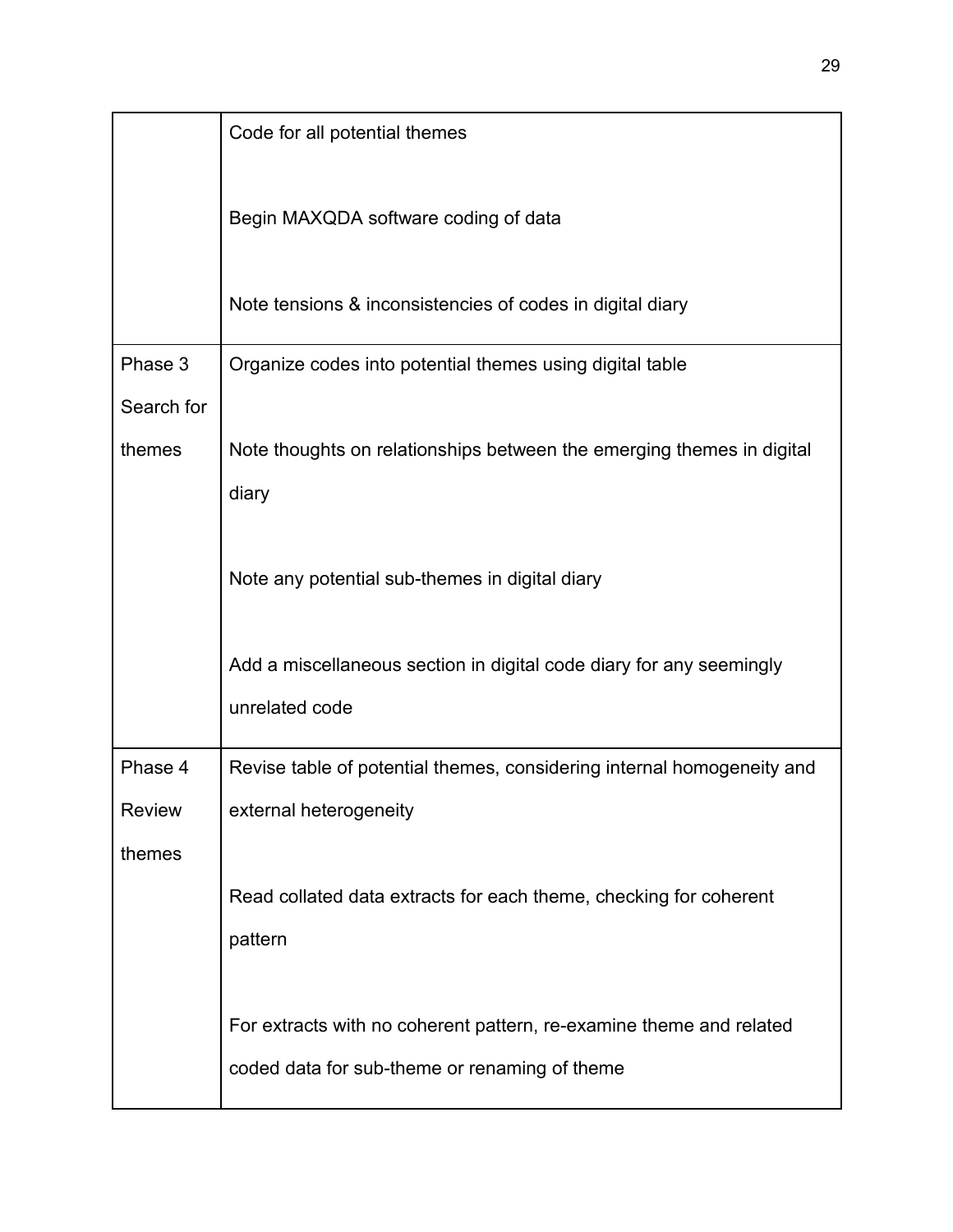|          | For themes where coherent pattern exists, examine for individual theme<br>validity in relation to entire data.               |
|----------|------------------------------------------------------------------------------------------------------------------------------|
|          | Examine transcripts for any missed data extracts needing coded for<br>theme                                                  |
|          | Re-read entire data sources for any new themes that may have been<br>missed                                                  |
|          | Stop when no more substantial and relevant themes emerge                                                                     |
|          | Examine how themes fit together in relation to research questions and<br>note thoughts and considerations in digital journal |
|          | Create thematic map                                                                                                          |
|          | Adjust digital table of them to organize collated data extracts within each                                                  |
| Phase 5  | theme for consistency                                                                                                        |
| Define & |                                                                                                                              |
| name     | Identify relative narrative for each theme in the digital diary                                                              |
| themes   |                                                                                                                              |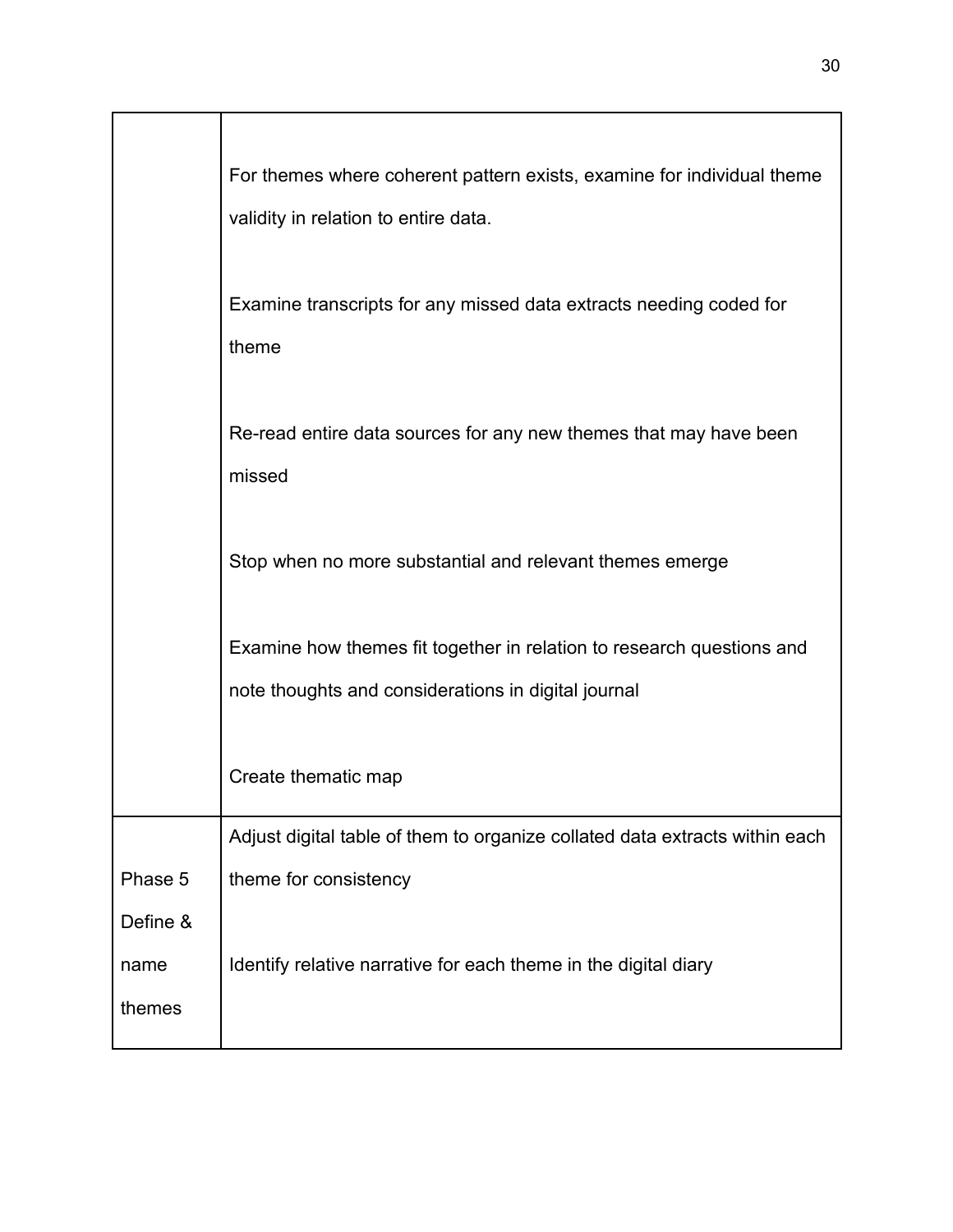|           | Write a detailed analysis for each theme, to include individual relevance  |
|-----------|----------------------------------------------------------------------------|
|           | and how that relates to overall analysis and answers the questions of this |
|           | research                                                                   |
|           |                                                                            |
|           | Examine written analysis for any excessive overlapping of themes           |
|           |                                                                            |
|           | Examine each theme for any sub-themes needing to be identified and         |
|           | explained                                                                  |
|           |                                                                            |
|           | For each theme, describe scope and content in no more than two             |
|           | sentences, adding potential names to each theme                            |
|           |                                                                            |
|           |                                                                            |
| Phase 6   | Write an analysis within and across themes                                 |
| Write the |                                                                            |
| thematic  | Assure there is written evidence within each theme with related data       |
| report    | extracts                                                                   |
|           |                                                                            |
|           | Choose vivid and relevant extract examples for each point of evidence in   |
|           | answering research questions                                               |
|           |                                                                            |
|           | Create analytic narrative that incorporates evidential answers to each     |
|           | research question                                                          |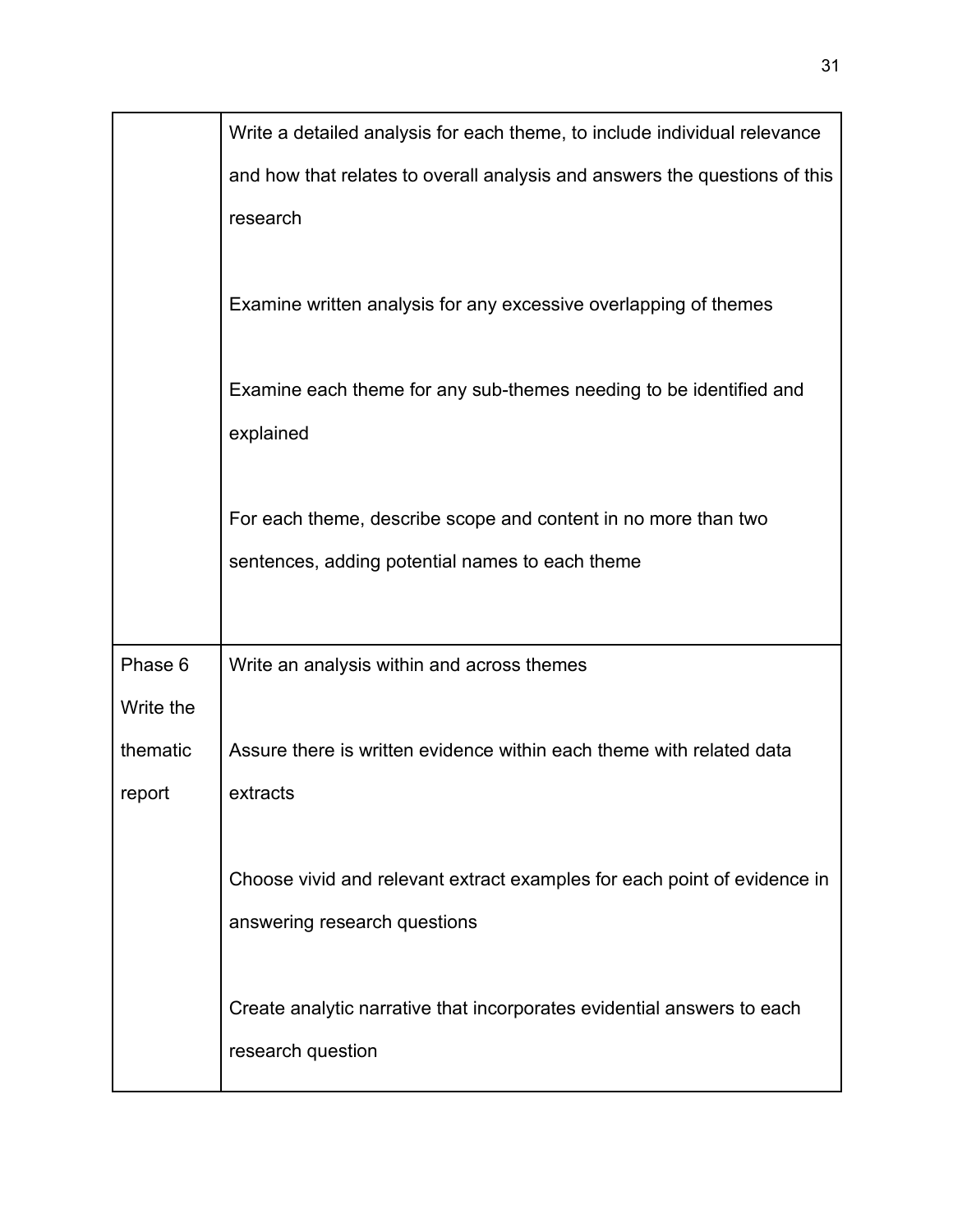### **Limitations, Delimitations, and Bias/Assumptions**

Action research is limited in scope by the very data it collects. Through the lens of research I am examining my own practices and procedures. This inherently is subjective and is driven by my own desires to improve my teaching abilities. The data gathered is used to reflect on such practices and due to this should not be generalized. The action research cycle of data collection and reflection should occur over many cycles before any conclusions can be made. This was not able to happen due to the compressed timeline of the academic program.

I have chosen to collect the bulk of my data during the spring 2021 term. This term was chosen because students have started returning to the classroom. The significance of this is that this allows a normalized classroom to be the setting of the action research project. With students in the classroom there are more opportunities for interaction and teaching.

My biases in this project are directly related to my inexperience in the field. Through observing my experiences I am attempting to be critical of my own experiences. This can lead to either more critical observations, or less. These biases might affect my data collection and should be noted when examining the conclusions in the following chapters.

32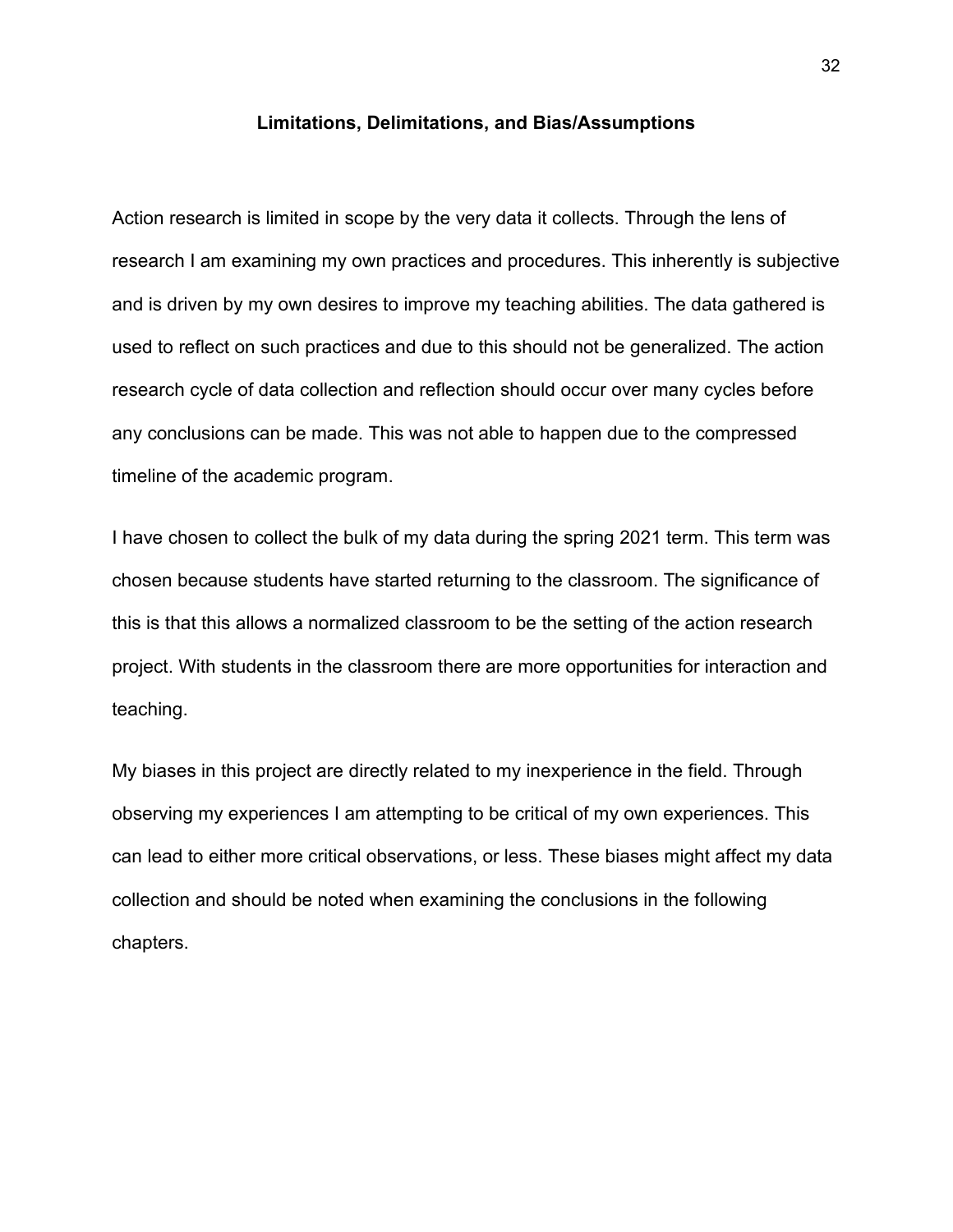#### **Credibility**

Validity and reliability are important aspects of social research and can be accounted for in a variety of ways (Torrance, 2012). Both validity, the quality of being logically sound, and reliability, the degree to which accuracy can be considered dependable, are components of credibility, the quality of being trusted or believed in. Eisner (1991) believes that credibility of qualitative research is grown through a "confluence of evidence" that includes multiple types of data (p. 110). Validity of research is one component of providing credibility and can be done through triangulation of data (Lather, 1991). Carter, Bryant-Lukosius, DiCesno, Blythe, and Neville (2014) explain that one method of triangulation is method triangulation which includes using multiple methods of data collection. This is similar to Eisner's method of structural corroboration (1991). Eisner (1991) also believes that getting input and opinions from others in the same field serves as a means of consensual validation. This helps to further demonstrate credibility.

In my research, I used multiple methods of data collection. These different methods served as method triangulation based on the explanation from Carter et al. (2014). The methods of data collection were through direct observations from peers, self reflection journaling, and reflection of lesson plan artefacts. This allowed me to analyze the data through differing means to ensure that I was correctly interpreting the data, as well resulting in "a broader understanding of the phenomenon" (Carter et al., 2014, p. 546). In addition, to further strengthen my credibility, I also used member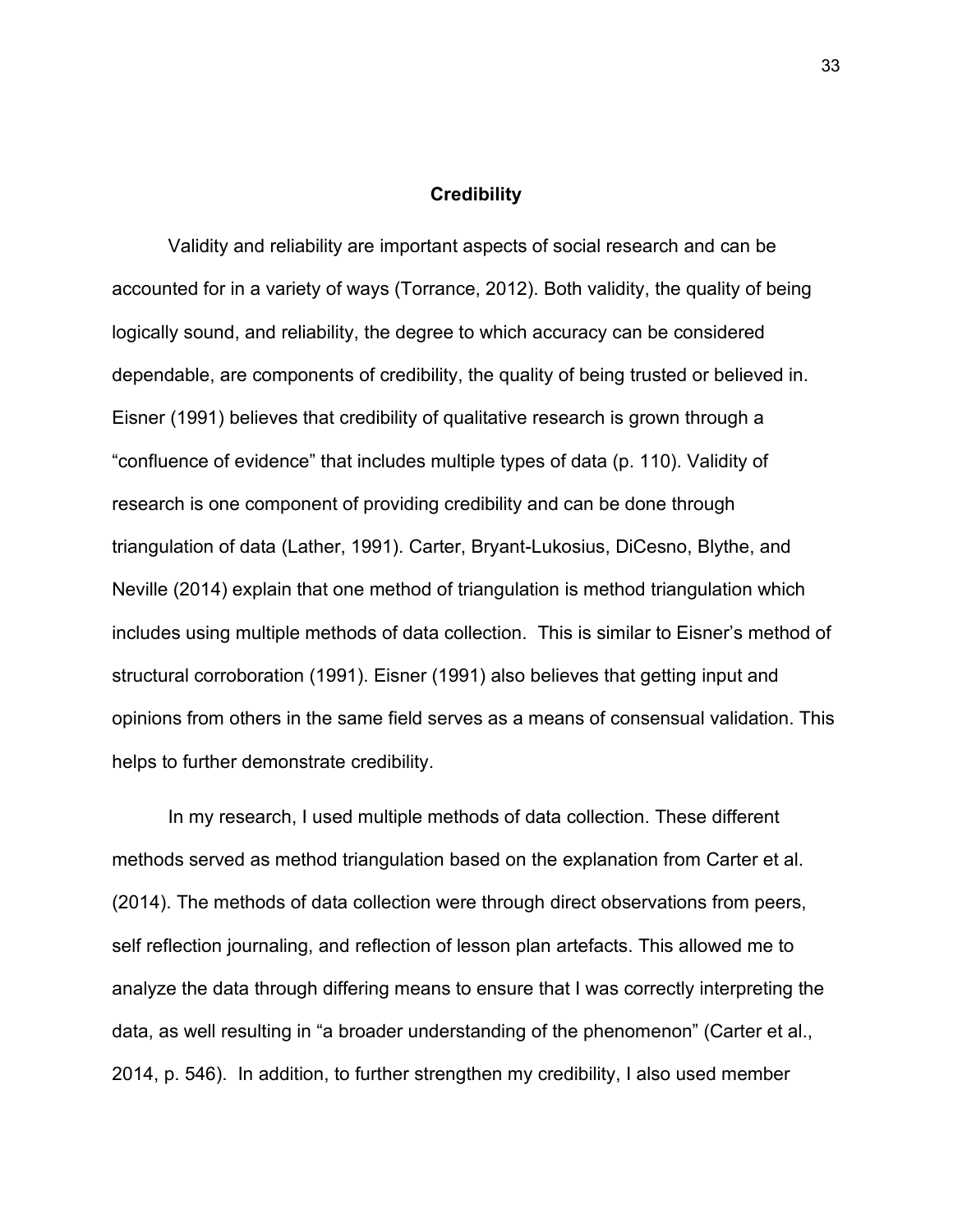checks to provide a form of consensual validation. These member checks were conducted with the assistance of Geoff Thoma, as well as Riley Lamont.

**Chapter 4.** 

# **DATA ANALYSIS**

## **Introduction**

Throughout this chapter I will examine the data I have collected and discuss how this relates to my goals and research questions. The research questions I explored were;

1. How am I developing tools to teach inquiry-based learning?

2. How am I incorporating student culture to build a safe and respectful learning environment?

3. How Is my use of technology integration facilitating experiential-based learning?

These goals were identified as areas of interest to me that could also improve my teaching methodology and increase student learning. Due to the research limitations given to me based on time available and the inherent nature of action research being self reflective my data collection came from three main sources. These are lesson plans, observations, and journal entries. My lesson plans are original creations that I believe will show my growth over time and contain a record of information from the summer of 2020 to spring of 2021. Over this collection period I have taken several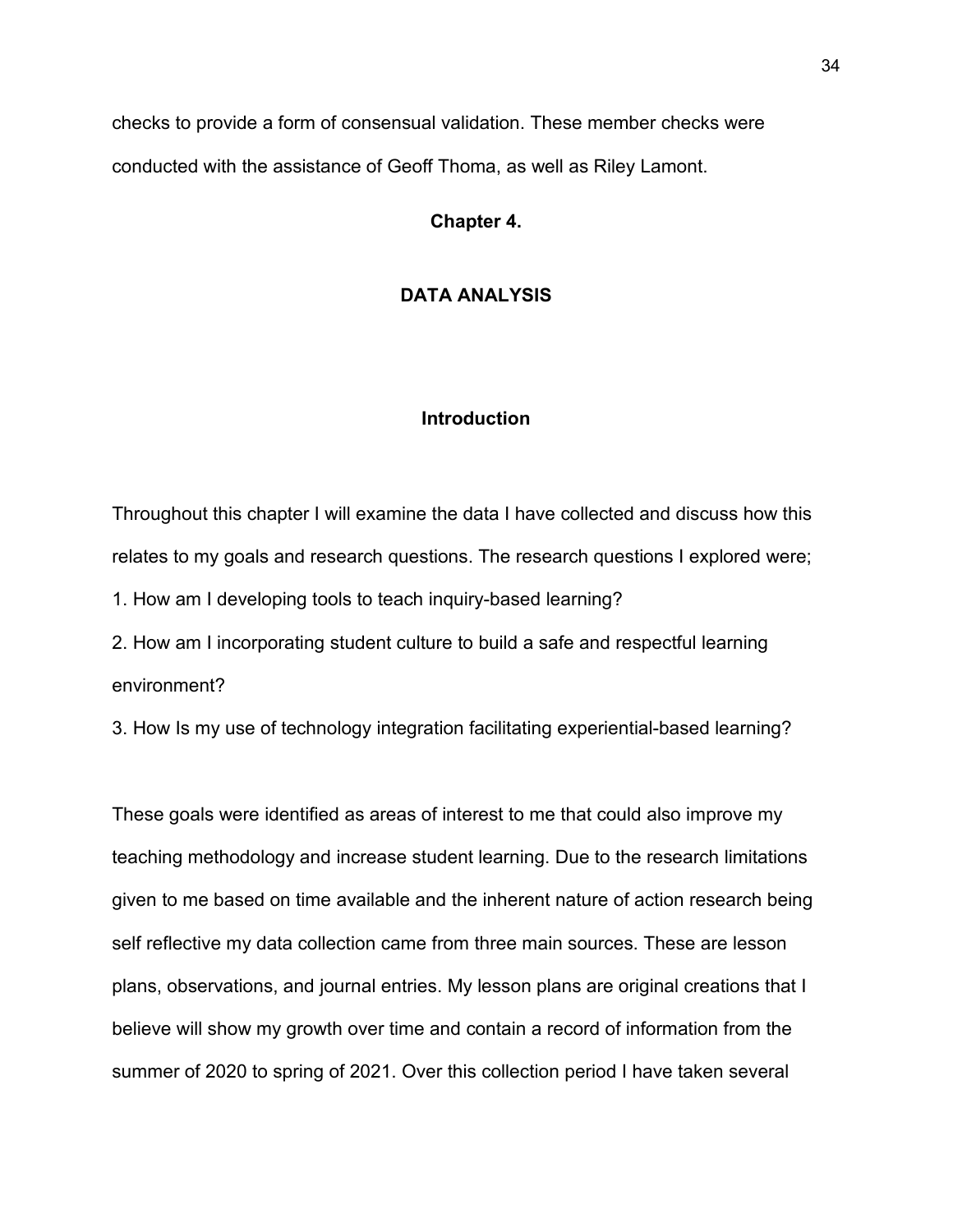classes which I believe will influence the methods I teach with. The observations I used came from my university supervisor and two different mentor teachers. These observations took place in winter and spring of 2021. The last piece of data I will look at is my personal journal entries from February 2021 to May 2021. All of these data sources will be examined using methods explained in chapter three.

# **Analysis of Question 1: How am I developing tools to teach inquiry-based learning?**

This research question is aimed to discover my growth in implementing inquiry based learning through my lessons. As such I used my lesson plans and observations as the sources of my data. Inquiry based learning is centered around John Dewey's experiential learning and uses student driven inquiry to teach new material and cement knowledge. The reason I chose to use my lesson plans and observations for my data is that they represent the planning and action side of my teaching. Through my lesson plans I have records of my planning from the very first plan I wrote (June 2020) to my most current (May 2021). This planning reflects my ideals and how I would like my classes to work. My observations were chosen because they reflect what actually happened. This is important because it was completed by others watching my classes and I was given their impartial observations. Through observation of what actually happened I can see how my flexibility and planning enables inquiry based learning to actually occur.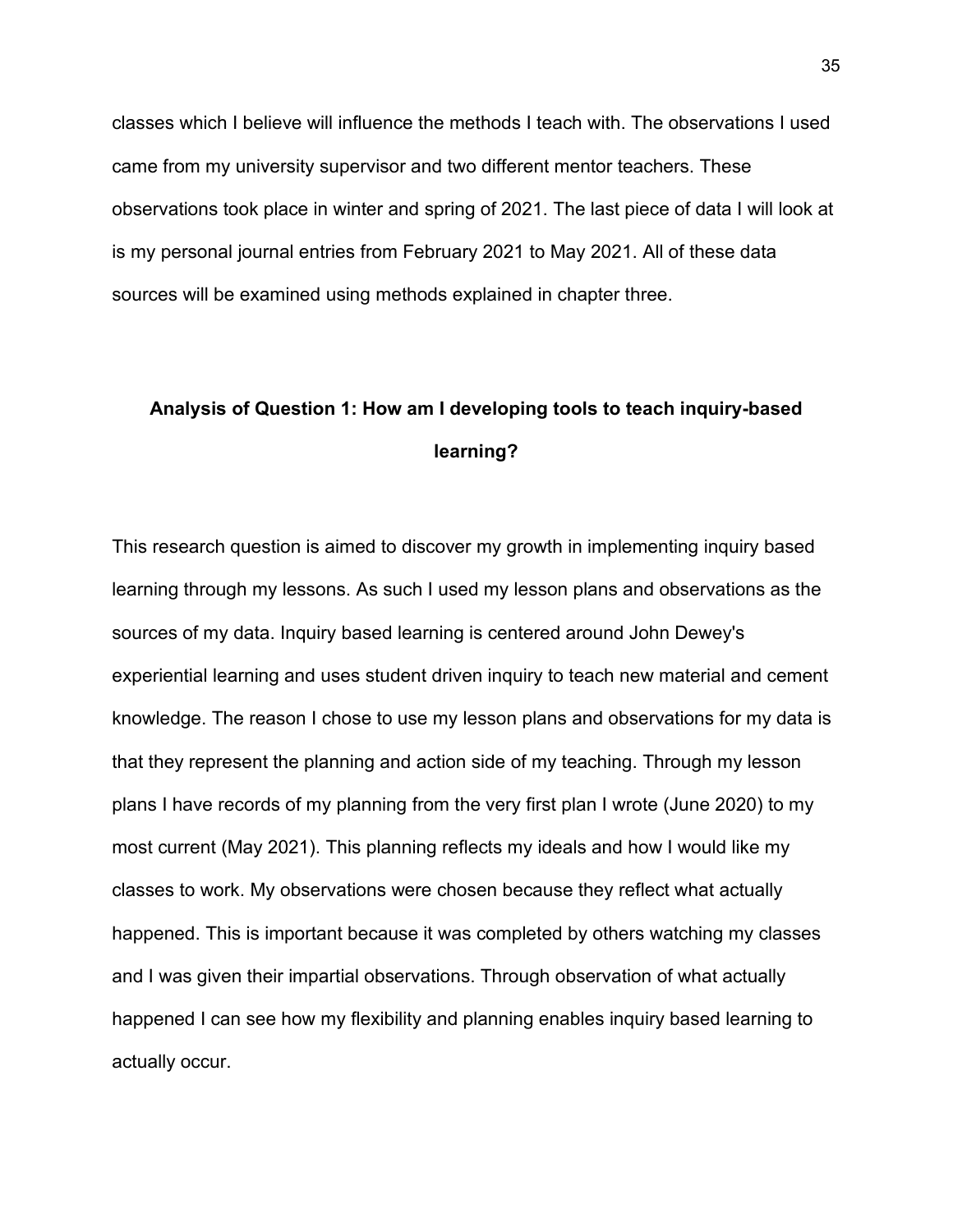### **Lesson Plans**

My analysis of my lesson plans started by ensuring I collected and organized them into chronological order. This allowed me to examine my planning in order of occurrence. My plan was to look for what I call primary and secondary opportunities. Primary opportunities were areas where student driven learning could take the main role of the lesson. Secondary opportunities were times where I presented information in ways that students could add to and drive the learning but not be the initial goal. I call these opportunities because they are in the planning stage being lesson plans.

While examining my plans I started by highlighting any activities that were planned. These were colored as primary opportunities. Within these activities I looked for specific terms that connected them to being either student driven or teacher driven. I assigned points to these terms that scored student driven as a 3, teacher driven as a 1, and in between as a 2. These scores allowed me to graph the scores and quantify the amount of primary opportunities in each lesson.

Once every lesson plan had been searched for activities I looked for demonstrations and activity set up lessons. I colored these as secondary opportunities. I assigned scores with the same point structure as primary opportunities.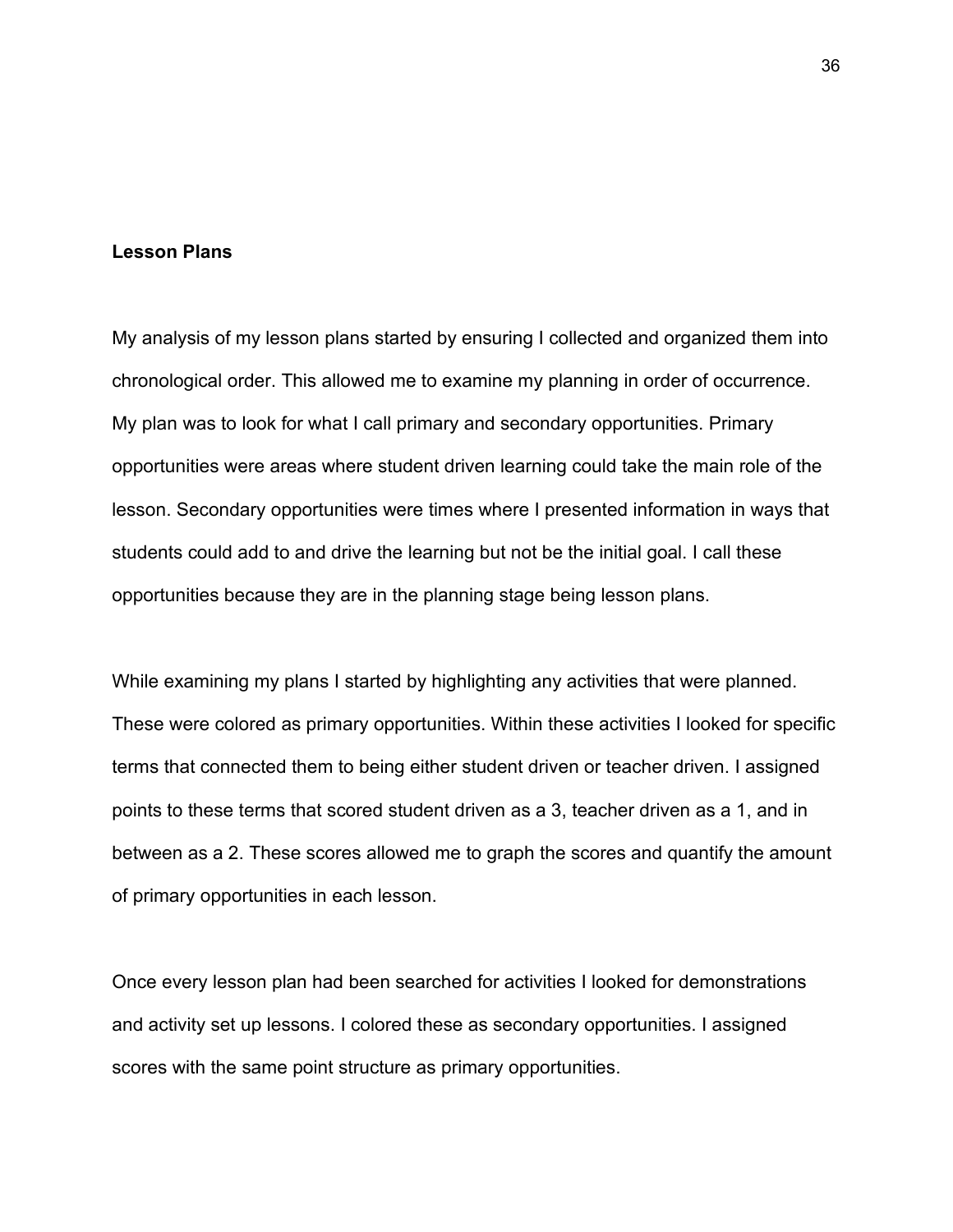### **Observations**

To analyze my application of inquiry based learning, I utilized the observations of my teaching from my university supervisor and my mentor teachers. With these observations I looked for evidence of experiential learning and recognition of these practices. I was lucky to have three observers to watch me teach and share their knowledge through the notes that they have left me. While these observations can be subjective, they are useful due to the outside nature of observation. The observers used their own experience to determine my effectiveness as an educator. The themes I examined in these observations were similar to my lesson plans in that they looked for these experiences and inquiry that were student driven. They differ though in that these examine what actually happened. Where my lesson plans focus on the ideal, these show the reality. This data gave me information to see if there is a disconnect between the planning and implementation steps. Within this one of the themes I looked for was scaffolding the inquiry. I found many examples of the secondary opportunities described in the lesson plan portion of this research question. Included below are two small portions from my observers notes which describe their finding of the scaffolding I intended.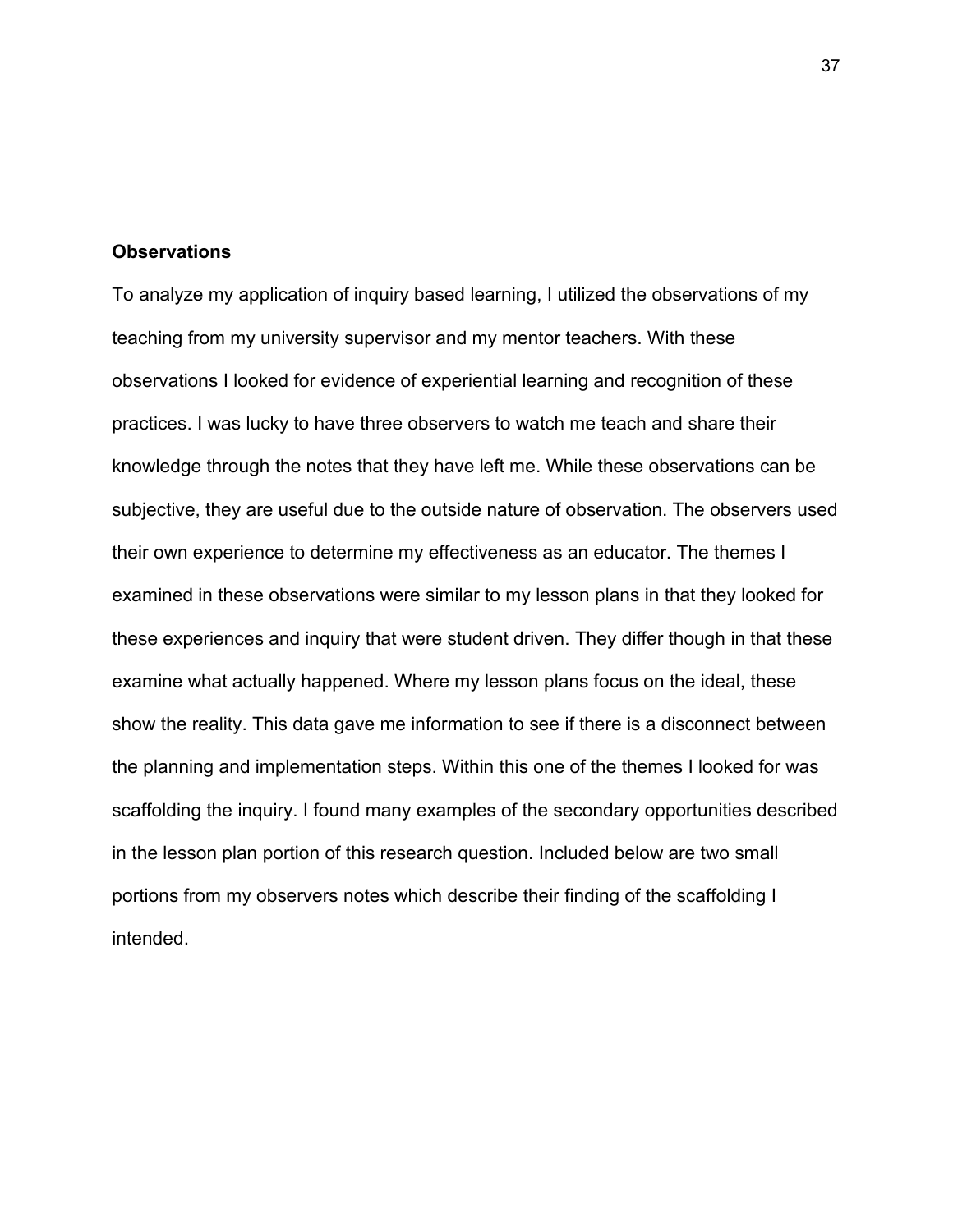# **Analysis of Question 2: How am I incorporating student culture to build a safe and respectful learning environment?**

Through this program I have learned a great deal about how students learn and how a classroom environment is a reflection not only of the teacher but also the students that make up the class. I have seen how classroom management techniques can succeed and fail depending on the relationship between all parties involved. Through my classes and research into the topic I have seen the importance of involving student culture and ensuring students have a learning environment where they are welcomed. This is why I chose this area to focus on for my second research question. I wanted to examine my effectiveness in creating this environment. To do this I inspected two aspects of the process. My planning and my thoughts. To examine my planning I looked at my lesson plans. This showed me where I created opportunities to integrate student culture into my lessons specifically. I wanted to see where I made a conscious effort to bring in culture and experiences. To determine places where I saw opportunities in class I used my journal entries as a record of my interactions with students. I also used these entries to see how my feelings about cultural topics changed over time.

# **Lesson Plans**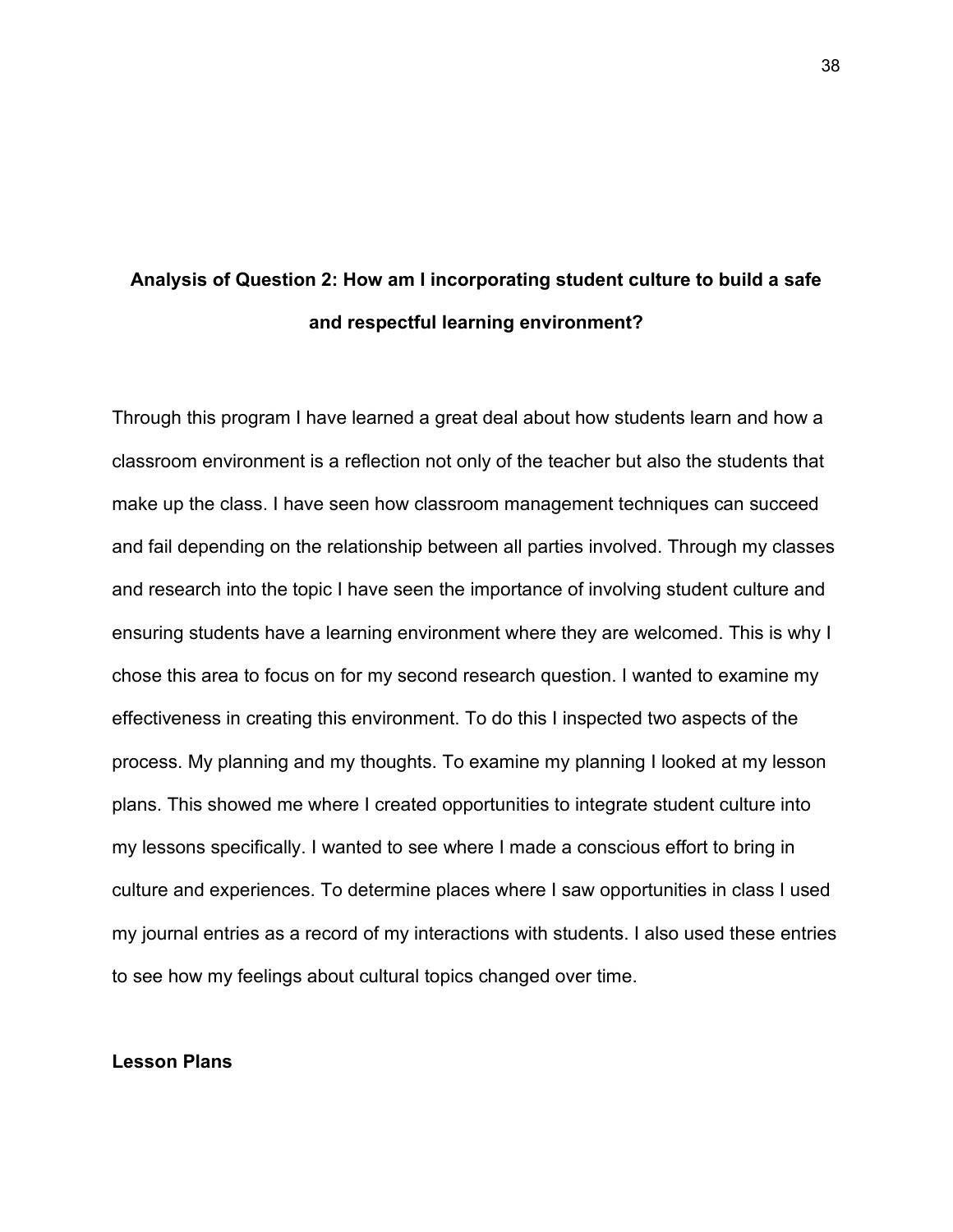My examination of lesson plans started similarly to how I used them to explore inquiry based learning. I organized them chronologically and electronically to ensure ease of searching. With my lesson plans I look for frequency codes. I want to explore the places where I planned on specific instances. The process of this was the same as before and produced a similar graph.

### **Reflection Journal Entries**

With my journal entries I had 15 weeks worth of entries and answers to my questions. With these entries I kept them in one notebook and left them in analog format to be able to use a highlighter while analyzing the data. With these entries the first 3 of 5 questions were related to integrating student culture. I chose questions I believed would allow me to remain objective as much as possible, however I acknowledge that this is difficult. The questions I used for this section were;

1. Did I integrate student culture in my lessons this week?

2. Did I see opportunities to bring student experiences into my lessons?

3. Were there opportunities I missed or did not capitalize on that I noticed?

These three questions allowed me to look back on my experiences in the class and pick out codes to demonstrate growth and development. The themes I looked for started broad and narrowed to break down specific instances of cultural integration.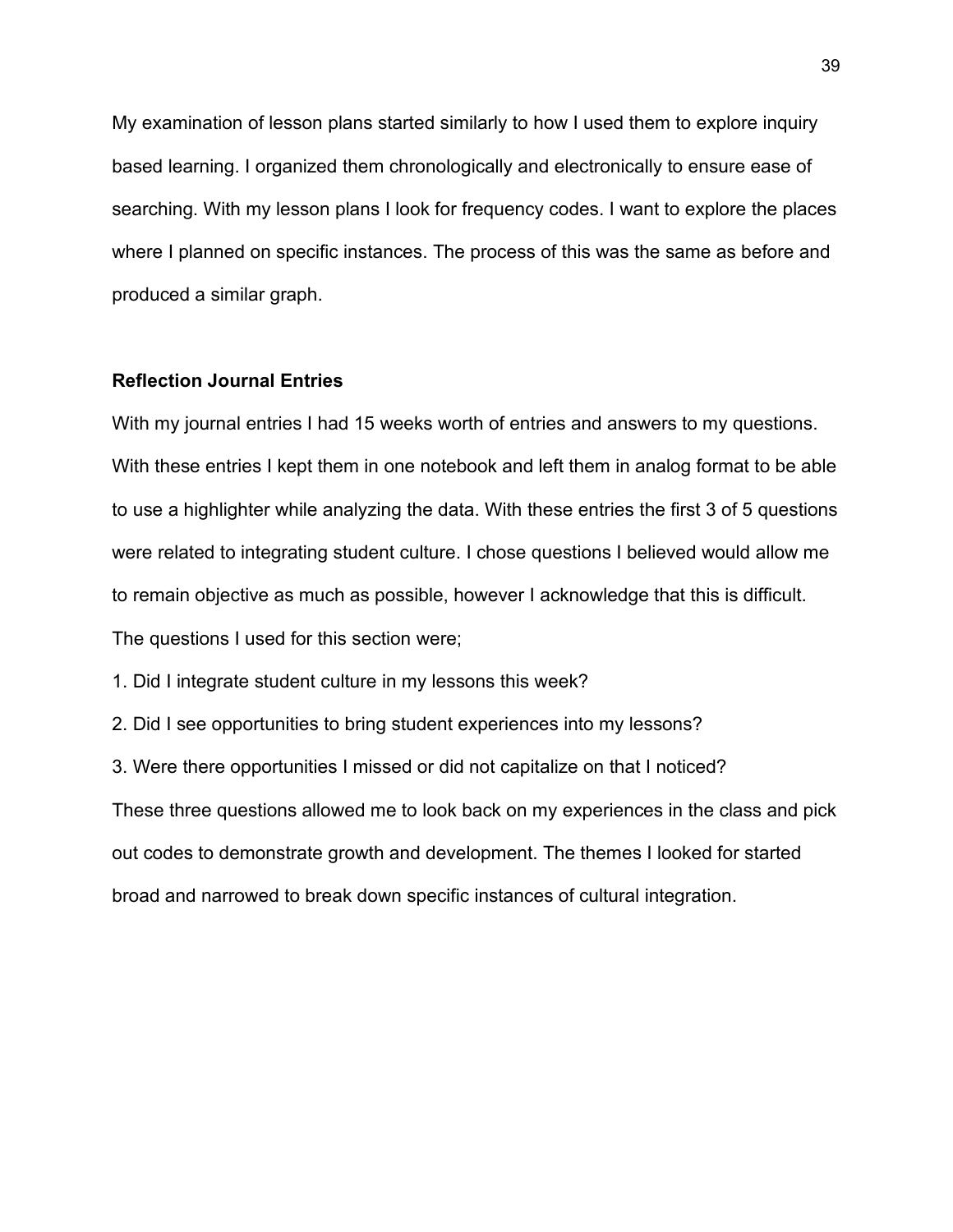# **Analysis of Question 3: How Is my use of technology integration facilitating experiential-based learning?**

For my third research question I looked at how technology can improve my ability to create lessons that provided experiential based learning. I not only wanted to look at the physical technology brought into my room but what tools were helpful or not in my lessons. How did they bring in better opportunities for student engagement? How did they make my lessons better? With this year being a mix of online only, hybrid, and in person lessons, I had the opportunity to look at this implementation from three different viewpoints. I have chosen two artifacts to dive deeper into and use for my data. The first is my lesson plans to examine planning as discussed earlier. The second is my reflection questions. I answered these questions after my lessons and used them to reflect on how my technology use was either effective or not, and if I saw opportunities to improve.

## **Lesson Plans**

Again my lesson plans followed the same process as before with my other two research questions. I specifically wanted to examine the frequency of my purposeful inclusion of technology usage. I wanted to investigate my growth and I believe frequency can display this pattern numerically.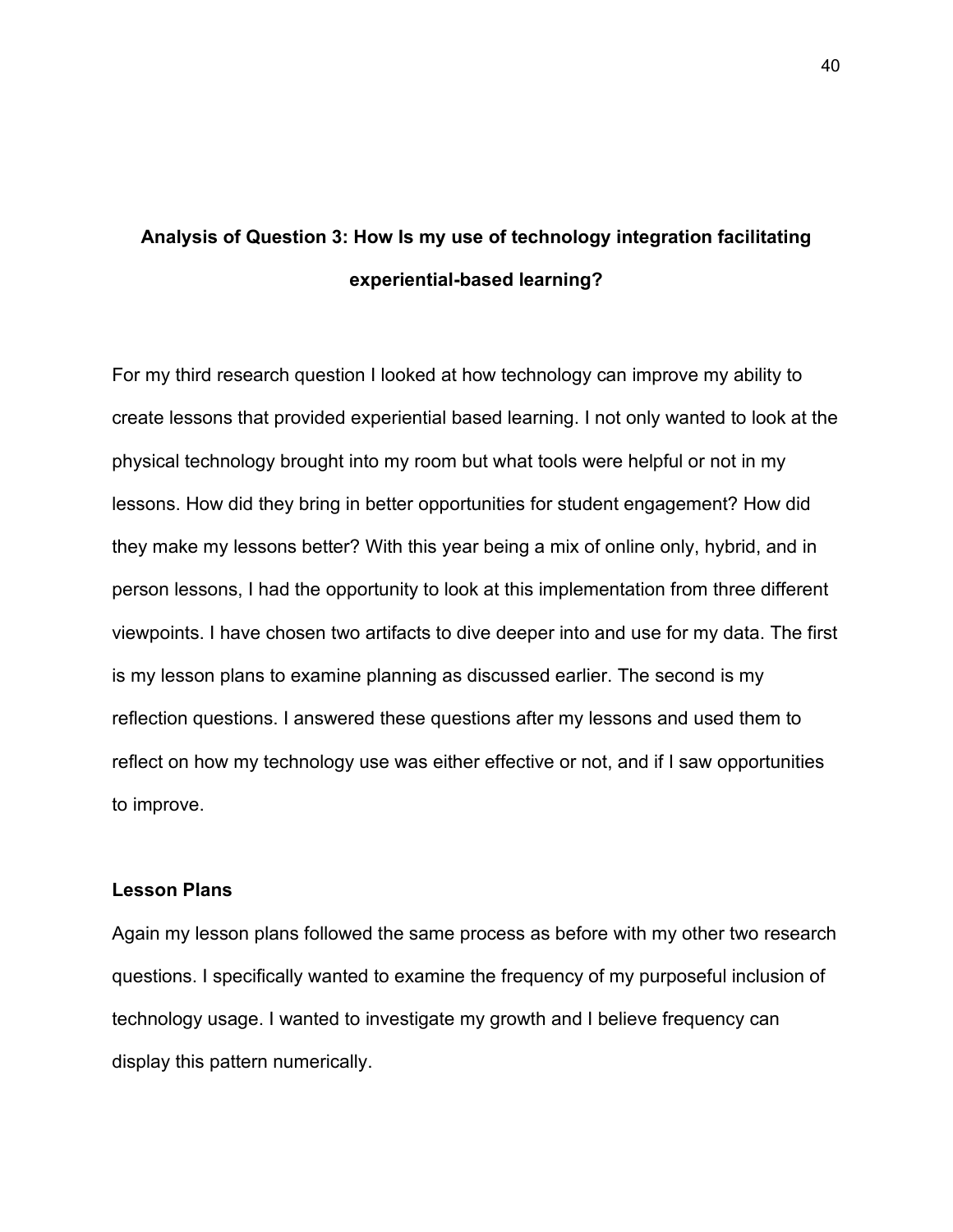# **Reflection Journal Entries**

As before, using my journal entries allowed me to look at 15 weeks worth of data. I maintained the information in my notebooks to be able to manually look through the information to look for coloration patterns. With these entries I looked for usage and thoughts on how technology improved the lesson. I specifically investigated the use of technology to enhance lessons and the methods in which I used it.

# **Table 4**

*A description of codes examined within my data sources.* 

| <b>Code Name</b>               | <b>Description</b>                                                                                             | <b>Examples</b>                                                                                                                                                                                 |
|--------------------------------|----------------------------------------------------------------------------------------------------------------|-------------------------------------------------------------------------------------------------------------------------------------------------------------------------------------------------|
| <b>Primary Opportunities</b>   | <b>Primary opportunities</b><br>were areas where I<br>designed specific activities<br>to meet a specific goal. | From Lesson Plans from<br>the week of May 3rd- May<br>7th 2021<br>"Students will design a<br>parachute to increase air<br>resistance"<br>"Students will take their<br>experimental data and use |
|                                |                                                                                                                | it to explain energy change<br>in phase changes."                                                                                                                                               |
| <b>Secondary Opportunities</b> | Secondary opportunities                                                                                        | From Lesson Plans from<br>the week of May 3rd- May                                                                                                                                              |
|                                | were times where I                                                                                             | 7th 2021<br>"I will describe the equation                                                                                                                                                       |
|                                | presented information in                                                                                       | used to determine force<br>with the example of our                                                                                                                                              |
|                                | ways that supported an                                                                                         | basketball team"                                                                                                                                                                                |
|                                | identified main goal which                                                                                     | "I will ask students what<br>forces apply to the egg to                                                                                                                                         |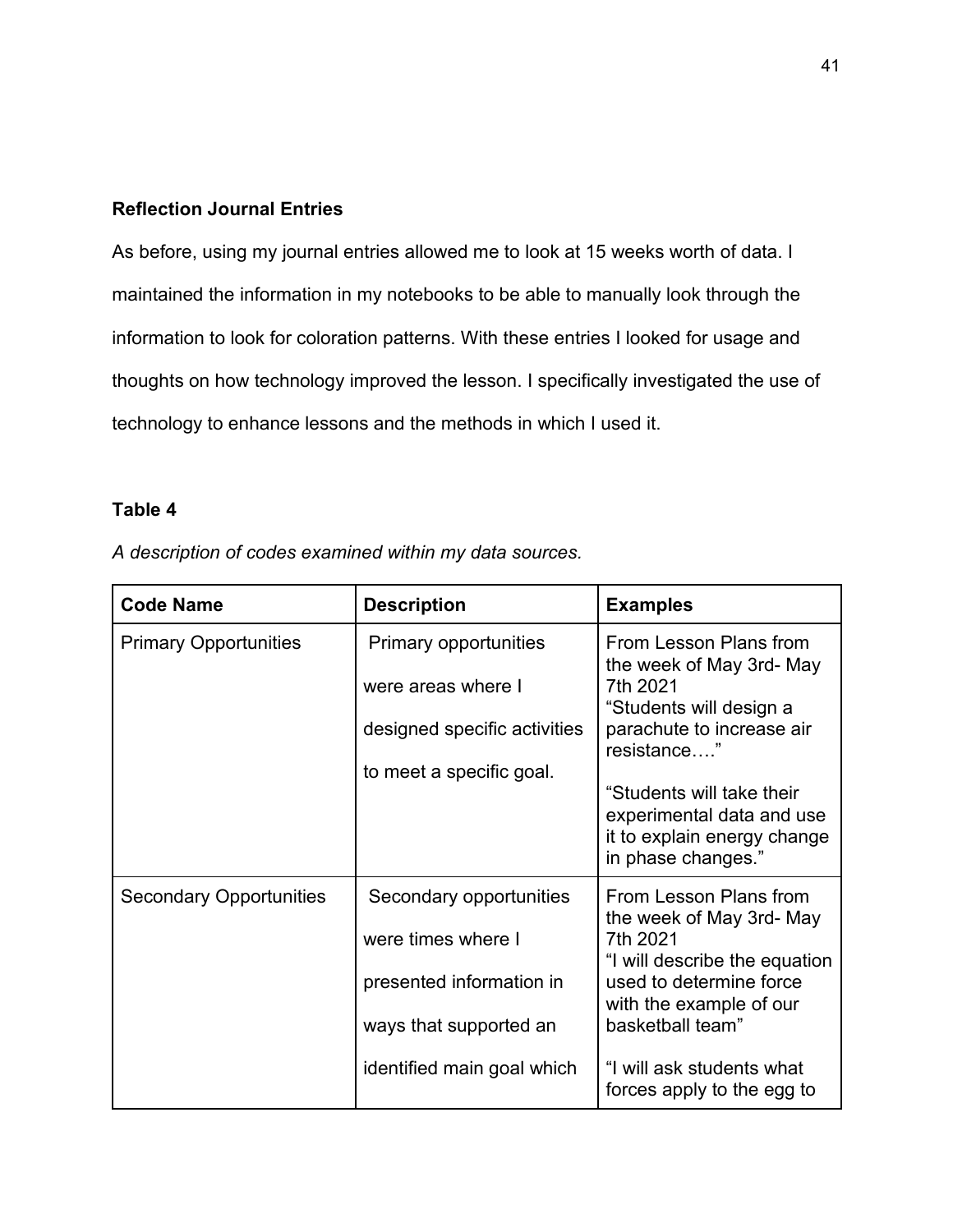|                         | encouraged student           | encourage critical thinking"                                                                      |
|-------------------------|------------------------------|---------------------------------------------------------------------------------------------------|
|                         | participation.               |                                                                                                   |
| Modeling                | Modeling is where I          | <b>Observation from 4-14-21</b>                                                                   |
|                         | provided a source of         | "Used guiding questions,                                                                          |
|                         | scaffolding examples for     | modeled first example "H"                                                                         |
|                         | students. This could be      | with class gradual release"                                                                       |
|                         | written or a demonstration.  | <b>Observation from 3-12-21</b>                                                                   |
|                         |                              | "Modeling -example Boron"                                                                         |
| Support                 | Support was shown in         | From journal reflection<br>dated May 21,2021                                                      |
|                         | encouraging students to      | "I had a student this week<br>thank me for using their                                            |
|                         | bring in their own interests | identified pronouns. They<br>told me that there were                                              |
|                         | and opinions.                | students in the school who<br>refused to, and I made<br>them feel comfortable in<br>my class."    |
| <b>Conscious Effort</b> | These were reflections on    | From Lesson Plan dated                                                                            |
|                         | places I made intentional    | May 2nd, 2021 "I will<br>present a powerpoint about                                               |
|                         | occurrences of a topic.      | Marie Curie's research into<br>radioactivity to tie into our<br>lessons about beta<br>emissions." |
| <b>Discussions</b>      | These were places where I    | From journal reflection<br>dated APR 24, 2021                                                     |
|                         | led student discussions or   | "Students were discussing<br>the holocaust due to an                                              |
|                         | used student topics to talk  | earlier class. One student<br>in particular wanted to                                             |
|                         | about an issue.              | share their experiences<br>with visiting the holocaust                                            |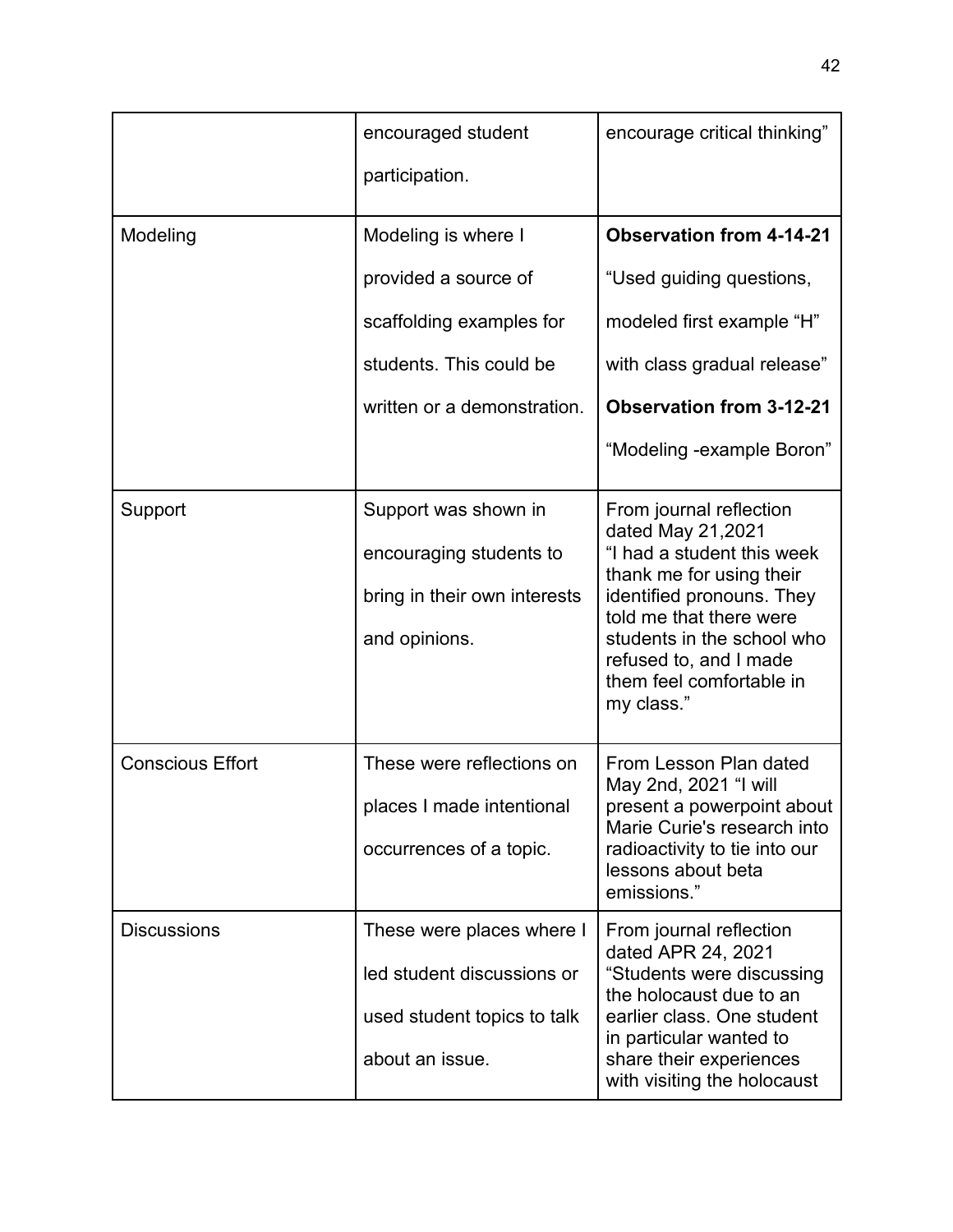|             |                                                                         | museum in Rhode Island.<br>This led to a discussion<br>that took the place of our<br>warm up."                                                                        |
|-------------|-------------------------------------------------------------------------|-----------------------------------------------------------------------------------------------------------------------------------------------------------------------|
| Improvement | I used improvement codes<br>to determine where I<br>enhanced a topic or | From Reflection dated Feb<br>12th 2021 " Students liked<br>being able to manipulate<br>the waves themselves.<br>This wouldn't have been<br>possible in the classroom. |
|             | situation using technology.                                             | Can I use simulations in<br>conjunction with the labs?"                                                                                                               |

# **Conclusions**

In this conclusion I will describe what findings I discovered from the analysis of my data sources as discussed in the above sections.

# **Inquiry based learning**

This research question was chosen to determine my ability and growth in creating and implementing inquiry based lessons in the framing of experiential learning. The question itself was "How am I developing tools to teach inquiry-based learning?" To analyze this I used two data sources to look at my planning and results. These were my lesson plans and observation notes.

With my lesson plans my sources came from plans submitted in the earliest classes of my program, August 2020, to my latest submitted plans in May 2021. What I had expected to find was a gradual increase of inquiry based lessons from very little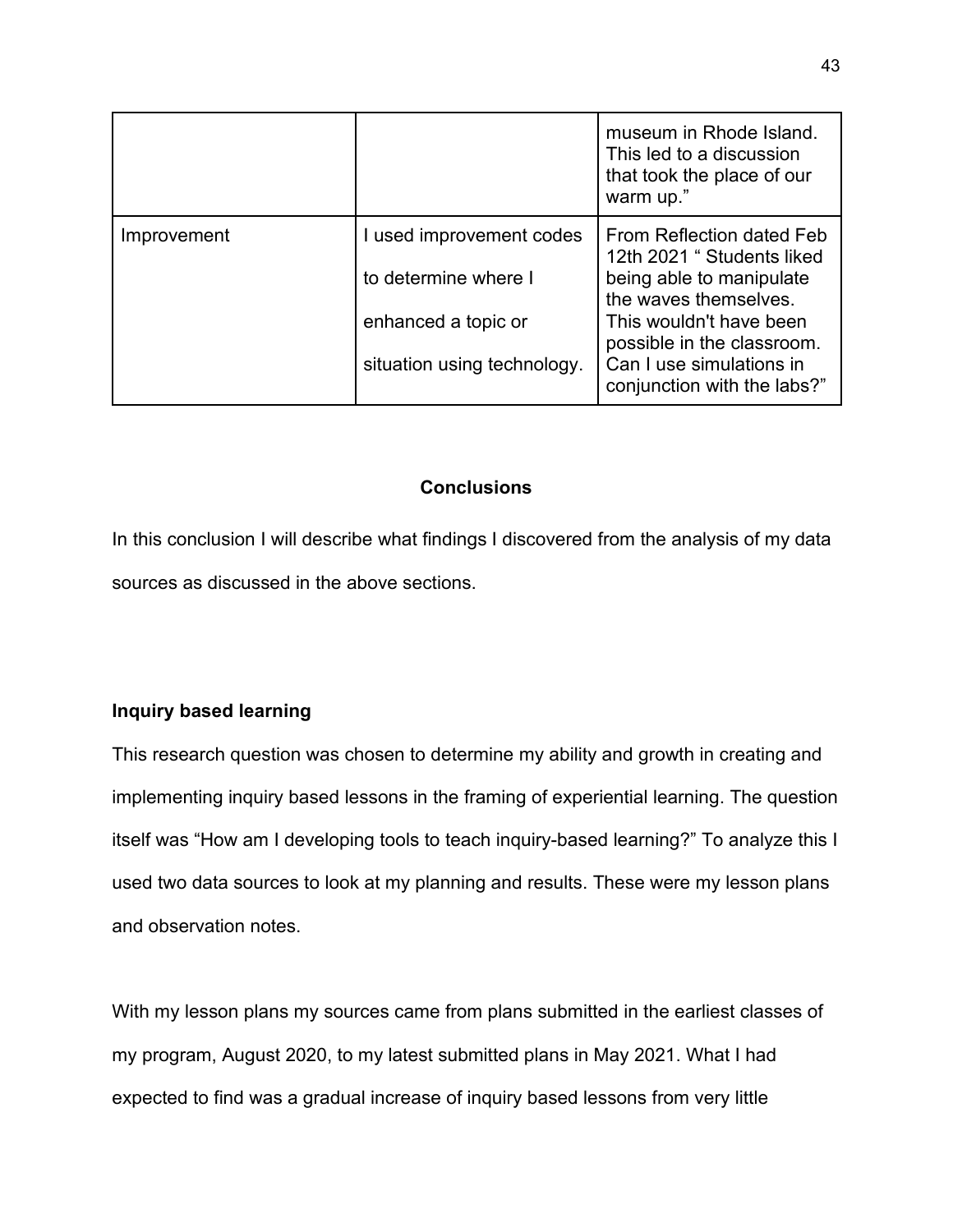opportunities to almost every lesson containing some sort of student driven learning. I thought this would be the case due to not learning about what inquiry education was until the fall of 2020. My findings however were very interesting. I discovered that the number of what I call "Primary opportunities" did not increase very much over time. Primary opportunities Even looking at my earliest lesson plans I had instances of these primary opportunities in most lessons. What did increase dramatically were the instances of what I call "Secondary Opportunities".

Primary opportunities were areas where student driven learning could take the main role of the lesson. Secondary opportunities were times where I presented information in ways that students could add to and drive the learning but not be the initial goal.

Looking at these findings I believe that due to my experiences in my own education I had preconceptions about what type of teacher I wanted to be, even before starting the program. I believe that my interest in learning new skills through doing them drove my earliest plans to include these experiential based tasks. What I am the most surprised about was the inclusion of secondary opportunities. These were added through my lessons with a dramatic increase around the end of fall term. Looking at the time period that this increase occurred I can attribute this to my mock EdTPA submission. This submission was driven by new skills learned in my pedagogy classes.

Through the observation notes I examined, one of the most common themes that I found was modelling. I noted this word on 5 of the 6 observations. To me this is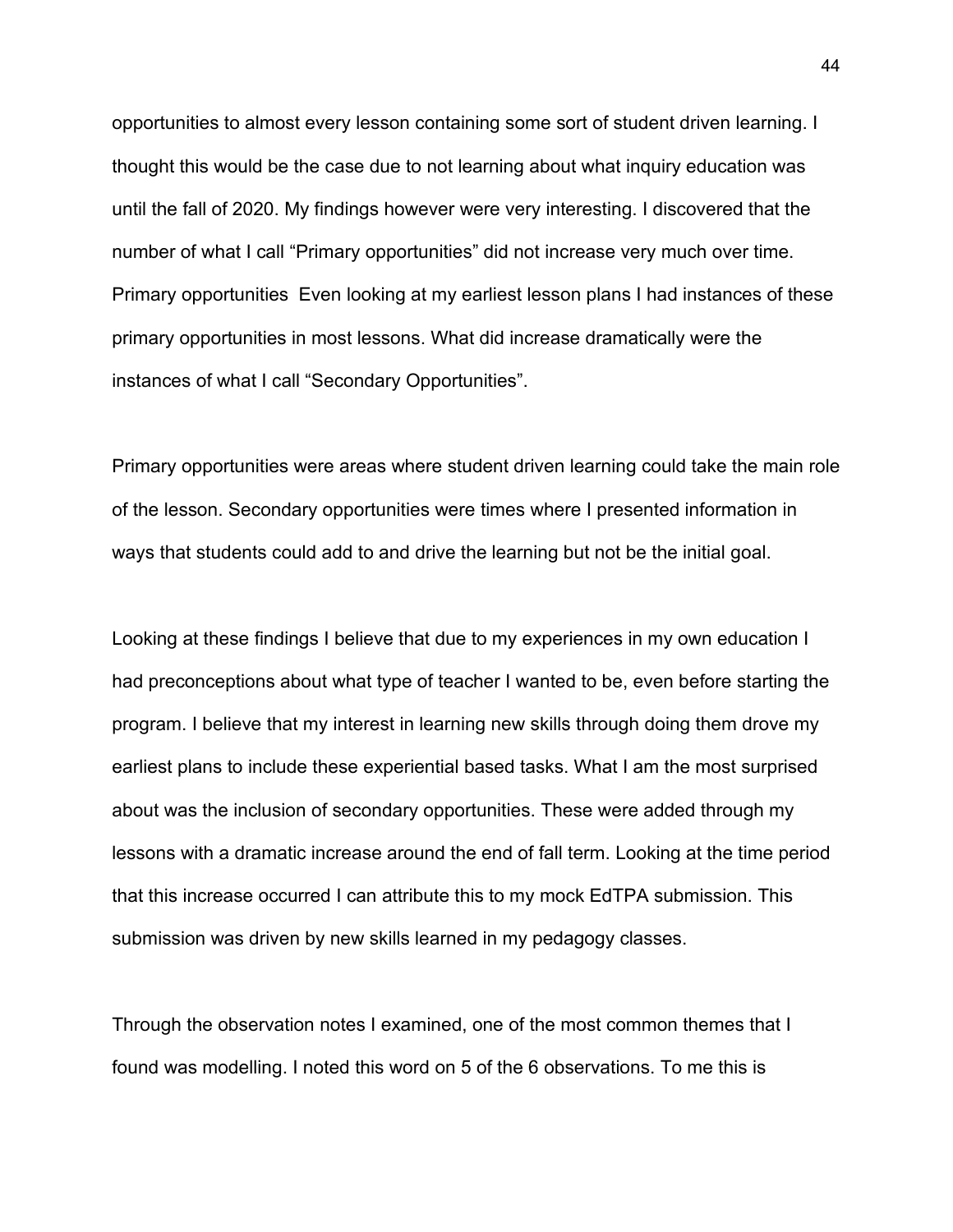indicative to the inclusion of the secondary opportunities. This shows that students are not necessarily driving the learning through this demonstration but have the opportunity to ask questions and push the learning into a different direction.

### **Integrating Student Culture**

This question is where I identified the most potential for growth.I remember thinking about how to bring in student culture and being scared by the idea. I thought that if I did not know everything about what I was talking about that it would be seen as disrespectful. From my data sources I can see where I have and have not improved in this area. I will start with the negatives first. While looking at my planning for including student culture I found that my planned lessons had very few primary opportunities. I found that only 10% of my lessons had planned instruction with culture. This is unacceptable and is an identified area where I can still heavily improve. Secondary opportunities were a little better but not much. These opportunities were weak and nondirected with most plans based around a free discussion period.

The positives though were very numerous. I found that my reaction to the inclusion of student culture was much better. While looking at my journal entries I identified three major opportunities that show my improvement in this area. The first was the very first time I reacted to a student discussing race in a negative manner. The student referred to Covid-19 in a way that emphasised race. This was right after a major national news event where people were injured due to their race. I took control of the situation and used it as a learning opportunity for the students. In my entries for the week I used words like "Nerve wracking, sweaty, unsure." This showed my inexperience in both this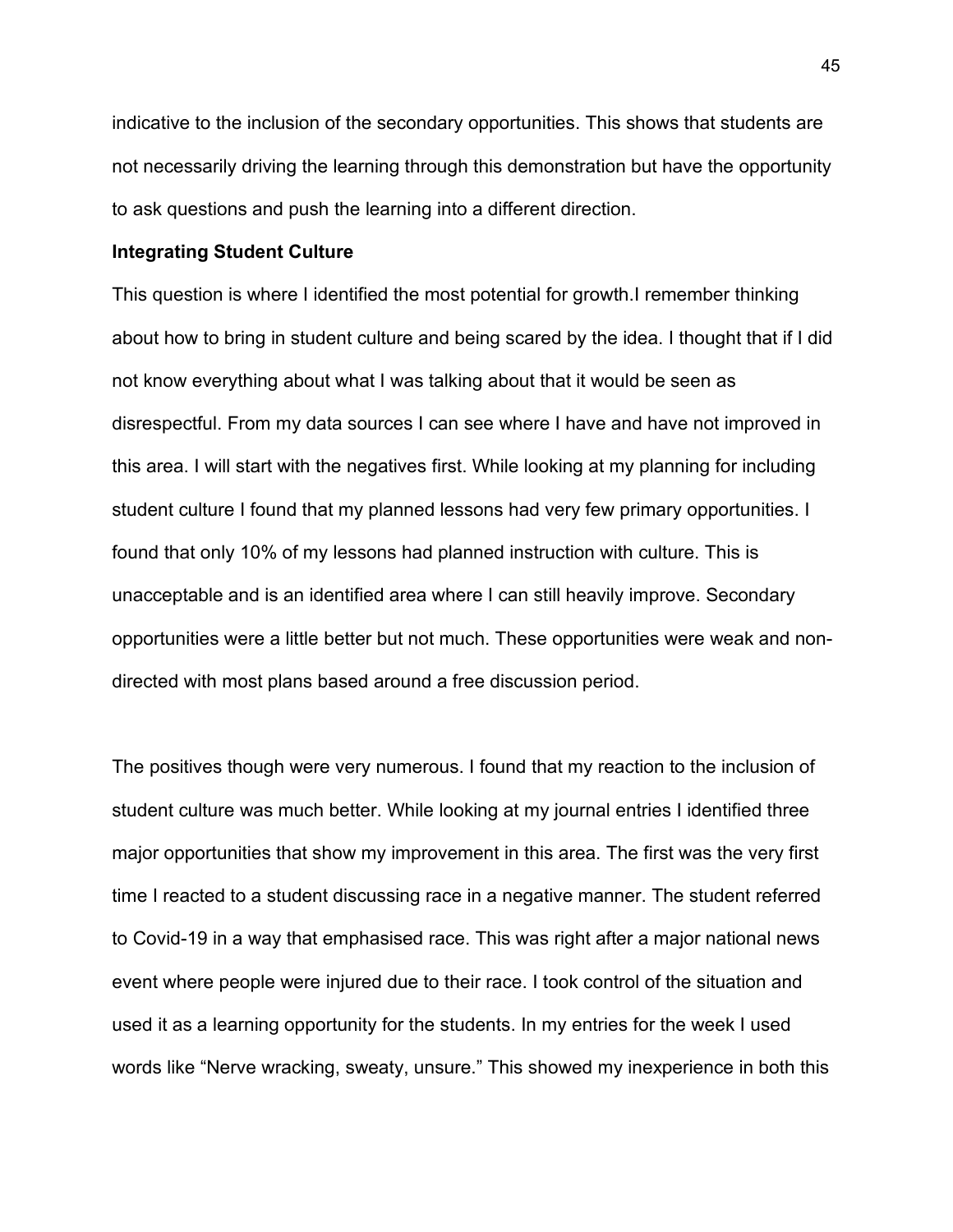topic and dealing with a situation like that. The second major reaction was an interaction with a student who identifies as non-binary and uses a name different than their given name. This student came up to me and thanked me for respecting their choice and using their name. They told me that this was not always the case for them and that by me being respectful it made them feel welcome in my class. In my entries I noted this interaction as "surprising, positive, easy, felt normal." I include this to describe that I felt that I was not trying to make a specific change other than to just do the right thing and that this student was so moved by it that they told me so. The third major reaction was when students came into my class and talked about the college application process. A white student was complaining that they felt that using race to describe challenges overcome in college application essays was unfair. There are several students of color in this class and they were not happy with the students' comments. I quieted the class and used this opportunity to discuss how people of color have all of the same challenges as any other student academically but also have challenges that someone who is white do not have. I described this interaction as "difficult, opportunity, supportive." Looking at the progress from how I described the first interaction to the last shows me that the conversations are not getting easier, but how I react to them does. I still am uneasy, but no longer scared. This shows that I am trying to make a respectful classroom environment and am improving myself through my reactions to difficult situations.

### **Technology Integration**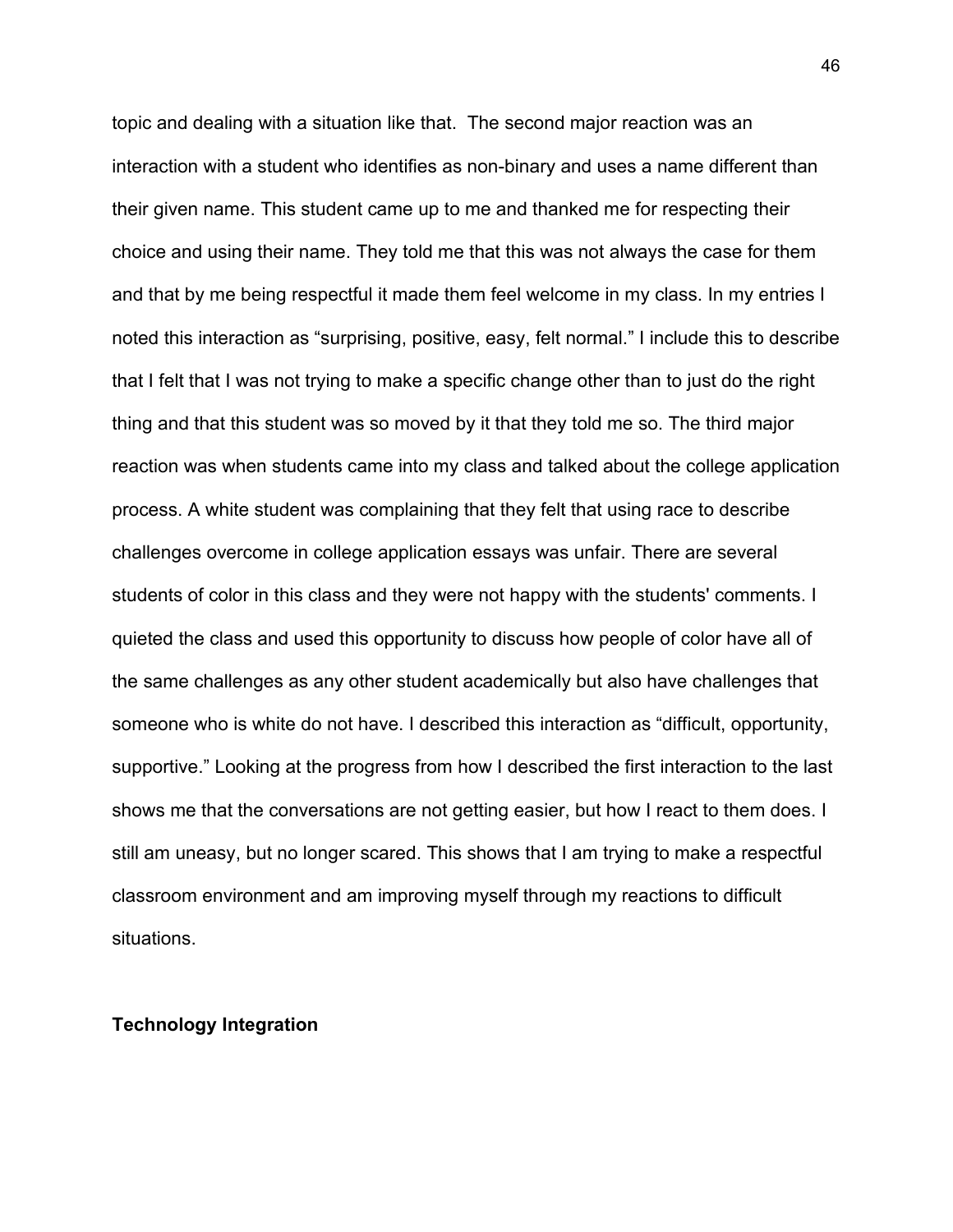This was the most difficult research question to evaluate. With Covid-19 making education occur only online for the majority of the year it made instruction without technology impossible. This limited my research opportunities to places where I purposefully and consciously decided to use technology to enhance in person lessons. With this framing in mind I looked for instances where I used technology in place of other options. I found in my later lesson plans that there were few times where this was the case. I also found that secondary opportunities were not present. Looking at this data I believe that the decrease in technology usage through my plans were caused by a return to the classroom and a decision to try to use as many hands on and physical lessons as possible. This skewed my data and I feel like it is an area I can continue to look into in the future. The reasoning for lost secondary opportunities is also attributed to a return to the classroom but for different reasons. Trying to use technology whether in the form of supplemental videos, simulations, assessments, or any other type is near impossible without some sort of planning happening first. This limits the chances to use it.

Looking into my reflections I also have a hard time deciphering the data. I can see where I made decisions on when to use certain types of technology when we were online and hybrid, but these also disappeared when we returned to the classroom. Overall this is a good thing. Looking through what I do have I would say that I am extremely comfortable with technology and can reasonably plan for its use and integration in the future when we have a normalized schedule again.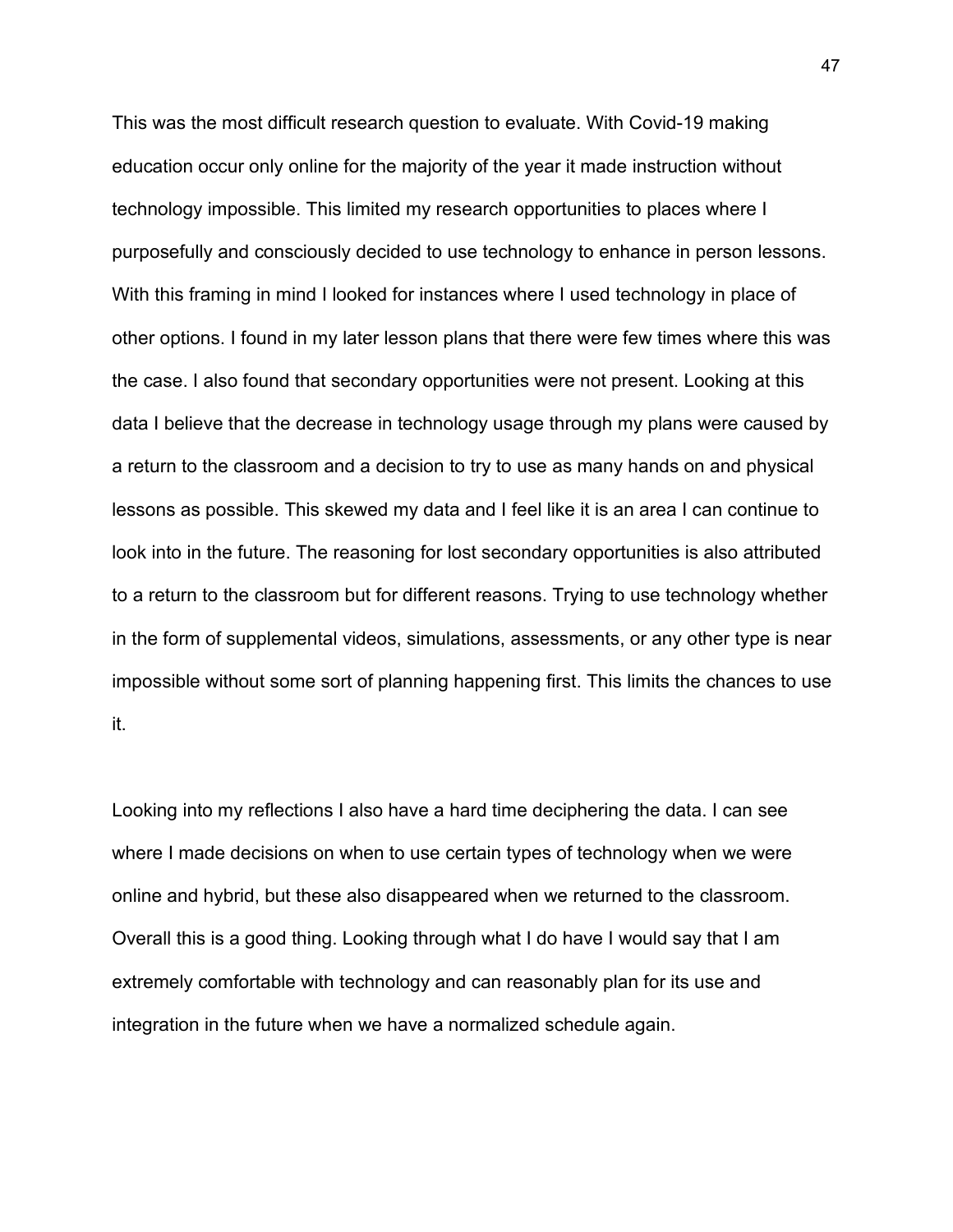**Chapter 5**

# **CONCLUSIONS AND SIGNIFICANCE**

### **Introduction**

As the 2021 school year comes to a close I can safely say that this was the most unique experience in education that I have ever had. Seeing it through both an educator's lens and a student's point of view has given me opportunities to discuss the education system that few others will have. What it has done is allow me to see how much flexibility is needed to be a successful educator. I have been able to gain skills quickly, use technology supports and master them in ways that take some teachers years. I know that I was also limited in my experiences in the classroom and look forward to being able to build my skills here while maintaining the positives that came out of such a different year.

This project gave me an opportunity to evaluate myself in three very distinct areas. I was able to use my own data to determine how skilled I am in these areas and where I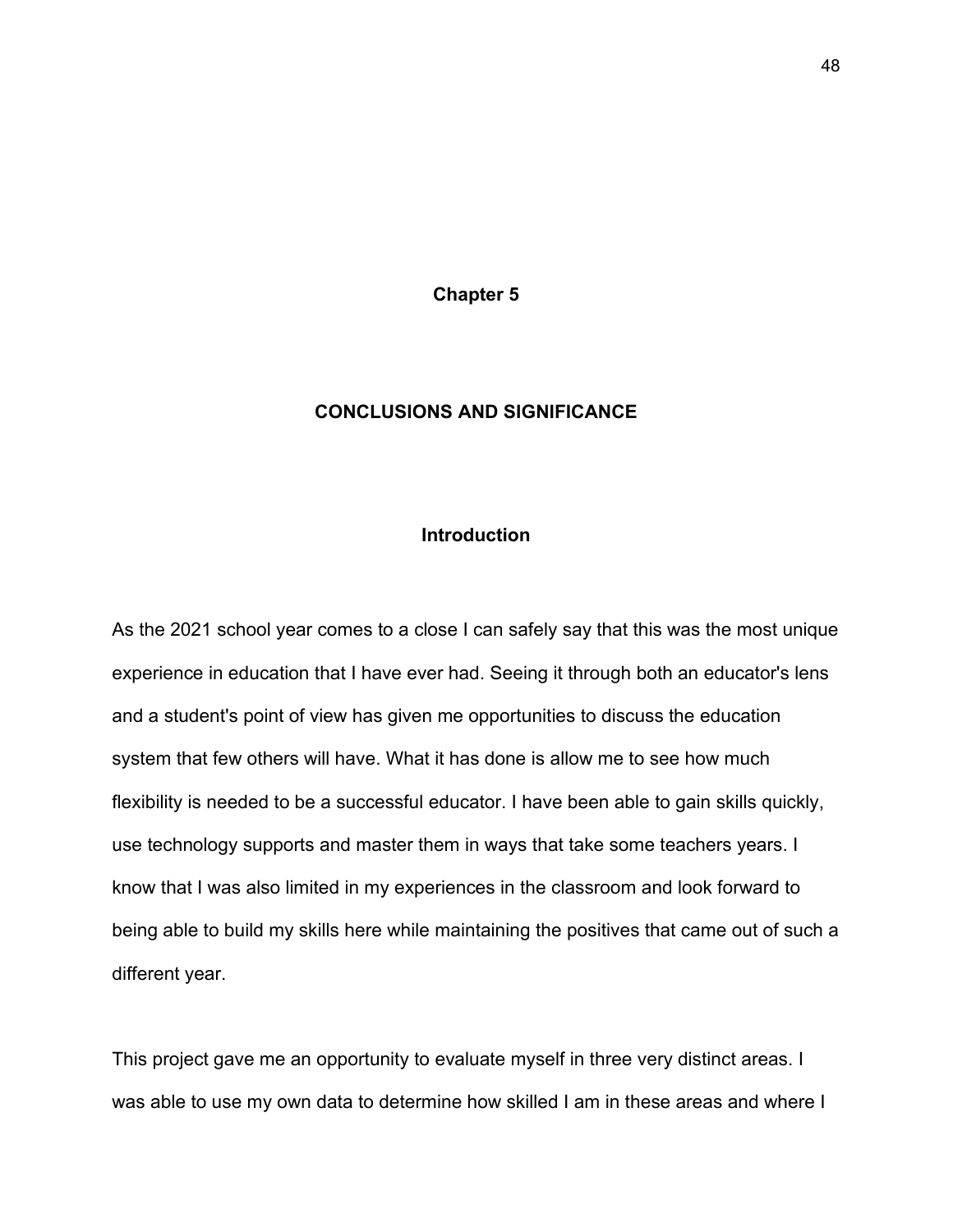still need to develop. I am thankful that I had this opportunity during this time because it set me up to be able to perform my own reflections in the future using these processes. My goal has always been to improve as an educator and I feel that I had the ability to do so using this project and will have the opportunity to use these formats moving forward.

This project is a reflection of my process in using action research to evaluate my skills. It started in chapter one with a review of my educational history and thoughts on where I want to be as an educator. Chapter two displayed the literature I used to determine where to focus my research. Chapter three described my process and what I will use to analyze my data. Chapter four was the culmination of the project and described what I found in my data and what I have found. This chapter closes the book on this action research project by wrapping up my research and discussing the implications of what I have found. I will also discuss the limitations I faced and give a final conclusion.

### **Implications of this research**

Through this research I have identified areas of strength, and areas where I can improve. I knew from my background and experiences that I would purposefully design strong experiential learning even before I knew of the theory. This is a byproduct of my own needs and desires as a student. I also knew that I would be weakest in the integration of student culture. This is also due to my background. What this project has taught me is the importance of being able to identify these and objectively show them in data generated through experience. I can point to specific instances and say that I have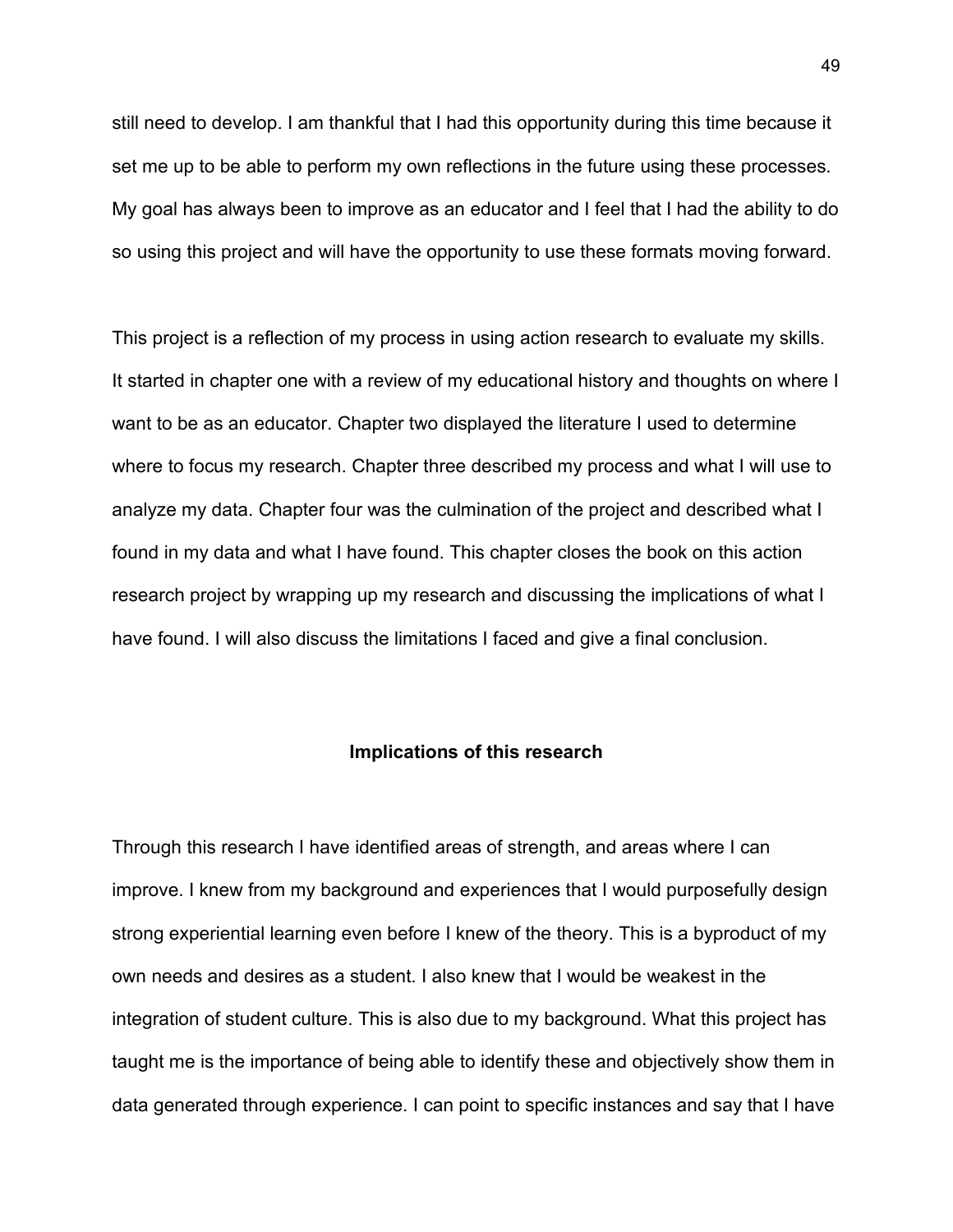grown in this area. I can see where my attempts to improve have succeeded and failed. I am able to reflect on this and identify where I still need work. Overall I feel that I have not made some breakthrough that will shake the educational field, but I have made progress on my own shortcomings as an educator. The implications of this is that I can see that I will always have room to improve. Even where I am confident there is always something to tweak and change to get better results. I believe that this is the true purpose of the project. The implications are small in that they only affect my practice, but they are a massive step forward into being the best educator I can be.

### **Limitations**

The limitations of this project during this year were immense. This was the year of uncertainty for all of us and due to covid restrictions no student in the MAT program knew what our experiences would look like. Even here at the end, none of us have had what could be called "traditional." I myself had limitations in the form of being the last person to get a placement for student teaching. I started in December of 2020 and my action research project started well before that. I tried to design research questions that I thought would be encompassing an experience that I couldn't predict. This in turn led to many rewrites and new directions throughout the year. In addition to being a late placement I also moved placements in the last week of winter semester. I was fortunate to be hired on an emergency license for a high school to finish the rest of the year with them. This meant I had to learn a new system, meet all of the students, design a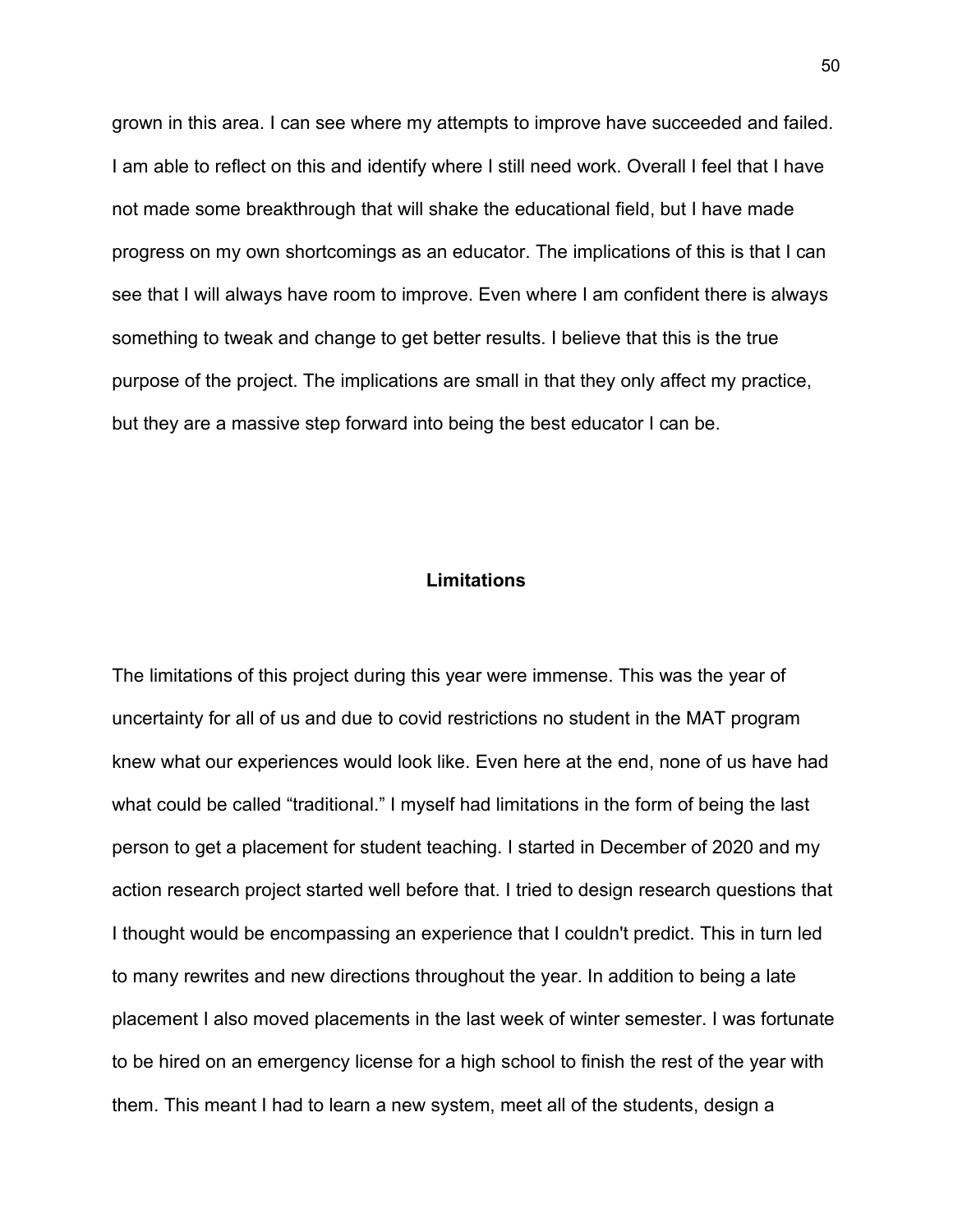curriculum and complete all of my MAT requirements, all at the same time. Add in the constant flux of changing between hybrid learning, all online, and in person learning with new requirements all the time, I am not sure how I was able to complete my project. The nature of a one year accelerated program with all of this stacked on top has been one of the most difficult experiences of my life.

### **Reflections and conclusion**

Through this action research I have been able to view my own practices from a perspective as objective as I think is possible when looking at myself. This was extremely difficult for me as my background is in the sciences. When I think of research I think of hard data and controlled experiments. It has been an extremely hard transition for me to think of this as "research." I still do not in the traditional sense, but I can see the value of reflection and looking at artifacts with a methodology that tries to produce actionable information.

My data and conclusions produced information that I would hope to see through a teacher preparation program. I saw the growth of teaching skill through experience. These skills took the form of interactions between myself and students, through the planning and integration of technology, and the utilization of theory and practicality when designing experiential learning opportunities. I can see my growth through this data and am glad to be able to look at where I came from and compare it to the teacher I am now.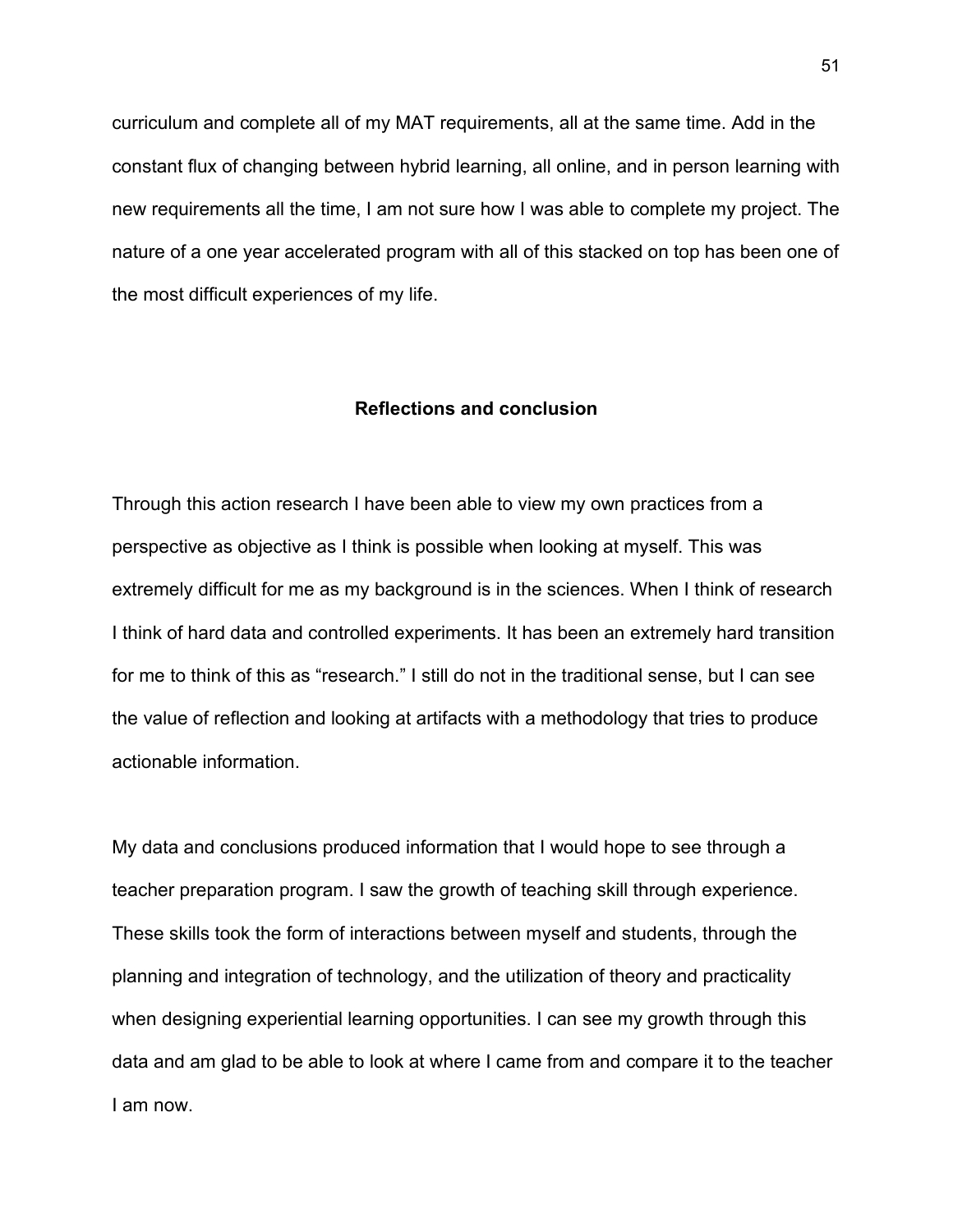## **References**

- Asunda, P. A. (2018). Infusing computer science in engineering and technology education: An integrated STEM perspective. *Journal of Technology Studies, 44*(2), 2–12.<https://doi-org.ezproxy.wou.edu/10.21061/jots.v44i1.a.1>
- Berkman, M., & Plutzer, E. (2012). An evolving controversy: The struggle to teach science in science classes. *American Educator, 36*(2), 12.
- Braun, V., & Clarke, V. (2006). Using thematic analysis in psychology. Qualitative research in psychology, 3(2), 77-101.
- Cairns, D. (2019). Investigating the relationship between instructional practices and science achievement in an inquiry-based learning environment. *International Journal of Science Education, 41*(15), 2113–2135. <https://ezproxy.wou.edu:4285/10.1080/09500693.2019.1660927>
- Carter, N., Bryant-Lukosius, D., DiCenso, A., Blythe, J., & Neville, A. J. (2014). The use of triangulation in qualitative research. *Oncology Nursing Forum, 41*(5), 545-547. doi:10.1188/14.ONF.545-547
- Delacruz, S. (2019). Building digital literacy bridges: connecting cultures and promoting global citizenship in elementary classrooms through school-based virtual field trips. *TechTrends: Linking Research & Practice to Improve Learning, 63*(4), 428– 439. https://doi-org.ezproxy.wou.edu/10.1007/s11528-018-0350-1
- Develaki, M. (2019). Methodology and epistemology of computer simulations and implications for science education. *Journal of Science Education & Technology, 28*(4), 353–370. https://doi-org.ezproxy.wou.edu/10.1007/s10956-019-09772-0
- Dewey, J. (1916). *Democracy and education*. Macmillan.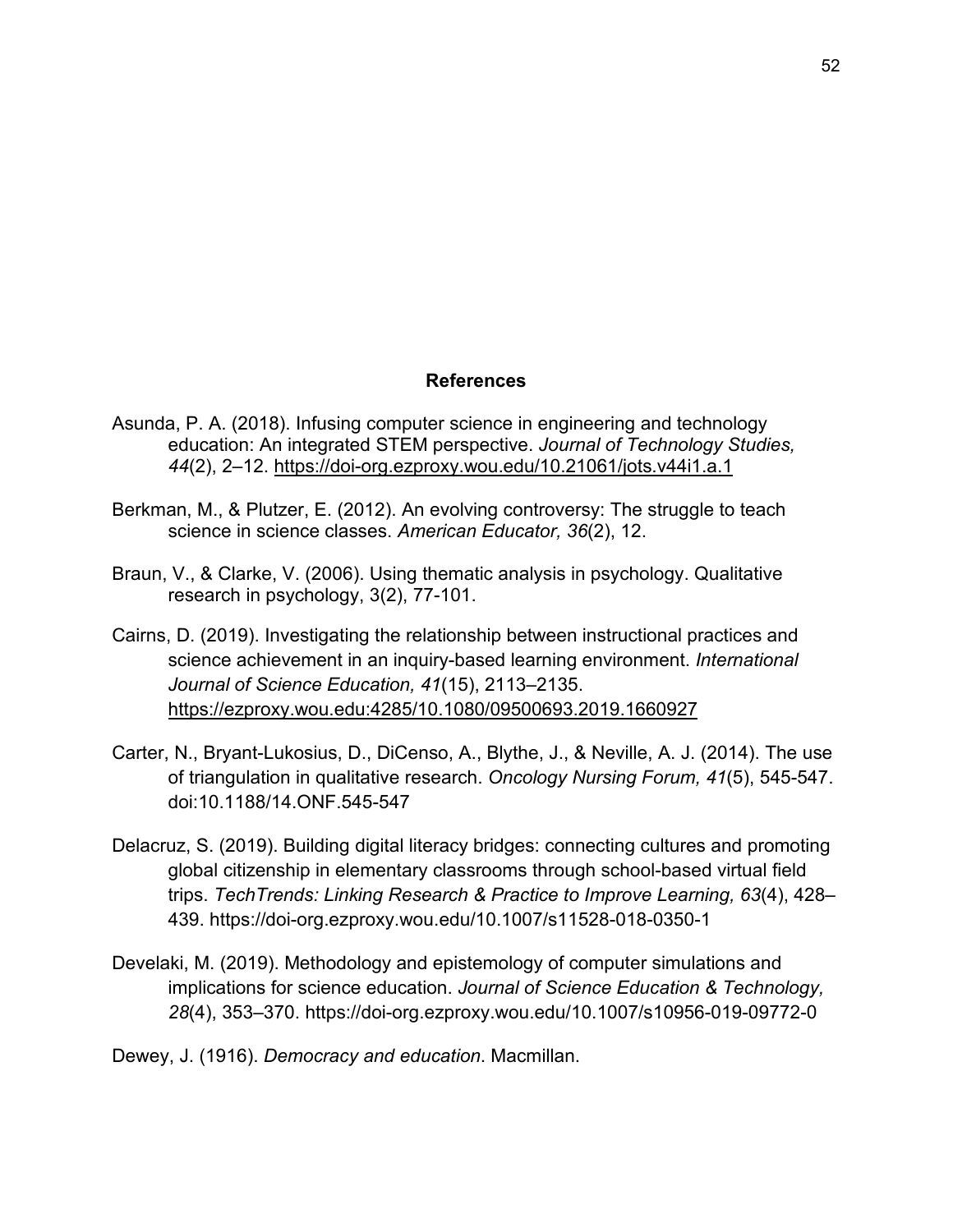- DiBiase, W., & McDonald, J. R. (2015). Science teacher attitudes toward inquiry-based teaching and learning. *Clearing House, 88*(2), 29–38[.](https://ezproxy.wou.edu:4285/10.1080/00098655.2014.987717) <https://ezproxy.wou.edu:4285/10.1080/00098655.2014.987717>
- Djonko-Moore, C. M., Leonard, J., Holifield, Q., Bailey, E. B., & Almughyirah, S. M. (2018). Using culturally relevant experiential education to enhance urban children's knowledge and engagement in science. *Journal of Experiential Education, 41*(2), 137–153. [https://doi](https://doi-org.ezproxy.wou.edu/10.1177/1053825917742164)[org.ezproxy.wou.edu/10.1177/1053825917742164](https://doi-org.ezproxy.wou.edu/10.1177/1053825917742164)
- Dyrberg, N. R., Treusch, A. H., & Wiegand, C. (2017). Virtual laboratories in science education: students' motivation and experiences in two tertiary biology courses. *Journal of Biological Education (Routledge), 51*(4), 358–374. https://doiorg.ezproxy.wou.edu/10.1080/00219266.2016.1257498
- Eisner, E.W. (1991). *The enlightened eye: Qualitative inquiry and the enhancement of educational practice*. New York, NY: Macmillan.
- Jiang, F., & McComas, W. F. (2015). The effects of inquiry teaching on student science achievement and attitudes: Evidence from propensity score analysis of PISA data. *International Journal of Science Education, 37*(3), 554–576[.](https://ezproxy.wou.edu:4285/10.1080/09500693.2014.1000426) <https://ezproxy.wou.edu:4285/10.1080/09500693.2014.1000426>
- Ladson-Billings, Gloria. (1995). Toward a theory of culturally relevant pedagogy. *American Educational Research Journal - AMER EDUC RES J. 32*. 465-491. 10.3102/00028312032003465.
- Lather, P. (1991). *Getting smart: Feminist research and pedagogy with/in the postmodern.* New York, NY: Routledge.
- Laughter JC, Adams AD.(2012) Culturally relevant science teaching in middle school. *Urban Education. ;47*(6):1106-1134. doi:10.1177/0042085912454443
- Maras, N., Soldo, R., & Đuranovi, M. (2021). Students' self-efficacy in the virtual mathematics classroom. *Journal of Educational Sciences & Psychology, 11*(1), 66–78. https://doi-org.ezproxy.wou.edu/10.51865/JESP.2021.1.07
- McGrath, A. L., & Hughes, M. T. (2018). Students with learning disabilities in inquirybased science classrooms: A cross-case analysis. *Learning Disability Quarterly, 41*(3), 131–143.<https://ezproxy.wou.edu:4285/10.1177/0731948717736007>